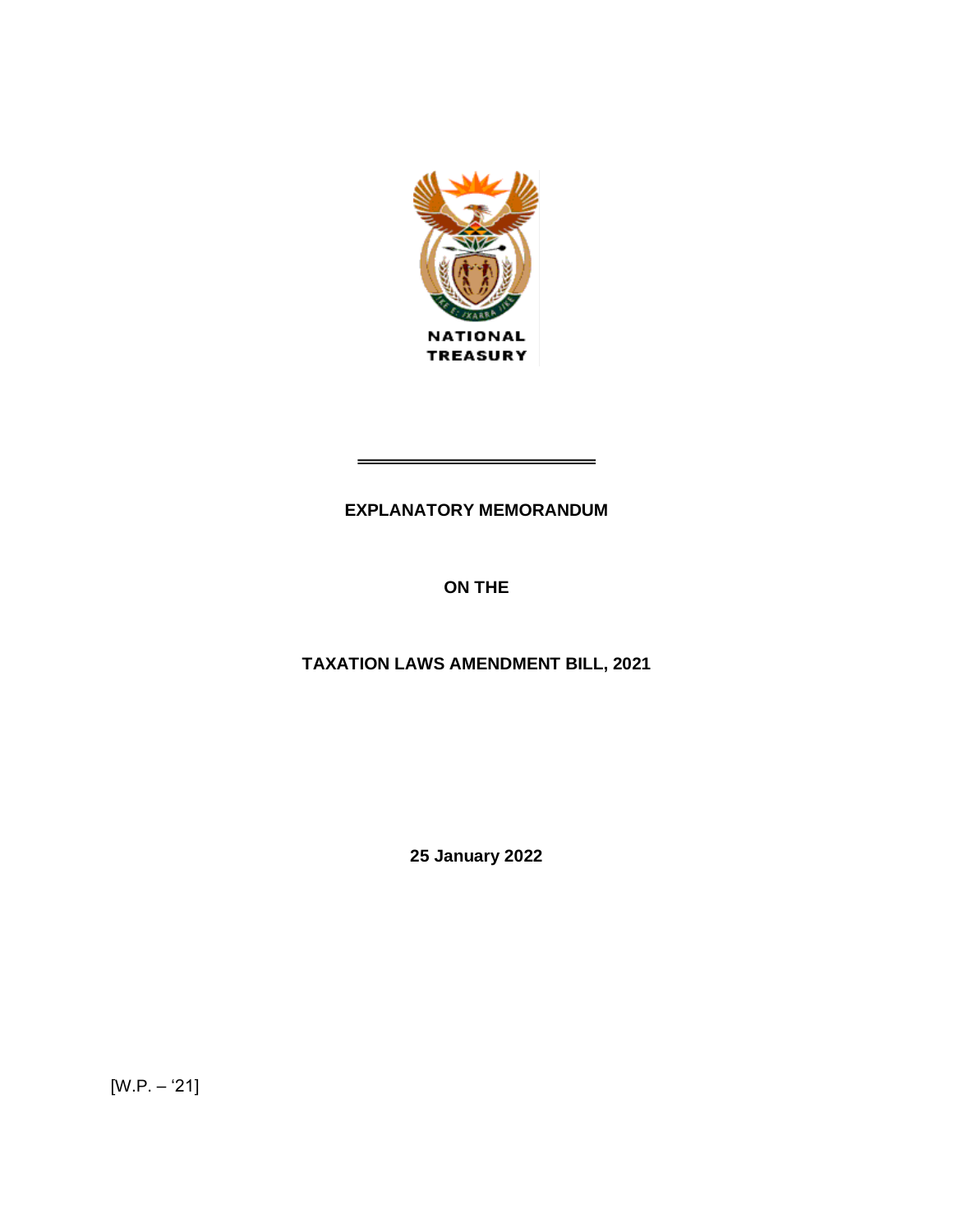# TABLE OF CONTENTS

# EXPLANATION OF MAIN AMENDMENTS

| 1.  |                                                                                                                                  |  |
|-----|----------------------------------------------------------------------------------------------------------------------------------|--|
| 1.1 | REVIEWING THE NATURE OF LONG SERVICE AWARDS FOR FRINGE                                                                           |  |
| 1.2 |                                                                                                                                  |  |
| 1.3 | CLARIFYING THE TIMING OF DISPOSAL RULES IN RESPECT OF AN ASSET                                                                   |  |
| 1.4 | TAX TREATMENT OF THE CESSION OF THE RIGHT TO RECEIVE AN ASSEST  8                                                                |  |
| 1.5 | ALLOWING MEMBERS TO USE RETIREMENT INTEREST TO ACQUIRE                                                                           |  |
| 1.6 | TRANSFERS BETWEEN RETIREMENT FUNDS BY MEMBERS WHO ARE 55                                                                         |  |
| 1.7 | CLARIFYING THE CALCULATION OF THE FRINGE BENEFIT IN RELATION TO                                                                  |  |
| 1.8 | EXTENSION OF THE EXPANDED EMPLOYMENT TAX INCENTIVE AGE                                                                           |  |
|     |                                                                                                                                  |  |
| 2.  |                                                                                                                                  |  |
| 2.1 | STRENGTHENING THE RULES DEALING WITH THE LIMITATION OF INTEREST<br>DEDUCTIONS IN RESPECT OF DEBTS OWED TO PERSONS NOT SUBJECT TO |  |
| 2.2 | RESTRICTING THE SET-OFF OF THE BALANCE OF ASSESSED LOSSES IN                                                                     |  |
| 2.3 | CLARIFYING THE DEFINITION OF CONTRIBUTED TAX CAPITAL 26                                                                          |  |
| 2.4 | LIMITING POTENTIAL FOR DOUBLE TAXATION UNDER THE HYBRID DEBT                                                                     |  |
| 2.5 | CLARIFYING THE MEANING OF 'INTEREST' UNDER THE DEBT RELIEF RULES                                                                 |  |
| 2.6 | REFINING THE INTERACTION BETWEEN ANTI-VALUE SHIFTING RULES AND                                                                   |  |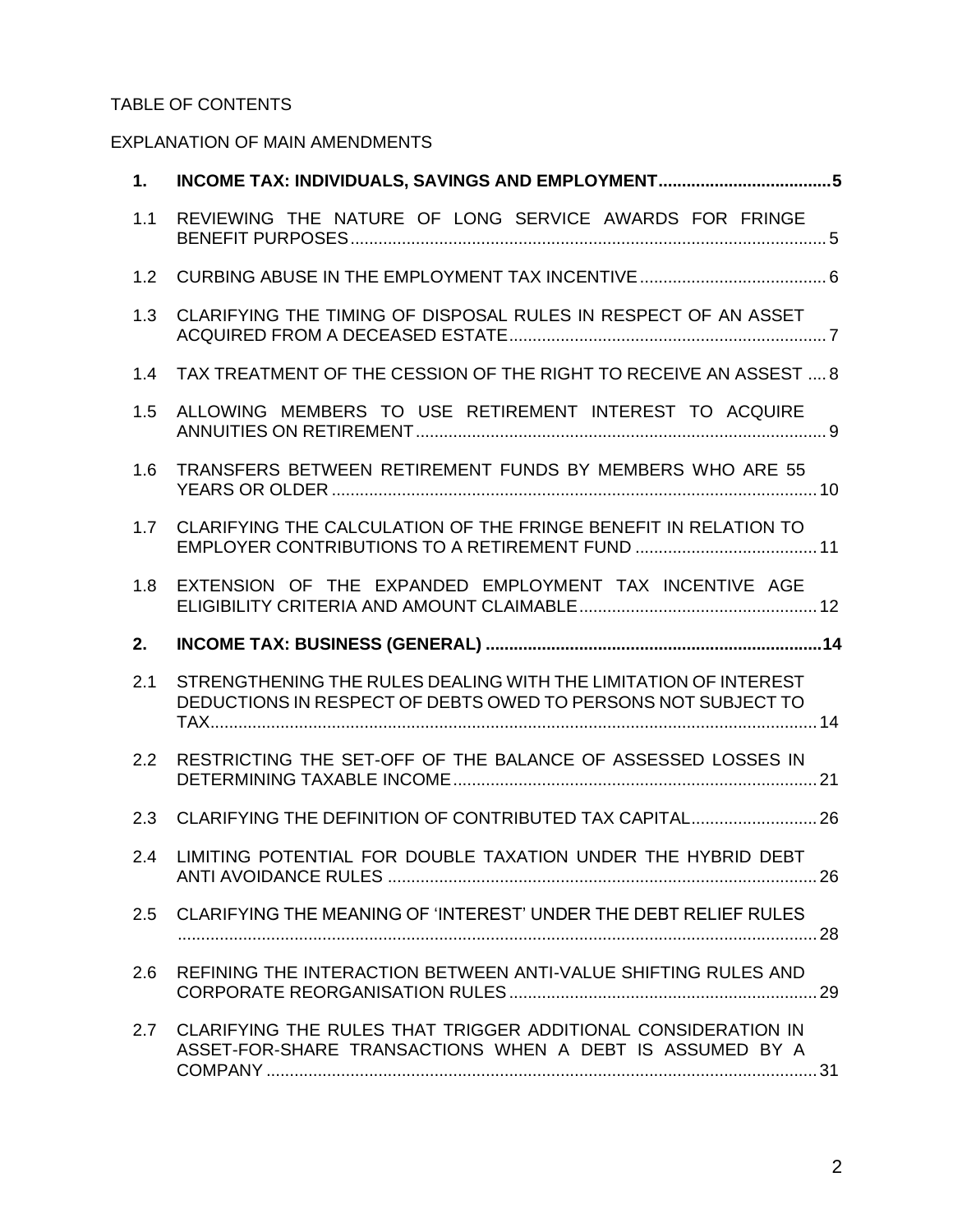| 2.8 | CLARIFYING THE EARLY DISPOSAL ANTI-AVOIDANCE RULES IN INTRA-                                                                  |  |
|-----|-------------------------------------------------------------------------------------------------------------------------------|--|
| 2.9 | EXTENDING THE REVERSAL OF THE NIL BASE COST RULES TO APPLY ON<br>THE SIXTH ANNIVERSARY OF AN INTRA-GROUP TRANSACTION 33       |  |
|     | 2.10 CLARIFYING THE INTERACTION BETWEEN EARLY DISPOSAL ANTI-<br>AVOIDANCE RULES AND THE NIL BASE COST ANTI-AVOIDANCE RULES 34 |  |
|     | 2.11 REFINING THE PROVISIONS APPLICABLE TO UNBUNDLING TRANSACTIONS  35                                                        |  |
|     | 2.12 CLARIFYING REHYPOTHECATION OF COLLATERAL WITHIN COLLATERAL                                                               |  |
| 3.  | <b>INCOME TAX: BUSINESS (FINANCIAL INSTITUTIONS AND PRODUCTS) 40</b>                                                          |  |
| 3.1 | REFINING A DEDUCTION FORMULA FOR TAXABLE LONG TERM INSURER                                                                    |  |
| 3.2 | CLARIFYING THE TRANSFER OF LIABILITIES IN RESPECT OF INSURANCE                                                                |  |
| 4.  |                                                                                                                               |  |
| 4.1 | EXTENSION OF THE URBAN DEVELOPMENT ZONE TAX INCENTIVE SUNSET                                                                  |  |
| 4.2 | EXTENSION OF THE LEARNERSHIP TAX INCENTIVE SUNSET DATE  43                                                                    |  |
| 4.3 | REFINING THE TIMEFRAMES OF COMPLIANCE REQUIREMENTS OF                                                                         |  |
| 5.  |                                                                                                                               |  |
| 5.1 | CLARIFYING THE CONTROLLED FOREIGN COMPANY ANTI-DIVERSIONARY                                                                   |  |
| 5.2 | CLARIFICATION OF THE INTERACTION BETWEEN THE PROVISIONS<br>DEALING WITH A CFC CEASING TO BE A CFC AND THE PARTICIPATION       |  |
| 5.3 | CLARIFYING THE RULES DEALING WITH WITHHOLDING TAX EXEMPTION                                                                   |  |
| 6.  |                                                                                                                               |  |
| 6.1 |                                                                                                                               |  |
| 6.2 | VAT TREATMENT OF TEMPORARY LETTING OF IMMOVABLE PROPERTY 51                                                                   |  |
| 6.3 | REVIEWING THE SECTION 72 ARRANGEMENT WITH REGARD TO                                                                           |  |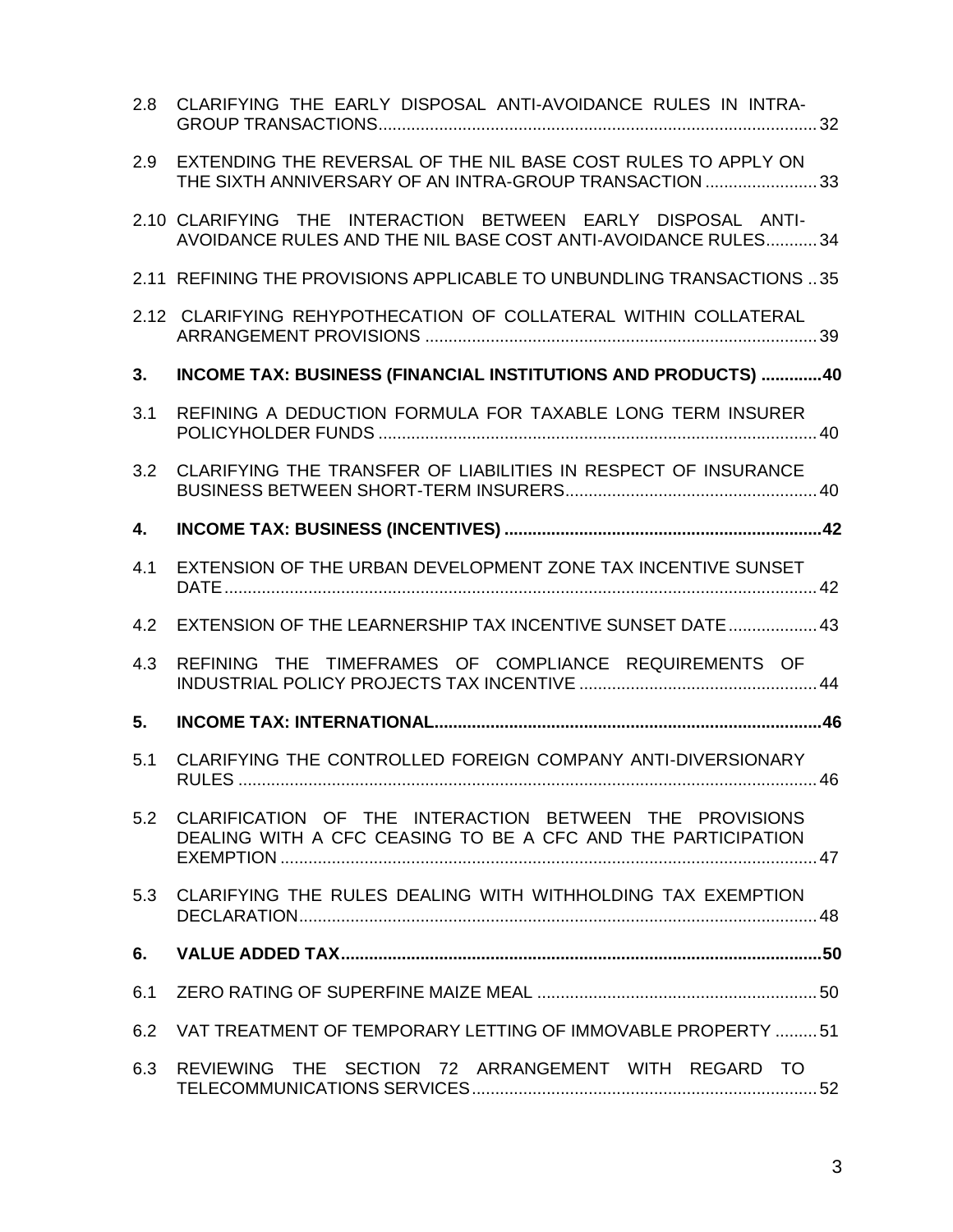|    | 7.1 CLARIFYING RENEWABLE ENERGY PREMIUM BENEFICIARIES53                                                                                                                                       |     |
|----|-----------------------------------------------------------------------------------------------------------------------------------------------------------------------------------------------|-----|
|    | 7.2 CLARIFYING THE SCOPE AND DEFINITION OF CARBON SEQUESTRATION55                                                                                                                             |     |
|    | 7.3 CORRECTION OF THE DUPLICATION OF THE AMENDMENT MADE IN<br>SECTION 77 OF THE TAXATION LAWS AMENDMENT ACT, 2020 (ACT NO. 23<br>OF 2020): AMENDMENT TO SECTION 6(3) OF THE CARBON TAX ACT 56 |     |
|    |                                                                                                                                                                                               |     |
|    | 7.5 ALIGNING SCHEDULE 2 EMISSIONS ACTIVITIES AND THRESHOLDS WITH<br>THE GREENHOUSE GAS EMISSION REPORTING REGULATIONS OF THE                                                                  | 58. |
| 8. |                                                                                                                                                                                               |     |
|    |                                                                                                                                                                                               |     |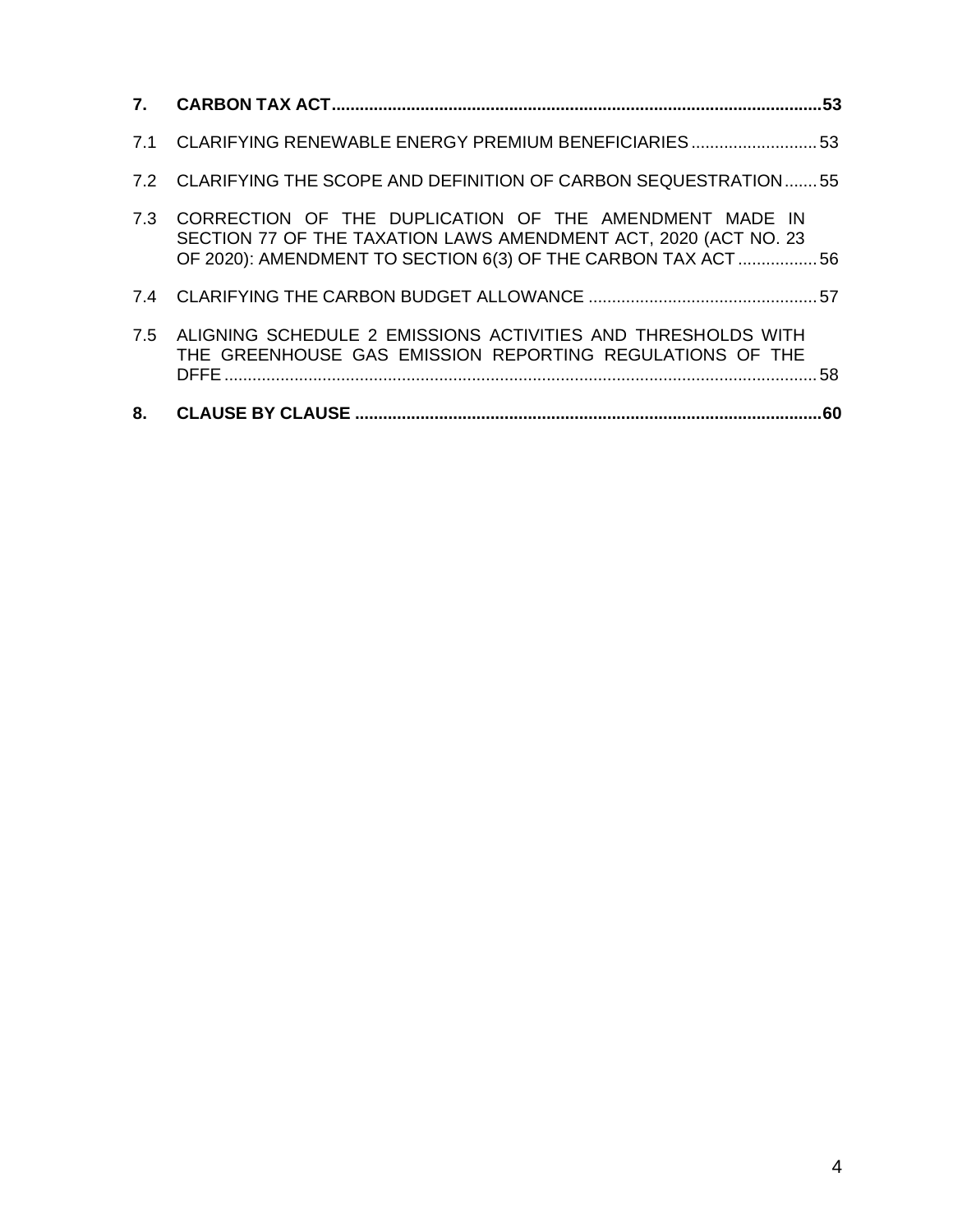# <span id="page-4-0"></span>**1. INCOME TAX: INDIVIDUALS, SAVINGS AND EMPLOYMENT**

# <span id="page-4-1"></span>**1.1 REVIEWING THE NATURE OF LONG SERVICE AWARDS FOR FRINGE BENEFIT PURPOSES**

[Applicable provisions: Paragraphs (*c*) and (*i*) of the definition of "gross income" and paragraph 5(2)(*b*) and new paragraphs 6(4)(*d*) and 10(2)(*e*) of the Seventh Schedule to the Income Tax Act, 1962 (Act No. 58 of 1962) ("the Act")]

# **I. Background**

Paragraph (i) of the definition of gross income together with paragraph 5 of the Seventh Schedule to the Act make provision for a taxable benefit to arise when an employee acquires an asset from an employer, either for no consideration or for consideration which is less than the value of the asset (generally referred to as a fringe benefit). A fringe benefit is generally referred to as any noncash benefit granted to employees, this however specifically excludes cash payments made to employees.

On the other hand, the Act further makes provision for a taxable benefit not to arise in the hands of the employee, in the event that the fringe benefit is deemed to have no value. Consequently, paragraph 5(2)(b) of the Seventh Schedule to the Act makes provision for the granting of a long service award (which can currently be provided as an asset or non-cash benefit) to an employee as a no value fringe benefit, provided that the value of such long service award does not exceed R5 000.

#### **II. Reasons for change**

Government recognises that the current prevailing practice is for employers to grant their employees a wider range of awards (which take a variety of forms) in recognition for long service, and these long service awards can in terms of the Act be considered as non-cash benefits. These include for example the granting of gift vouchers, cash, services or the right of use of an asset owned by the employer for private purposes.

#### **III. Proposal**

In order to cater for current prevailing practices, it is proposed that the current provisions as relates to long service awards are not only limited to non-cash assets, but rather extended to apply to other reasonable awards granted for long service. In order to qualify as a no value fringe benefit, all the current requirements in the Act should be met, for example, the number of years required to be considered a long service period together with the requirement that the value of the long service award should not exceed R5 000 would still apply.

#### **IV. Effective date**

The amendments will come into operation on 1 March 2022 and apply in respect of years of assessment commencing on or after that date.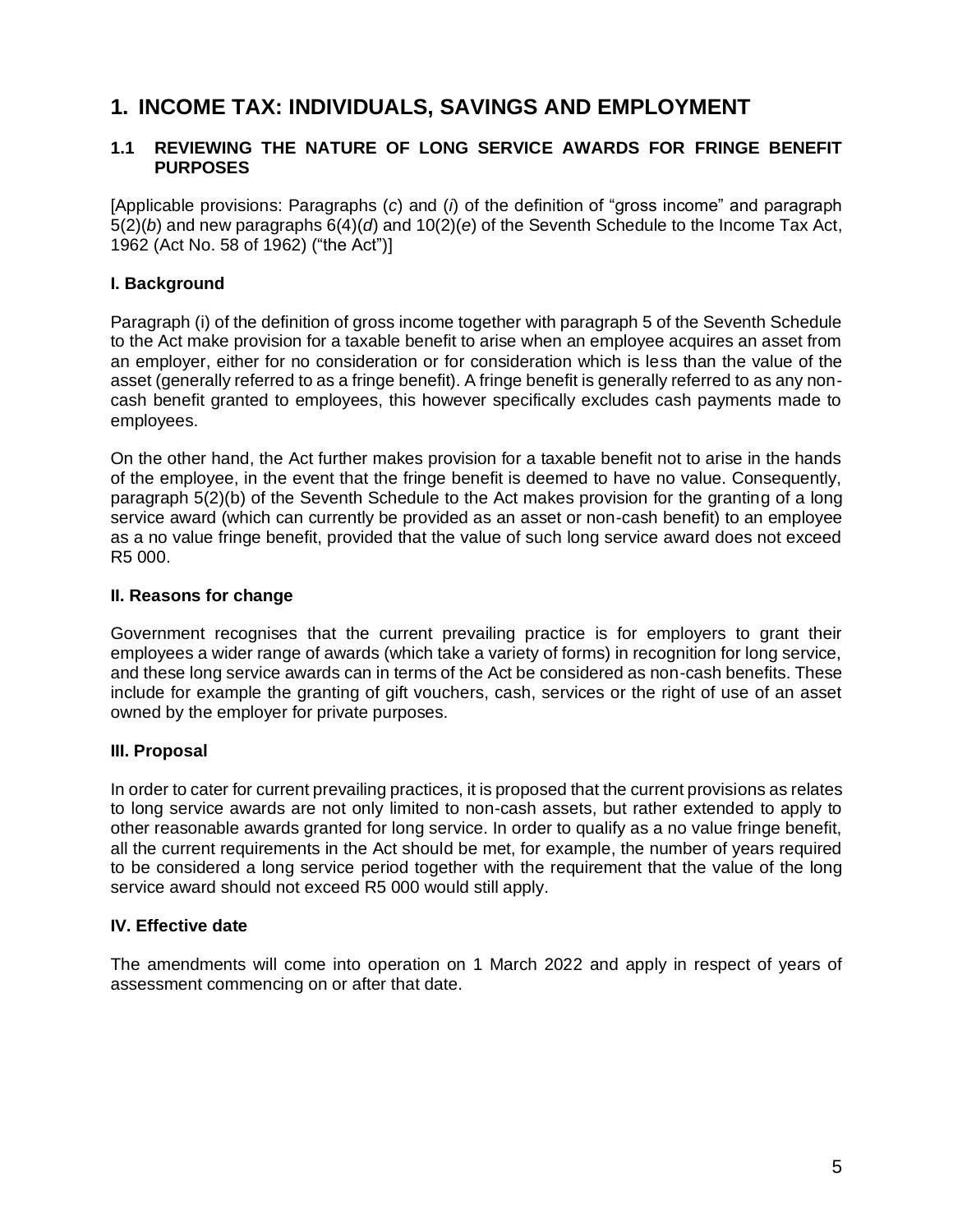# <span id="page-5-0"></span>**1.2 CURBING ABUSE IN THE EMPLOYMENT TAX INCENTIVE**

[Applicable provisions: Definition of "employee" in section 1 of the Employment Tax Incentive Act, 2013 (Act No. 26 of 2013) ("the ETI Act"), and definition of "qualifying employee" in terms of section 6 of the ETI Act]

#### **I. Background**

The Employment Tax Incentive (ETI) programme was introduced in January 2014 to promote employment, particularly of young workers. The main aim of the programme is to reduce the cost of hiring young people between the ages of 18 and 29 (also referred to as qualifying employees) through a cost sharing mechanism with Government, by allowing the employer to reduce the amount o[f Pay-As-You-Earn \(PAYE\)](https://www.sars.gov.za/TaxTypes/PAYE/Pages/default.aspx) they pay to the South African Revenue Service (SARS), while leaving the wage received by the qualifying employees unaffected. Consequently, section 1 of the ETI Act defines an employee as a natural person who works for another person and receives or is entitled to receive remuneration from that other person. In turn, section 6 of the ETI Act stipulates the conditions that need to be met for the employee to be classified as a qualifying employee for ETI purposes.

#### **II. Reasons for change**

It has come to Government's attention that some taxpayers have devised certain schemes where they claim the ETI in respect of individuals who do not work for them, therefore failing to meet the definition of "employee" as outlined in section 1(1) of the ETI Act. The nature of these schemes is to market and utilise the ETI as a means of facilitating the entry of qualifying, unskilled, inexperienced, previously disadvantaged South Africans in the modern economy.

Eligible participants are recruited by a recruitment agency and employed by a participating employer for a fixed term period of 12 to 24 months. Participating employers engage with the recruitment agency to recruit eligible participants. Contracts signed by the eligible participants indicate the receipt of remuneration while 'employed' by the participating employer. Once 'employed', participants are trained by a training institution (over the 12 to 24 month period) and, in some cases, enrolled in Sector Education and Training Authority (SETA) accredited courses. The training institution is contracted by the participating employer at a cost equal to the remuneration stated in the eligible participant's contract. The remuneration stipulated in the contract is paid to the training institution as opposed to being paid to the eligible participant.

In some cases, the eligible participants are exposed to work-based exercises and activities by an independent company. The independent company is able to utilise the eligible participants for a fixed monthly fee, which similar to the remuneration, is not paid to the eligible participant. Once the training programme is completed, the eligible participant may work for the participating employer for the remainder of the 12 to 24 month period. In accordance with said scheme, the participating employer is then able to claim the ETI for the 12 to 24 month period that the eligible participant is supposedly 'employed' by the employer.

#### **III. Proposal**

The proposed clarification to the legislation is more of a confirmation of the policy position regarding the meaning of "employee" in section 1 of the ETI Act as well as the requirements needed to be met to be considered a "qualifying employee" as stipulated in section 6 of the ETI Act. In order to address the above-mentioned contraventions, it is proposed that changes be made in the ETI Act to clarify that substance over legal form will be considered when assessing an employer's ability to claim the ETI. As such, 'work' must actually be performed in terms of an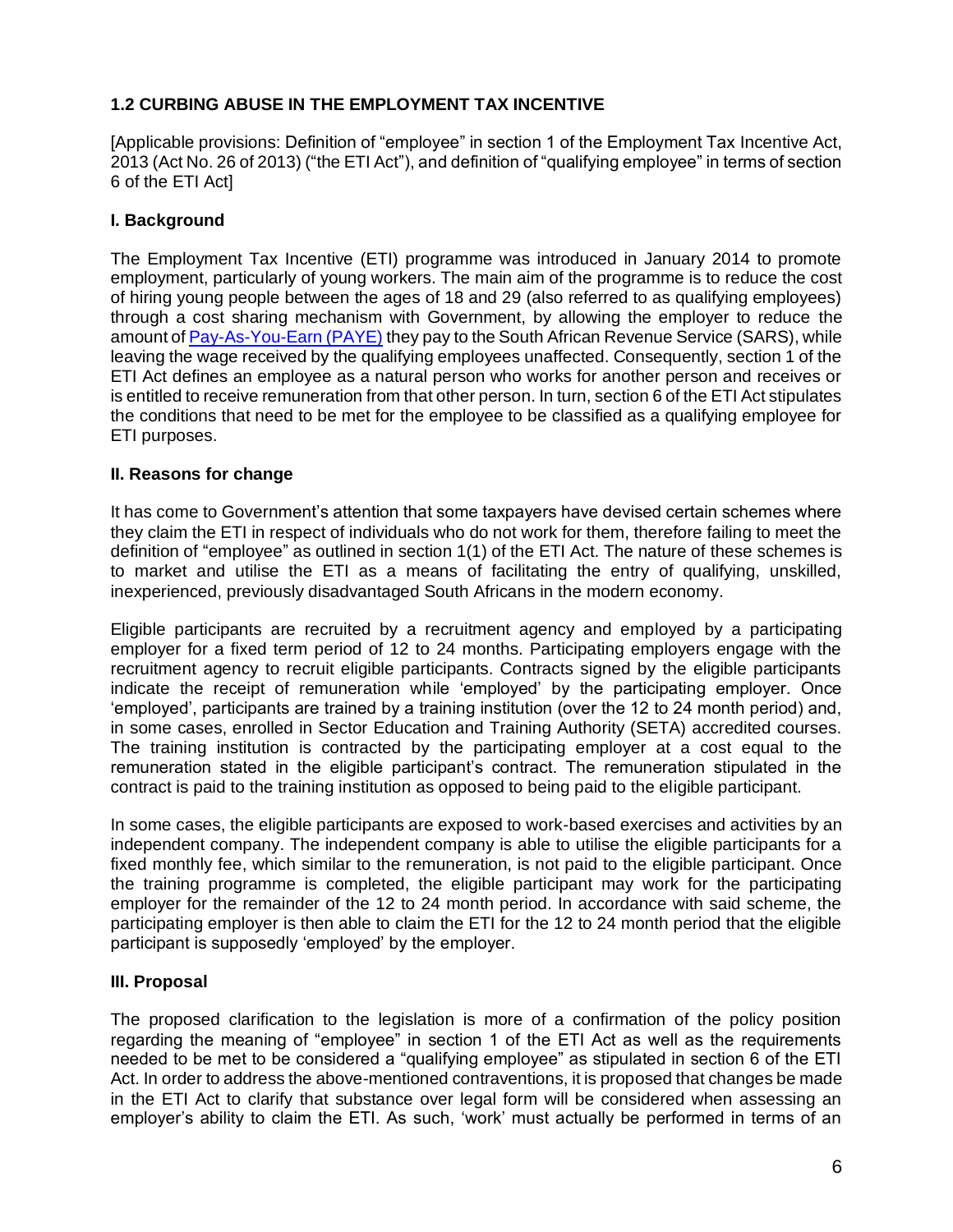employment contract and the employee must be documented in the employer's records as envisaged in the record keeping provisions contained in section 31 of the Basic Conditions of Employment Act, 1997 (Act No. 75 of 1997). Further to the above, the employee must, in lieu of services rendered, receive cash remuneration from the employer.

# **IV. Effective date**

The amendments will come into operation on 1 March 2022 and apply in respect of years of assessment commencing on or after that date.

# <span id="page-6-0"></span>**1.3 CLARIFYING THE TIMING OF DISPOSAL RULES IN RESPECT OF AN ASSET ACQUIRED FROM A DECEASED ESTATE**

[Applicable provisions: Section 1(1) new definition of "liquidation and distribution account" and section 25(3) of the Act]

# **I. Background**

When a person dies, the Estate Duty Act, 1955 (Act No. 45 of 1955) ("the Estate Duty Act") makes provision for the assets of that person, as at the date of death, to be part of a deceased estate, before the assets are distributed to the respective heir(s). Estate Duty is then levied on the net value of a deceased estate in excess of the individual estate duty rebate of R3.5 million. If the dutiable amount of an estate does not exceed R30 million, Estate Duty is levied at a rate of 20 per cent and at a rate of 25 per cent on the dutiable amount of an estate exceeding R30 million.

The Estate Duty Act also makes provision for the Executors to step into the shoes of the deceased and administer the deceased estate, this includes the preparation and submission of the Liquidation and Distribution Account to the Master of the High Court Office, the submission of the relevant tax returns to SARS (including the payment of the estate duty to SARS). According to South African law, the relevant heir(s) of the estate have a personal right to claim delivery of the assets from the deceased estate after the finalisation of the Liquidation and Distribution Account.

#### **II. Reasons for change**

The South African law requires that the Liquidation and Distribution account lies open for inspection in the Master of the High Court's office for 21 business days. In the event that no objection is lodged against the Liquidation and Distribution account during this 21-day period, the Liquidation and Distribution Account can then be finalised. If any objections are lodged against the Liquidation and Distribution account, the law requires that the Liquidation and Distribution account remains open for inspection for another 21 business days (this 21-day period will be required until such time as no objections are raised).

At issue is a timing uncertainty around when the heirs are regarded as having acquired an asset from the estate of the deceased.

#### **III. Proposal**

In order to clarify the time of disposal of the heir's personal right to claim delivery of the deceased estate assets, it is proposed that changes be made in the legislation so that the disposal of assets by the estate occurs on the earlier of the date of an interim disposal or the date when the Liquidation and Distribution account becomes final.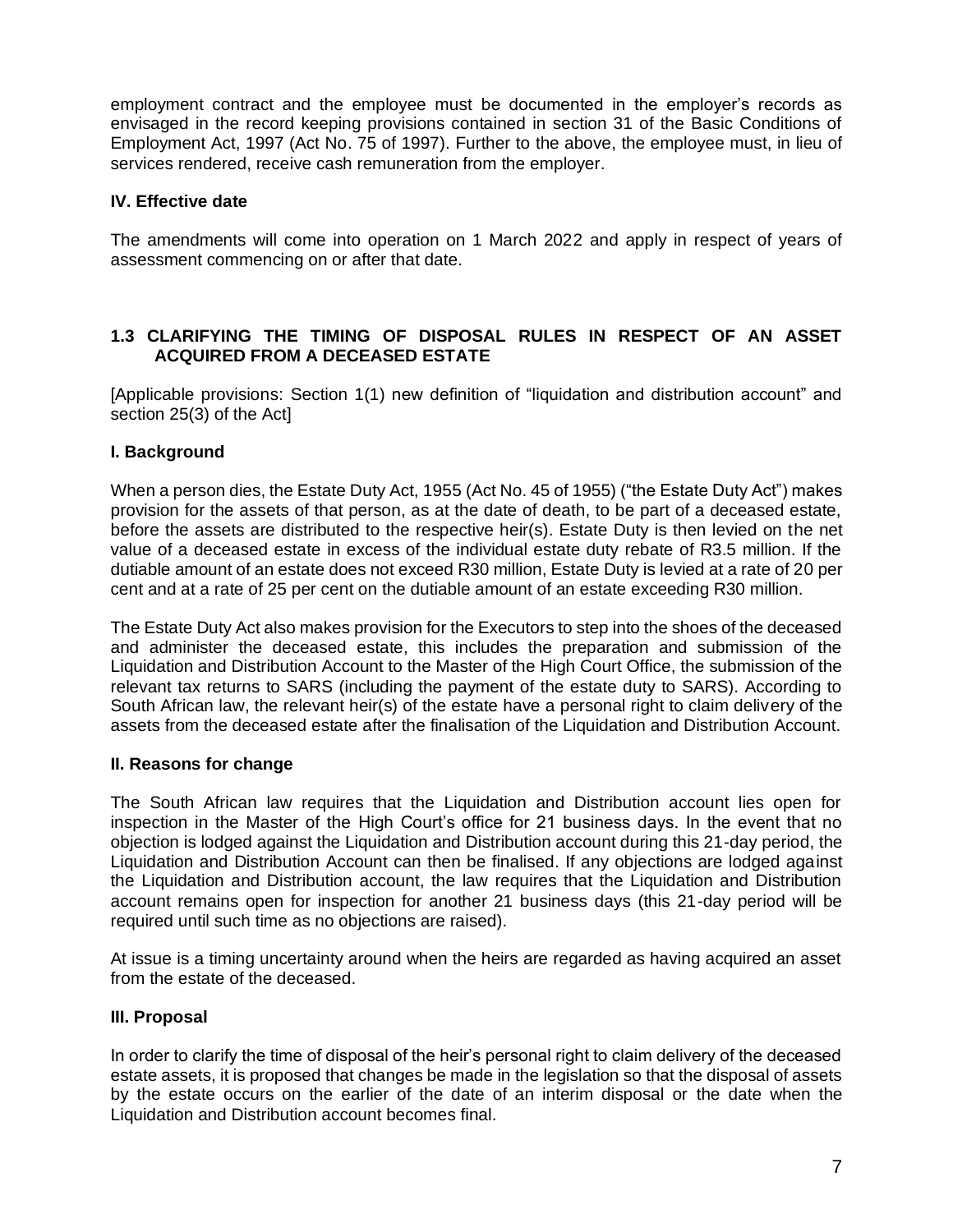The amendment will come into operation on 1 March 2022 and apply in respect of Liquidation and Distribution accounts finalised on or after that date.

# <span id="page-7-0"></span>**1.4 TAX TREATMENT OF THE CESSION OF THE RIGHT TO RECEIVE AN ASSEST**

[Applicable provision: New section 57B of the Act]

#### **I. Background**

Paragraph (*c*) of the definition of "gross income" in section 1(1) of the Act makes provision for a taxpayer to include in gross income any amount received or accrued in respect of services rendered, to be rendered or in respect of employment or the holding of any office. In addition, the proviso to this paragraph also makes provision for any amount received or accrued for the benefit of any person in respect of services rendered or to be rendered by any other person to be deemed to have been received by or to have accrued to the other person. In turn, section 54 of the Act makes provision for donations tax to be levied on the value of any property disposed of, whether directly or indirectly, under any donation by any resident. Section 62 of the Act provides for the value of property disposed of under donations.

#### **II. Reasons for change**

It has come to Government's attention that some taxpayers have devised schemes aimed at undermining the donations tax provisions. These schemes entail a service provider (for example, an employee or independent contractor) ceding the right to receive or use an asset received from the person to whom the services are rendered or to be rendered. The right to receive or use the asset is generally ceded to a family trust before services are rendered.

In these instances, the service provider may be able to circumvent donations tax as the right to receive an asset would have been ceded to the trust before the services are rendered and a value can be attached to it. The argument is that the service provider is simply disposing of a worthless *spes* and is therefore not liable for donations tax at the time the services have been rendered and the employer transfers the asset to the cessionary. Moreover, the service provider will not be entitled to the asset and cannot be regarded as having disposed of it.

It may also be argued that the service provider is not subject to the attribution rules in section 7 of the Act or paragraphs 68 to 73 of the Eighth Schedule to the Act because the asset was not donated by the service provider, and the right to the asset was worthless. This argument is addressed by deeming the asset to have been disposed of by the service provider to the other person by way of donation for purposes of section 7 of the Act and paragraphs 68 to 73 of the Eighth Schedule to the Act.

#### **III. Proposal**

In order to address these types of schemes, it is proposed that changes be made in the Act to clarify that instances where a right to receive an asset, which asset would otherwise have been acquired in respect of services rendered or to be rendered, is disposed of, that asset will be deemed to be disposed of under a donation as envisaged in Part V of Chapter II of the Act.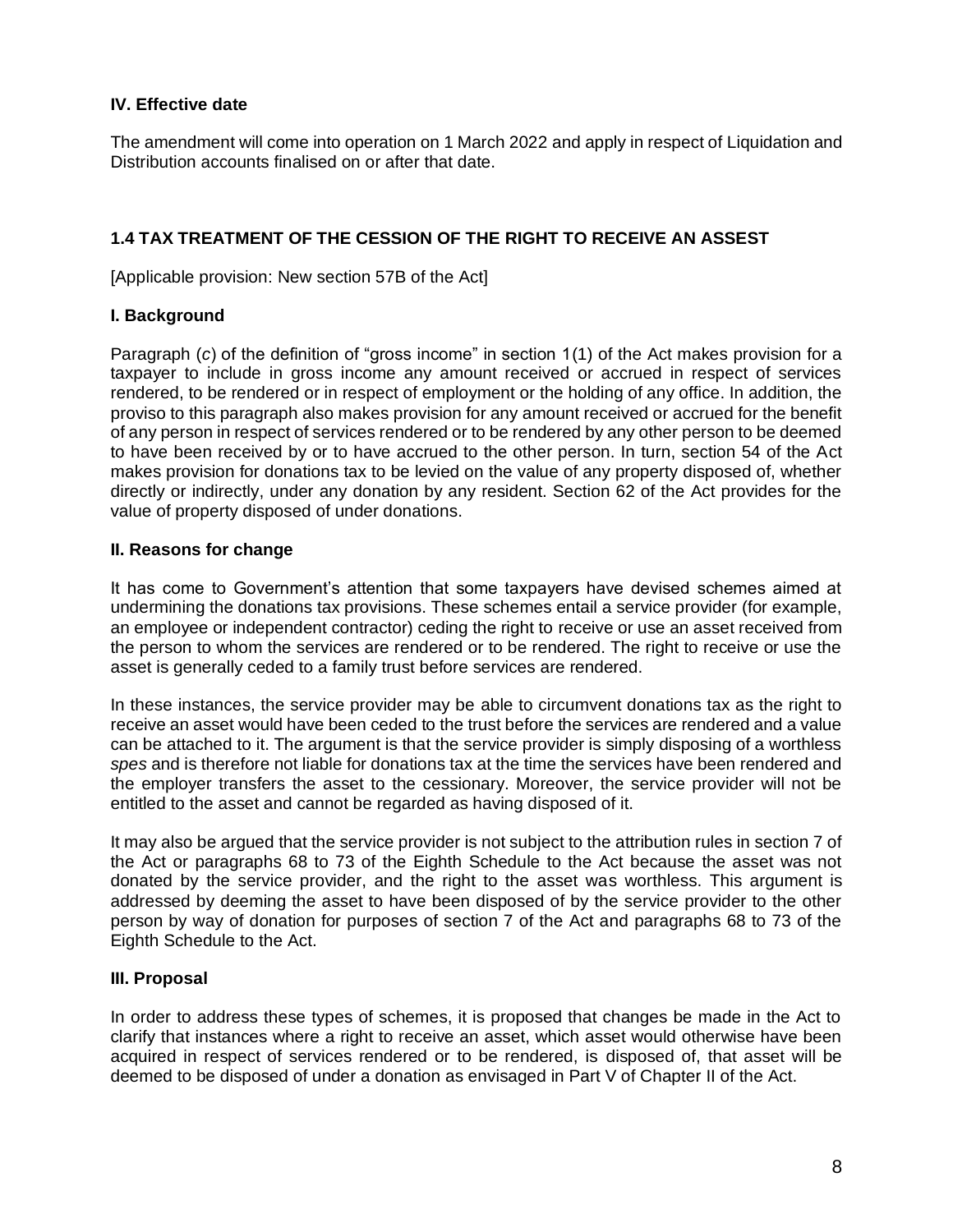The amendment will come into operation on 1 March 2022 and apply in respect of the disposal of the right to receive an asset on or after that date.

#### <span id="page-8-0"></span>**1.5 ALLOWING MEMBERS TO USE RETIREMENT INTEREST TO ACQUIRE ANNUITIES ON RETIREMENT**

[Applicable provisions: Paragraph (*b*)(ii) of the proviso to the definition of "retirement annuity fund", paragraph (ii)(*dd*) of the proviso to the definition of "pension fund", paragraph (*e*) of the definition of "pension preservation fund", paragraph (ii)(*dd*) of the proviso to the definition of "provident fund" and paragraph (*e*) of the definition of "provident preservation fund" in Section 1(1) of the Act]

#### **I. Background**

In accordance with the proviso to the definition of "retirement annuity fund", paragraph (ii)(*dd*) of the proviso to the definition of "pension fund", paragraph (*e*) of the definition of "pension preservation fund", paragraph (ii)(*dd*) of the proviso to the definition of "provident fund" and paragraph (*e*) of the definition of "provident preservation fund" in section 1(1) of the Act, any member retiring from a retirement fund is, upon retirement, allowed to receive a maximum of one third of the total value of the retirement interest as a lump-sum. The remainder of the retirement interest may be utilised to purchase or provide an annuity (including a living annuity).

The annuity can be provided by the retirement fund in one of three ways, namely, the annuity can be:

- paid directly by the retirement fund to the member,
- purchased from a South African registered insurer in the name of the fund, or
- purchased by the retirement fund from a South African registered insurer in the name of the life of the retiring member.

#### **II. Reasons for change**

If a member of a retirement fund opts to receive an annuity, the full value of the member's retirement interest following commutation is to be used to provide either of the above-mentioned annuities. Therefore, a member is prohibited from utilising the retirement interest to acquire various annuities. The above-mentioned prohibition limits flexibility in relation to the types of annuities a member can purchase with their retirement interest following commutation.

#### **III. Proposal**

In order to increase flexibility for a retiring member and maximise the retirement capital available to provide for annuities, Government proposes expanding the types of annuities a member can purchase upon retirement. For example, the full value of the member's retirement interest following commutation can therefore be utilised to purchase a combination of living and guaranteed annuities. In turn, the portion of the retirement interest utilised to purchase each type of annuity must exceed R165 000. The R165 000 threshold is required to curb the circumvention of prevailing legislation.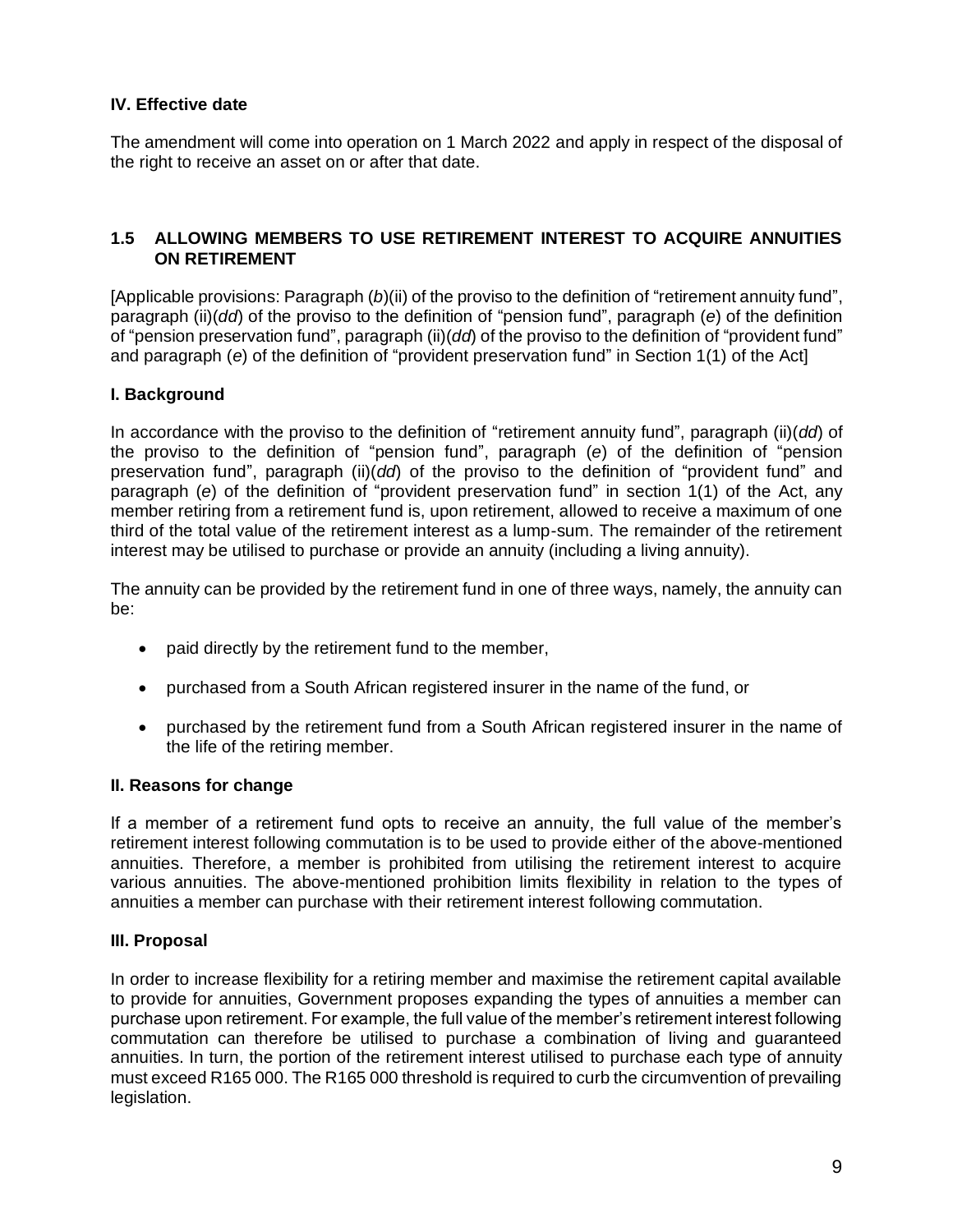The amendment will come into operation on 1 March 2022 and apply in respect of annuities purchased on or after that date.

#### <span id="page-9-0"></span>**1.6 TRANSFERS BETWEEN RETIREMENT FUNDS BY MEMBERS WHO ARE 55 YEARS OR OLDER**

[Applicable provisions: Paragraph (e) of the definition of "gross income", paragraph (a) of the definitions of "pension preservation fund" and "provident preservation fund", paragraph (e) of the definitions of "pension preservation fund" and "provident preservation fund" in Section 1(1) of the Act, read with paragraphs 2(1)(c) and 6A of the Second Schedule to the Act]

#### **I. Background**

Paragraph (*e*) of the definition of "gross income" in section 1(1) of the Act includes retirement fund lump sum benefits as referred to in paragraph 2(1)(*c*) of the Second Schedule to the Act in an individual's taxable income. Paragraph 2(1)(*c*) of the Second Schedule regulates the amount to be included in gross income for any year of assessment, namely, any amount transferred for the benefit of a member of a retirement fund scheme on or after normal retirement age (as defined in the rules of the fund), but before retirement date (as defined in section 1(1) of the Act), less any deductions allowed under paragraph 6A of the Second Schedule to the Act.

Paragraph 6A of the Second Schedule permits the following deductions when calculating the retirement lump sum benefit to be included in gross income:

- Transfers from a pension fund into a pension preservation fund or a retirement annuity fund or;
- Transfers from a provident fund into a pension preservation fund, a provident preservation fund or a retirement annuity fund.

#### **II. Reasons for change**

In the event that a member of a pension preservation or provident preservation fund (who has reached normal retirement age in terms of the fund rules but has not yet opted to retire from the respective fund) makes a transfer into a similar fund, such transfer would be taxable in the individual's hands. This is due to the fact that the current wording of paragraph 2(1)(*c*) of the Second Schedule includes these transfers in gross income, while paragraph 6A of the Second Schedule fails to provide a deduction for such transfers.

As a result, any individual transfers between preservation funds where the transfer is between similar funds and the member involved has reached normal retirement age in terms of the fund rules but has not yet opted to retire from the relevant fund will be subject to tax, this despite the fact that the policy intention is not to tax transfers from a less to a more restrictive fund, or between similar funds.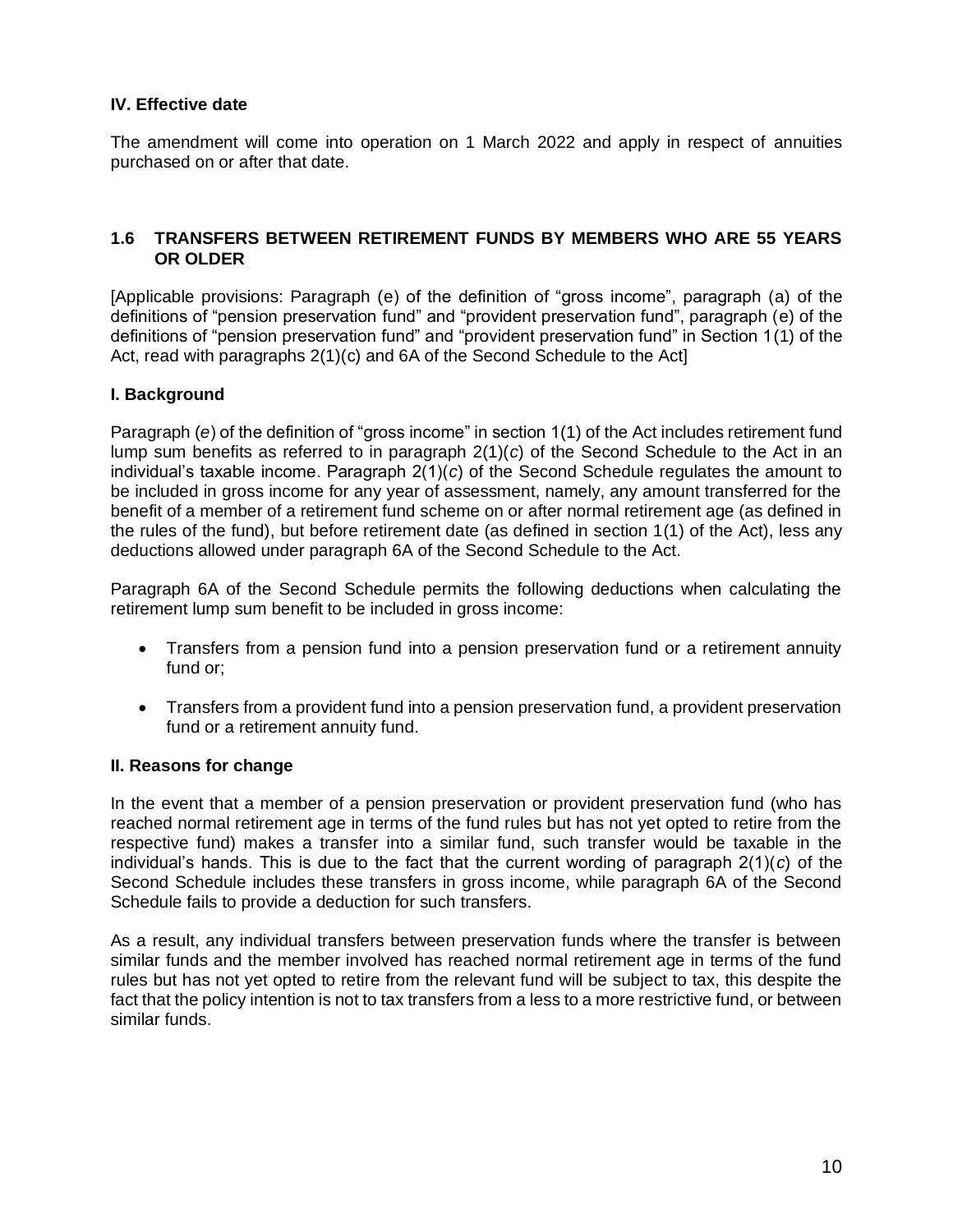# **III. Proposal**

Government proposes addressing this anomaly by allowing for tax‐free transfers from a preservation fund into similar funds by members who have already reached normal retirement age.

#### **IV. Effective date**

The amendment will come into operation on 1 March 2022 and apply in respect of years of assessment commencing on or after that date.

# <span id="page-10-0"></span>**1.7 CLARIFYING THE CALCULATION OF THE FRINGE BENEFIT IN RELATION TO EMPLOYER CONTRIBUTIONS TO A RETIREMENT FUND**

[Applicable provisions: Paragraphs 2(*l*) and 12D of the Seventh Schedule to the Act]

#### **I. Background**

With effect from 1 March 2016 and in terms of paragraph 2(*l*) of the Seventh Schedule to the Act, all employer contributions to a retirement fund on behalf of employees are considered taxable fringe benefits in the employees' hands. In turn, paragraph 12D(2) of the Seventh Schedule stipulates that if the employer contributes towards a fund that consists solely of a 'defined contribution component', as defined in paragraph 12D(1) of the Seventh Schedule, the value of the fringe benefit will be the cash equivalent of that part of the contribution that pertains to that employee. Further to the above, the employer is not required to provide the employee with a contribution certificate. In contrast, paragraph 12D(3) of the Seventh Schedule determines that the value of the taxable benefit in relation to employer contributions containing a 'defined benefit component' or an 'underpin component', as defined in paragraph 12D(1) of the Seventh Schedule, is to have the value calculated in accordance with the prescribed formula. In this instance, the employer is required to provide the employee with a contribution certificate.

That said, paragraph (*b*) of the definition of 'defined contribution component' in paragraph 12D(1) of the Seventh Schedule to the Act would include a benefit or part of a benefit receivable from a pension fund, provident fund or retirement annuity fund that consists of a risk benefit provided by the fund directly or indirectly for the benefit of a member of the fund, if the risk benefit is provided solely by means of a policy of insurance.

#### **II. Reasons for change**

It has come to Government's attention that an anomaly arises in instances where a retirement fund provides both a retirement benefit in relation to the 'defined contribution component' and a self-insured risk benefit. The current wording of the Act would result in the classification of the total contribution to the said fund as a defined benefit component, subject to valuation in terms of the formula contained in paragraph 12D(3) of the Seventh Schedule to the Act as well as the issuance of a contribution certificate. This due to the fact that self-insured risk benefits are not considered a defined contribution component.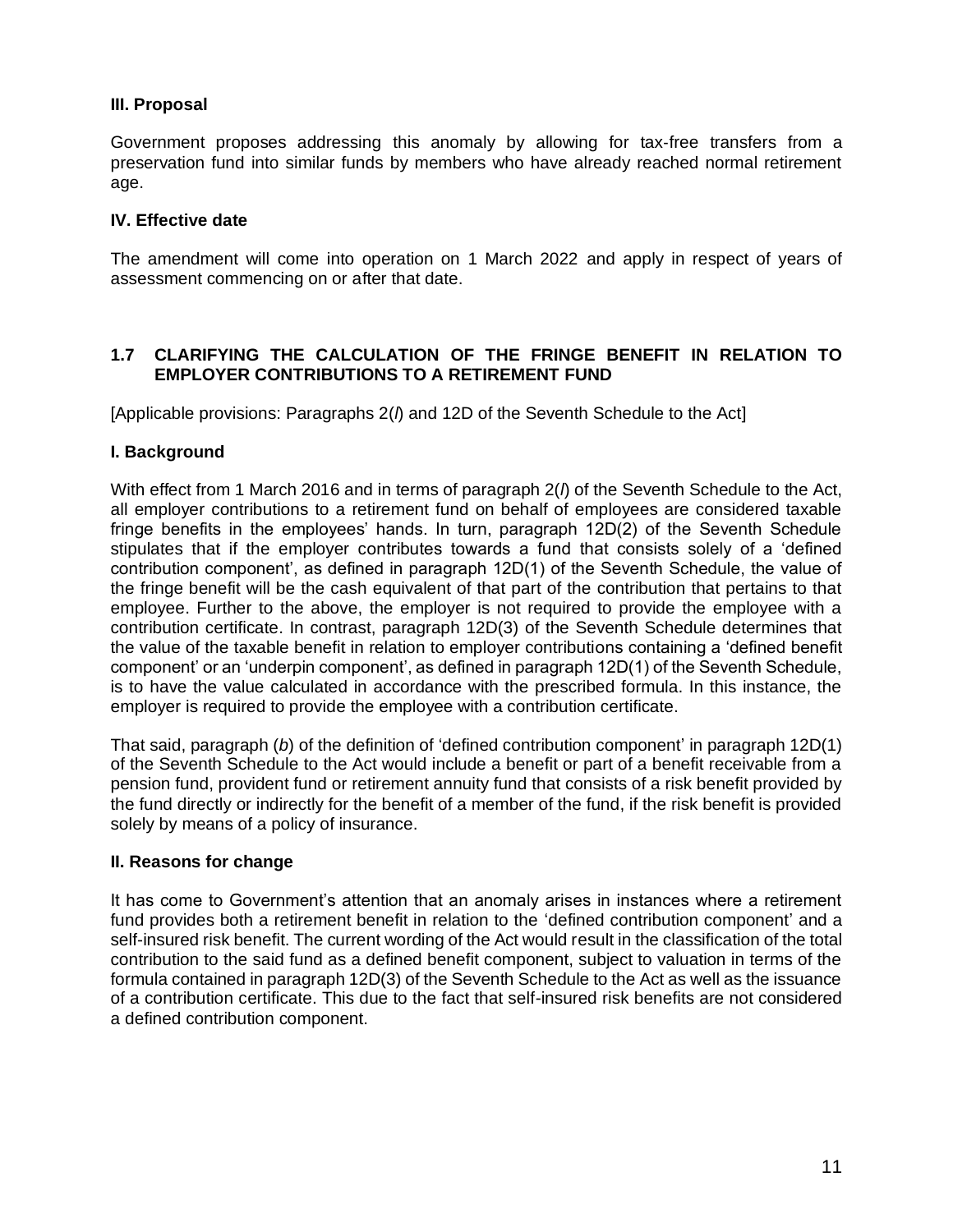# **III. Proposal**

In order to address this anomaly, it is proposed that changes be made in the legislation so that self-insured risk benefits are classified as a 'defined contribution component'. This would ensure that retirement funds that provide both defined contribution component retirement benefits and self-insured risk benefits can account for the fringe benefit based on the actual contribution. As a result, the value of the risk premiums under self-insured risk benefits will be determined based on the cost to the employer (i.e. the actual contribution made by the employer).

# **IV. Effective date**

The amendment will come into operation on 1 March 2022 and apply in respect of years of assessment commencing on or after that date.

#### <span id="page-11-0"></span>**1.8 EXTENSION OF THE EXPANDED EMPLOYMENT TAX INCENTIVE AGE ELIGIBILITY CRITERIA AND AMOUNT CLAIMABLE**

[Applicable provisions: Sections 2,3,4,5,6 and 11 of the Disaster Management Tax Relief Act, No. 13 of 2020 ("the Disaster Management Tax Relief Act")]

#### **I. Background**

In 2020, Parliament passed the Disaster Management Tax Relief Act, 2020 and the Disaster Management Tax Relief Administration Act, 2020, containing exceptional tax measures which formed part of the fiscal package aimed at assisting taxpayers who experienced cashflow constraints as a result of the COVID-19 pandemic and required national lockdown.

One of the exceptional tax measures included in the above-mentioned Acts was an expansion to the Employment Tax Incentive (ETI). This expansion was provided to assist employers to retain employees, thus reducing the risk of low-income earners losing their employment as a result of the lockdown.

The expanded ETI was structured as follows:

- A R750 increase to the maximum monthly amount of ETI allowable.
- Allowing the above mentioned monthly ETI claim to apply to employees not classified as "qualifying employees" in terms of the current provisions of the ETI Act for a limited period, irrespective of their date of employment (employees employed before 1 October 2013 for whom the ETI has never been claimable also qualified for the relief).
- Since the requirement for social distancing was likely to result in employees working significantly reduced hours, which would impact the monthly remuneration paid, the proposal allowed for the calculation of the ETI claim based on actual remuneration paid in that month where the employee worked less than 160 hours a month (the remuneration paid to the employee did not need to be grossed-up).
- Accelerating the ETI reimbursements from twice a year to monthly as a means of getting cash into the hands of tax compliant employers as soon as possible.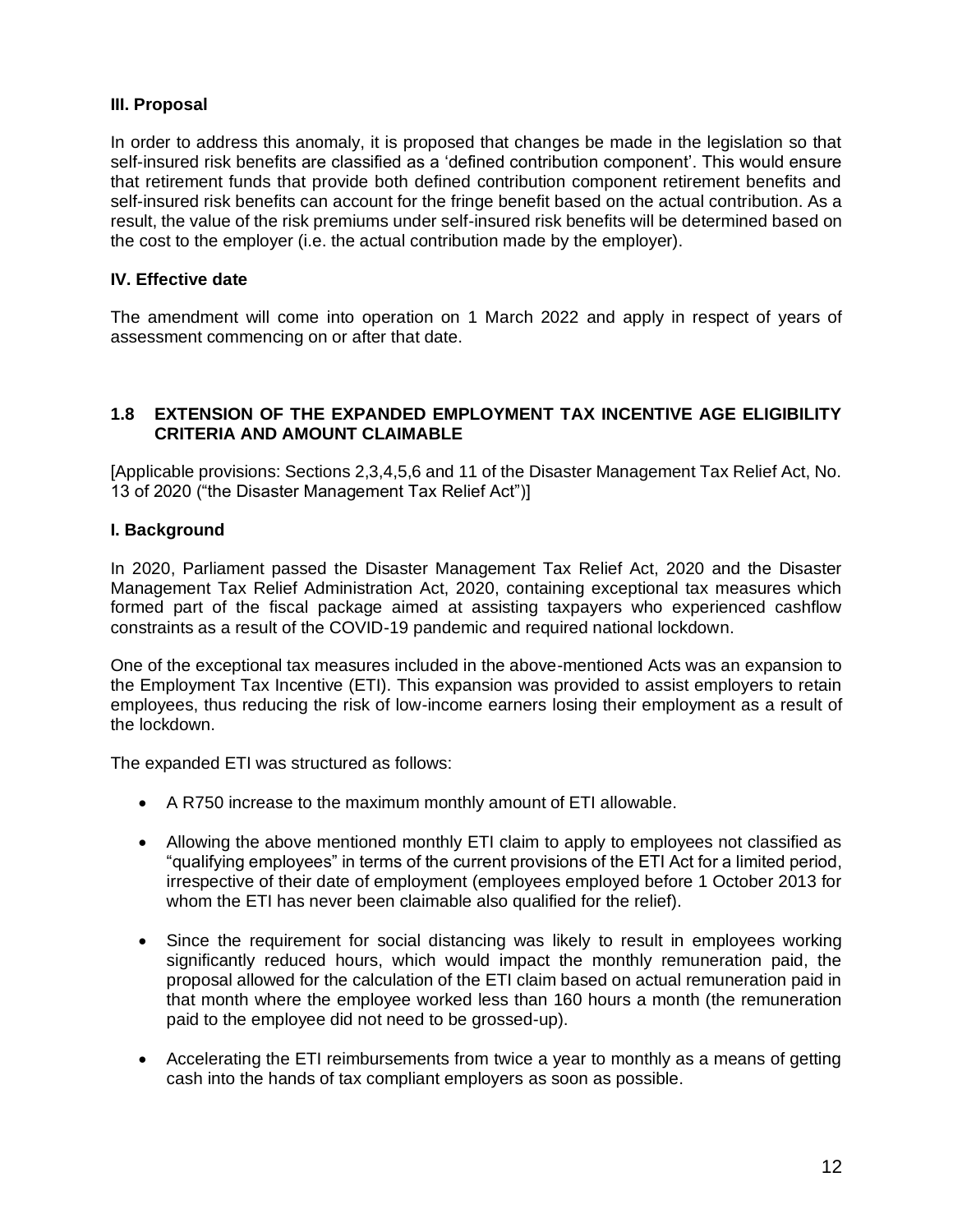- As the contractual agreement entered into at the beginning of the employees employment with the employer was not altered, the extent of the ETI claimable in instances where the employee was employed for less than 160 hours a month would still be impacted by the hours employed and paid for in that month (the incentive claimable would bear the same ratio that the number of hours the employee was remunerated bears to 160 hours – the incentive needed to be grossed-down).
- The inclusion of an anti-avoidance measure aimed at limiting potential abuse where an employer claimed the incentive despite having significantly reduced the employee's wages. This anti-avoidance measure applied to wages below R2 000.
- The expansion applied for four months and was deemed to have come into operation on 1 April 2020 and ended on 31 July 2020.

#### **II. Reasons for change**

Despite the recent relaxation of the national lockdown, various businesses and employees are still negatively impacted by the COVID-19 pandemic. These negative impacts are further exacerbated by the impacts of the recent unrest in the country that destroyed businesses and infrastructure. The Government, therefore, wishes to provide additional assistance to those who continue to be adversely affected by COVID-19, as well as assisting in the process of reconstructing businesses. Moreover, this support measure is aimed at supporting employment in the most vulnerable sections of the labour market.

#### **III. Proposal**

As a result, it is proposed that the expansion of the ETI be reinstated for another limited fourmonth period, following the design implemented in 2020:

- A R750 increase to the maximum monthly amount of ETI allowable. Therefore, the maximum allowable values will be increased in the following manner:
- Employees are eligible under the current ETI Act from R1 000 to R1 750 in the first qualifying twelve months and from R500 to R1 250 in the second twelve qualifying months.
- Allowing a monthly ETI claim in the amount of R750 during these four months for employees from the ages of 18 to 29 who are no longer eligible for the ETI as the employer has claimed ETI in respect of those employees for 24 months, or they were in the employer's employ before 1 October 2013.
- Allowing a monthly ETI claim in the amount of R750 during these four months for employees from the ages 30 to 65 who are not eligible for the ETI due to their age.
- Formulae will apply to calculate the value of the incentive relative to remuneration received, to introduce the incentive at a positive rate for wages between R0 and R2 000 per month, at a constant value for wages between R2 000 and R4 500 per month, and a declining rate for wages between R4 500 and R6 500.
- Since the requirement for social distancing may result in employees working significantly reduced hours, coupled with businesses that are being reconstructed being unable to trade as normal at the moment, both of which would impact the monthly remuneration actually paid, the proposal allows for the calculation of the ETI claim based on actual remuneration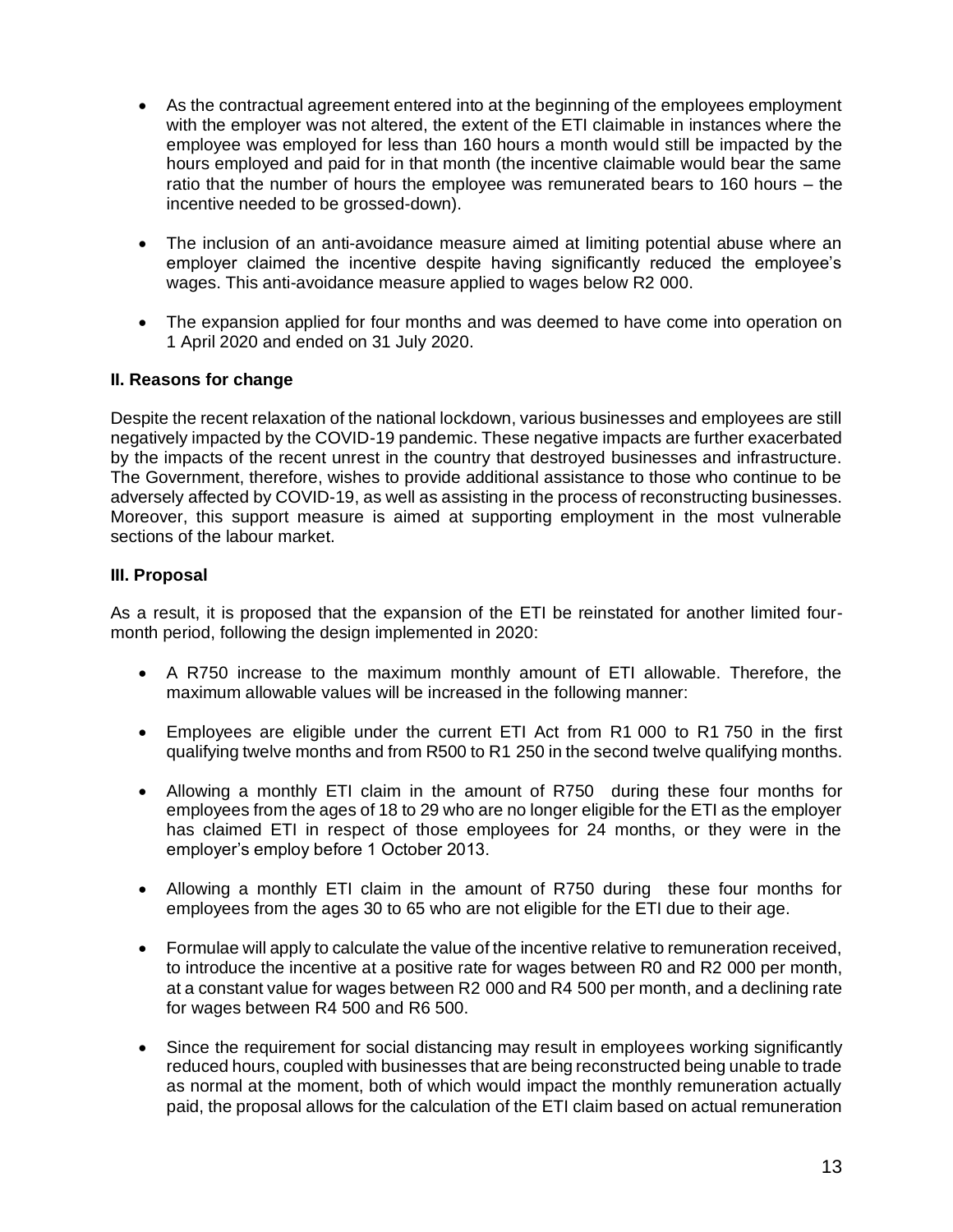paid in that month where the employee worked less than 160 hours a month (the remuneration paid to the employee would not need to be grossed-up).

- As the contractual agreement entered into at the beginning of the employees employment with the employer will not be altered, the extent of the ETI claimable in instances where the employee was employed for less than 160 hours a month would still be impacted by the hours employed and paid for in that month (the incentive claimable will bear the same ratio that the number of hours the employee was remunerated bears to 160 hours – the incentive would need to be grossed-down).
- The inclusion of an anti-avoidance measure aimed at limiting potential abuse where an employer claims the incentive despite having significantly reduced the employee's wages. This anti-avoidance measure will apply to wages below R2 000.
- Accelerating the ETI reimbursements from twice a year to monthly as a means of getting cash into the hands of tax compliant employers as soon as possible.
- To qualify for this relief, the employer must be tax compliant and registered with the South African Revenue Service (SARS) as an employer by 25 June 2021.

# **IV. Effective date**

The measures will apply for four months and come into operation on 1 August 2021 and end on 30 November 2021.

 $\frac{1}{\sqrt{2}}$  ,  $\frac{1}{\sqrt{2}}$  ,  $\frac{1}{\sqrt{2}}$  ,  $\frac{1}{\sqrt{2}}$  ,  $\frac{1}{\sqrt{2}}$  ,  $\frac{1}{\sqrt{2}}$  ,  $\frac{1}{\sqrt{2}}$  ,  $\frac{1}{\sqrt{2}}$  ,  $\frac{1}{\sqrt{2}}$  ,  $\frac{1}{\sqrt{2}}$  ,  $\frac{1}{\sqrt{2}}$  ,  $\frac{1}{\sqrt{2}}$  ,  $\frac{1}{\sqrt{2}}$  ,  $\frac{1}{\sqrt{2}}$  ,  $\frac{1}{\sqrt{2}}$ 

# <span id="page-13-0"></span>**2. INCOME TAX: BUSINESS (GENERAL)**

# <span id="page-13-1"></span>**2.1 STRENGTHENING THE RULES DEALING WITH THE LIMITATION OF INTEREST DEDUCTIONS IN RESPECT OF DEBTS OWED TO PERSONS NOT SUBJECT TO TAX**

[Applicable provisions: Sections 23M of the Act]

#### **I. Background**

In 2013, the rules dealing with the limitation of interest deductions in respect of debts owed to persons not subject to tax were introduced in section 23M of the Act. These rules were effective from 1 January 2015 and apply in respect of amounts of interest incurred on or after that date. The main aim of these rules is to limit excessive interest deductions in respect of debts owed to persons not subject to tax in South Africa, if the debtor and the creditor are in a controlling relationship. In particular, these rules apply as follows:

#### *A. Meaning of the term "interest" for purposes of these rules*

Currently, for the purposes of these rules, the term "interest" means interest as defined in section 24J. This implies that these rules are only applicable to interest as defined in section 24J.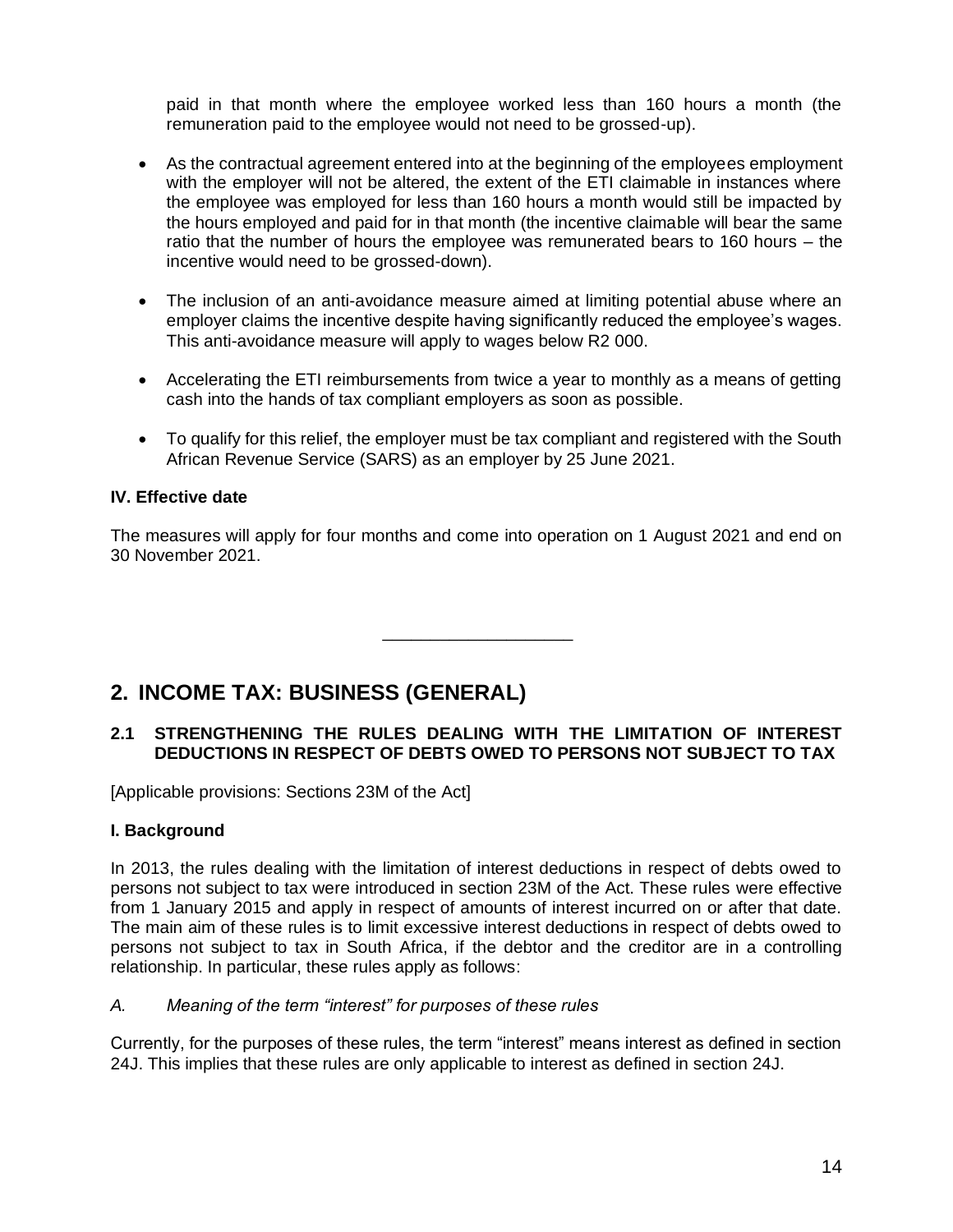#### *B. Deductible interest limitation: Formula calculation*

When these rules were first introduced in 2013, the aggregate deduction for interest incurred in respect of a debt owed under the circumstances set out above was based on an annual limitation determined according to a formula as defined section 23M(3). In this regard, the aggregate deductions for these amounts was limited to the sum of:

- The total interest received or accrued to the debtor; and
- 40 per cent of adjusted taxable income;
- Reduced by interest incurred in respect of debts owed (other than debts to creditors in a controlling relationship).

The term '*adjusted taxable income*' was defined as taxable income of the debtor less interest received or accrued, net income included in terms of section 9D (controlled foreign company net income), and recoupments in respect of capital assets; with the addition of interest incurred and all capital allowances. In illustrative terms, '*adjusted taxable income*' included the following:

| <b>Starting point</b> | Taxable income               |  |  |
|-----------------------|------------------------------|--|--|
| Less                  | Interest received or accrued |  |  |
|                       | CFC net income               |  |  |
|                       | Recoupments                  |  |  |
| Plus                  | Interest incurred            |  |  |
|                       | Capital allowances           |  |  |

At the time, the 40 per cent deduction formula was based on the assumption of relatively low national interest rates. It was set to increase if the national repo rate exceeded 10 per cent as follows:

#### (40 per cent) x repo rate / 10

Interest expense in excess of the limitation was not deductible in the year of assessment, but was carried forward to the following year of assessment.

In 2014, before these rules came into effect, changes were made to the term '*adjusted taxable income*' to exclude previous years' assessed losses carried forward from the current year's adjusted taxable income. Currently, '*adjusted taxable income*' is calculated as follows:

| <b>Starting Point</b> | Taxable Income            |  |  |
|-----------------------|---------------------------|--|--|
| Less                  | Interest received/accrued |  |  |
|                       | CFC net income            |  |  |
|                       | Recoupments               |  |  |
| Plus                  | Interest incurred         |  |  |
|                       | Capital allowances        |  |  |
|                       | Assessed losses           |  |  |

Changes were also made to the 40 per cent deduction formula to more closely align it to the cost of debt financing in the market. The limitation – expressed as a percentage of the tax equivalent of "earnings before interest, taxation, depreciation and amortisation" (EBITDA) – was changed to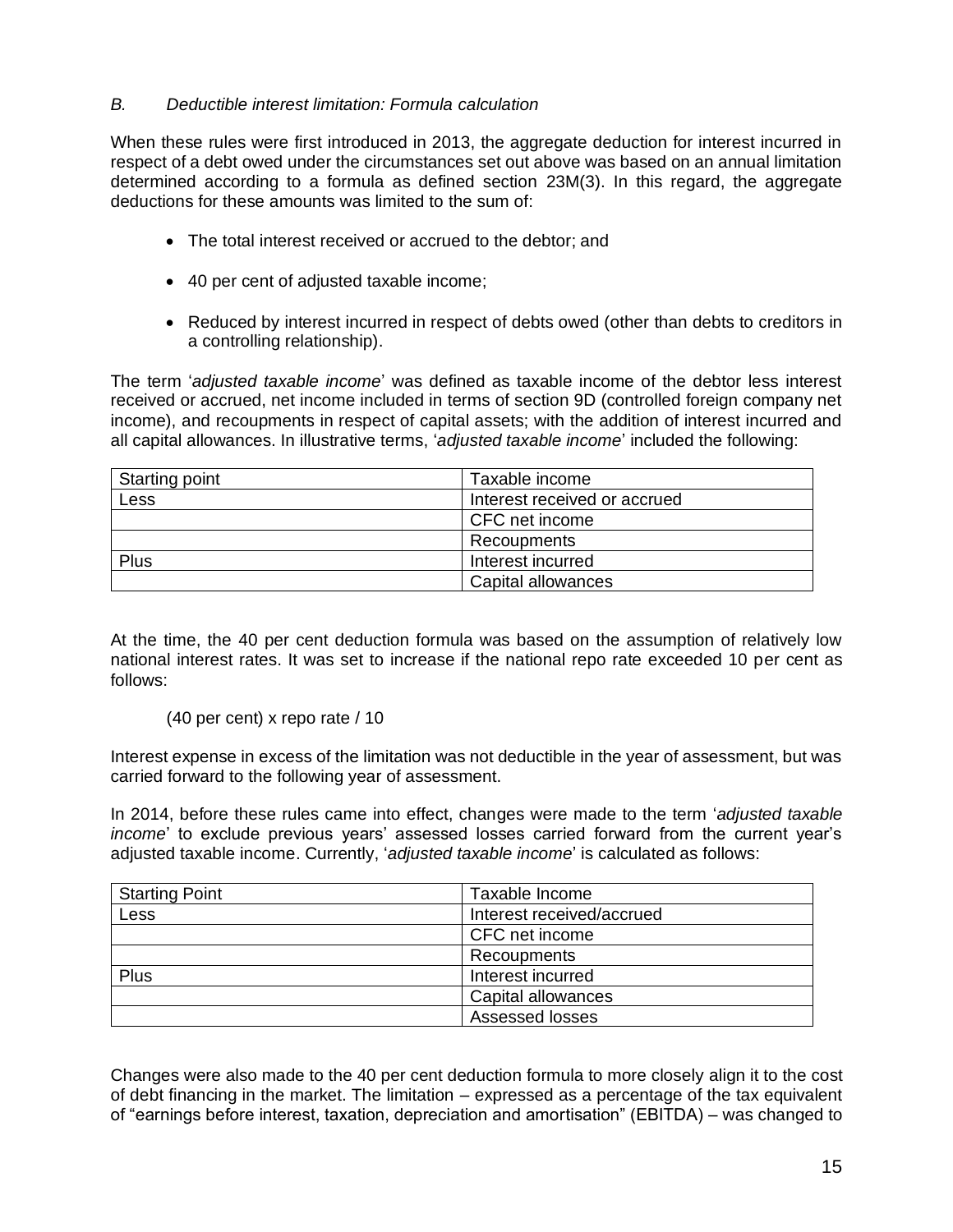adjust up and downwards based on the prevailing repo rate. The formula was amended to link deductible interest expenditure to the average repo rate for the year, regardless of whether the repo rate exceeds 10 per cent. The formula became flexible so that any change to the average repo rate for the year of assessment (together with a 400-basis point addition to the average repo rate) is captured to allow for a balanced reflection of market conditions on the interest deduction limitation. To protect the fiscus and tax base in periods of high interest rates, a cap on the interest deduction limitation ratio of 60 per cent was inserted.

These changes were made to recognise taxpayer's concerns. However, Government did point out at the time – in public consultations, on page 22 of the Explanatory Memorandum to the 2014 TLAB, and on page 13 of the 2014 Response Document to the 2014 TLAB – that available data indicated that 40 per cent was too high. Given that this was based on financial accounting information from Statistics South Africa, and not micro-level tax data from SARS, it was decided to retain the 40 per cent starting point with a flexible formula, but that this would be subject to review.

#### *C. Back-to-back loans*

Currently, section 23M(2) makes provision for these rules to apply to back-to-back loans. As indicated above, the ordinary scenario of application contained in section 23M(2)(*a*) makes provision for these rules to apply to loans to a debtor from a creditor that is in a controlling relationship with that debtor.

To address the use of back-to-back lending arrangements that would avoid the application of the interest limitation rules, section 23M(2)(*b*) makes provision for these rules to apply to loans made to a debtor from a creditor that is not in a controlling relationship with that debtor if that creditor obtained the funding for the debt advanced to the debtor from a person that is in a controlling relationship with that debtor.

*D.* Refining the amount of interest deduction for REITS: Changes to the definition of *Adjustable Taxable Income*

Currently, section 23M provides no distinct treatment for REITs (defined in section 1(1) of the Act and which are subject to a specific tax regime under section 25BB of the Act).

# *E. Interaction between the level of tax on interest and application of section 23M rules*

Currently, one of the requirements for section 23M to apply is that the amount of interest incurred is not subject to tax in the hands of the recipient. In instances where the corresponding interest income is subject to tax in the hands of the recipient, the tax rate varies from 5 per cent (if the withholding tax on interest has been reduced by a treaty) to the corporate tax rate. This means that some taxpayers are not subject to the limitation even though the interest income is taxed at very low rates.

# **II. Reasons for change**

On 26 February 2020, Government published a discussion document titled "*Reviewing the Tax Treatment of Excessive Debt Financing, Interest Deductions and Other Financial*  **Payments**" to conduct a review of the current rules dealing with the limitation of interest deductions in respect of debts owed to persons not subject to tax, in line with the OECD/G20 BEPS Action 4 recommendations on interest deductions. The review highlighted that the elements the current rules require consideration.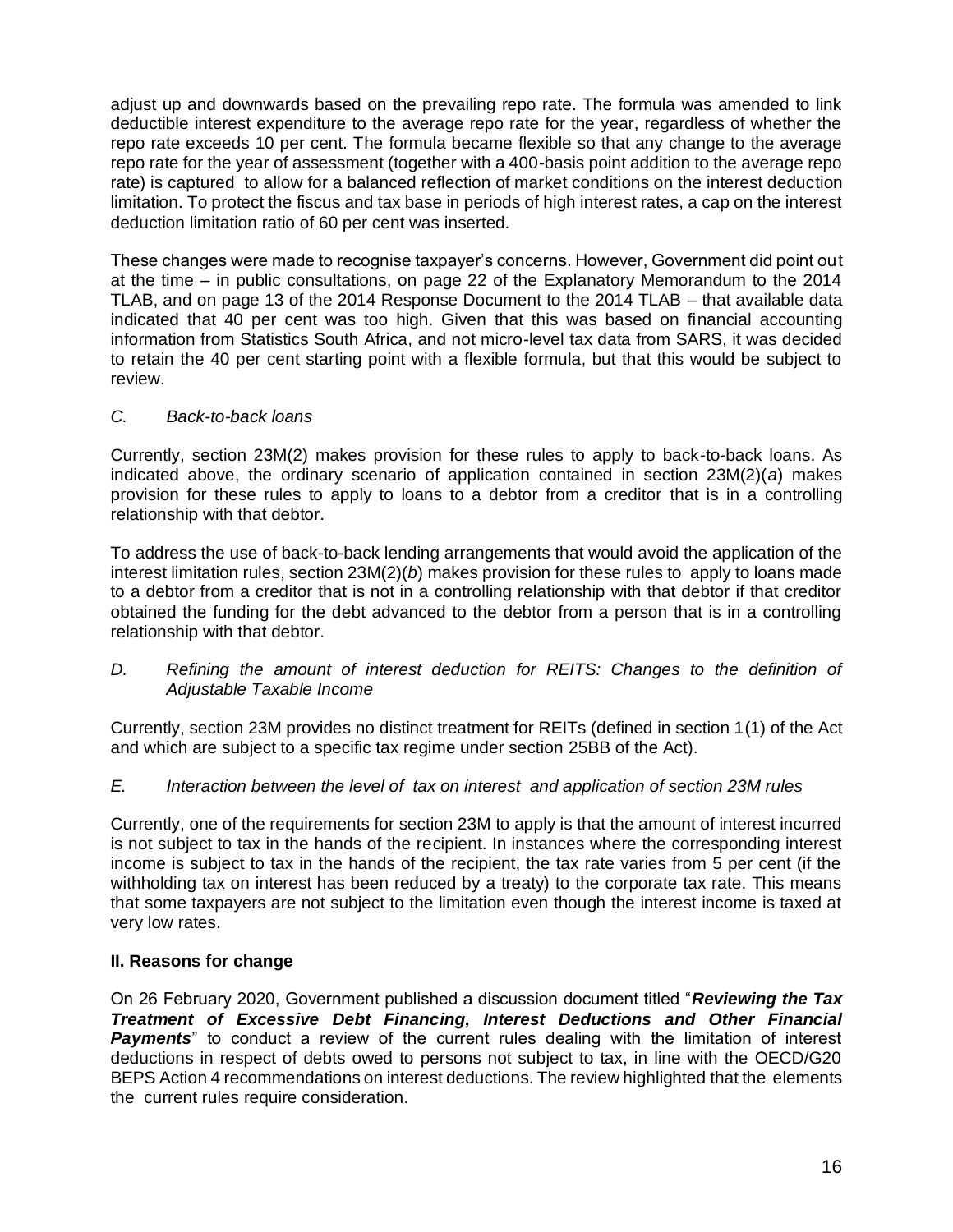# *A. Meaning of the term "interest" for purposes of these rules*

Relative to the OECD/G20 BEPS recommendations, the existing rules are narrow. The meaning of interest for the purposes of these rules is narrowly defined and does not consider opportunities for tax avoidance, where interest can be labelled as other types of payments to circumvent the application of these rules.

# *B. Deductible interest limitation: Formula calculation*

As noted above, available data during 2014 showed that the 40 per cent starting point may be too high and should be subject to review.

The OECD/G20 BEPS Action 4 Report recommends that countries use a fixed ratio of earnings to limit the deduction of excessive interest deductions and other financial payments. To recognise that countries have different interest rate and risk environments, the Report recommends a corridor approach where countries consider a range of factors to assess which percentage of earnings would be most appropriate for their economies.

South Africa's current rules are unique in that no other country uses a formula to determine the limitation as a percentage of earnings. All developed and developing countries that have such rules apply a fixed ratio of earnings. In 2014, internal analysis indicated that a ratio of 30 per cent would have been more appropriate than 40 per cent. Available data indicated that the average net interest expense / EBITDA ratios were just above 15 per cent, and this was at a time when prevailing interest rates were higher than what they are currently.

More recently, analysis using SARS micro-level data for all taxpayers shows that applying a fixed ratio of 30 per cent would be fair in that the majority of taxpayers will be able to deduct all their interest payments without restriction. In contrast to the proposal in the Discussion Document, the rules will continue to apply to interest payments between taxpayers where there is a controlling relationship (including back-to-back arrangements), rather than applying to total interest expense.

Furthermore, with the indefinite carry-forward being retained for now, no interest expense deductions will expire. While Government was considering imposing a restriction on the carry forward, it was decided that this would be too punitive in conjunction with the proposed restriction on the offset of assessed losses in determining taxable income. The stance on the ability to carry forward excess interest deductions will be reviewed after 5 years. From a policy perspective – if interest payments are considered to be excessive, allowing an indefinite carry forward is a contradiction to the policy aim. However, Government recognises that not all businesses' investment and profit patterns follow the same time horizons and that those with longer timeframes between investing and yielding taxable profits would be worse off if a time limit was imposed.

#### *C. Back to back loans*

It has come to Government's attention that the current rules give rise to anomalous results in the case of some back-to-back lending arrangements. The back-to-back lending arrangements of concern involve loans that are channelled between two or more tax paying companies that are ultimately owned by another company that is not subject to tax in South Africa (e.g. a resident taxexempt entity). Under these back-to-back lending arrangements, which are often entered into by a chain of companies that are in controlling relationships with each other, the fiscus ends up bearing a much larger interest deduction as a result of the net effect of these back-to-back lending arrangements. The interest limitation rules are effectively side stepped under these arrangements as the rules apply where there is a controlling relationship and the interest incurred is not subject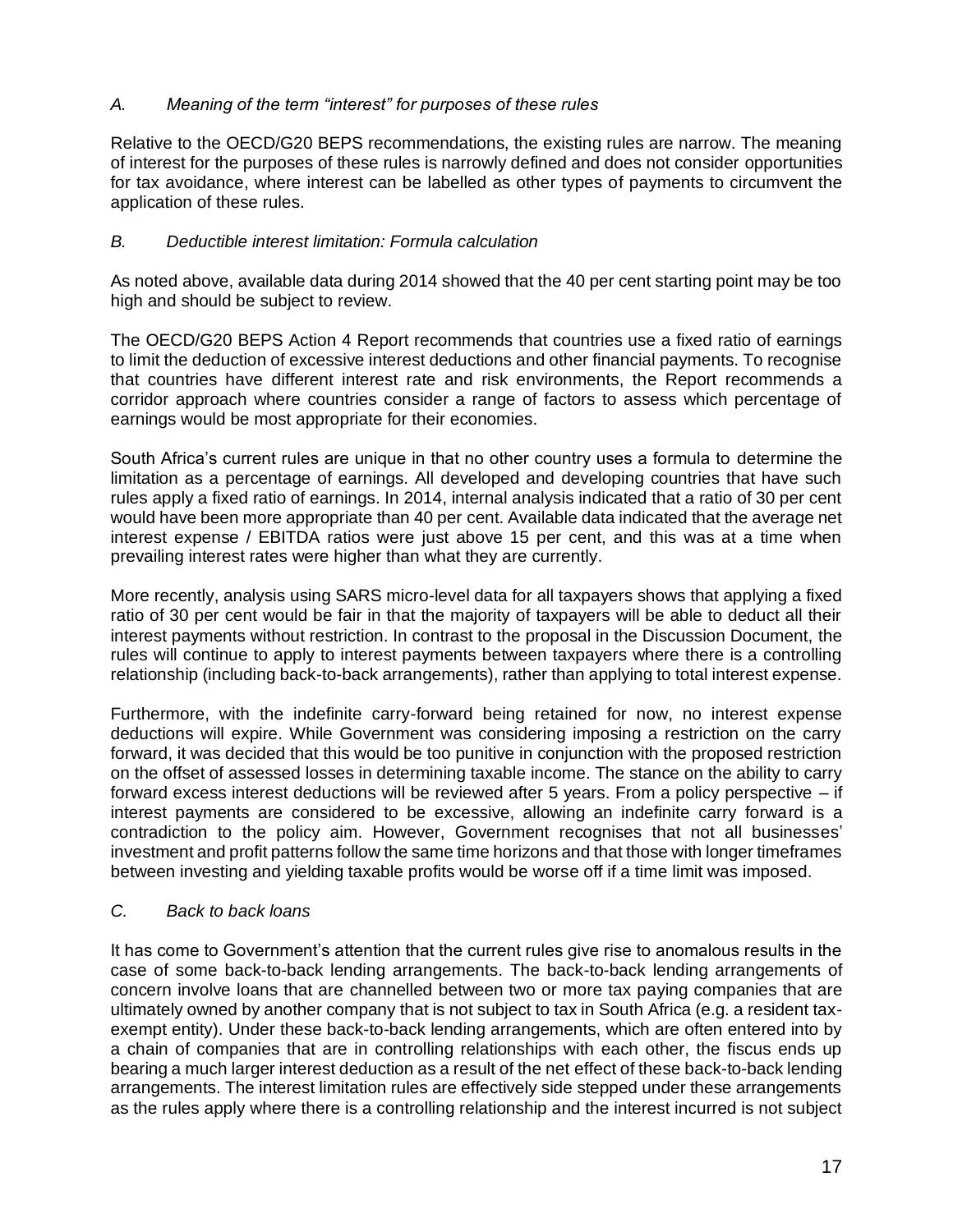to tax in the hands of the person to which it accrues. In these arrangements, a company that is subject to tax receives the interest income from the debtor and pays a slightly smaller amount in interest expense to a company that is not subject to tax on the corresponding interest income. The following, illustration sets out the concern identified:



# SA Hold Co:

• Net interest income: R50 000 (R1.05 million - R1 million)

SA OpCo:

• Can deduct in full interest expense of R1.05 million

The resultant effect on the fiscus is that a net R1 million interest deduction is claimed without regard for the interest limitation rules even though the interest income of R1 million is ultimately not subject to South African tax as would be the case with an exempt person.

### *D. Refining the amount of interest deduction for REITS: Changes to the definition of Adjustable Taxable Income*

In general, a REIT or a controlled company is not taxed on the income it derives due to a deduction for qualifying distributions made by it. In certain instances, the deduction of a qualifying distribution may result in zero-taxable income for a REIT or controlled company.

Section 23M of the Act limits the deductibility of interest incurred in respect of loan funding advanced between any "debtor" that obtains funding, directly or indirectly, from a creditor that is in a "controlling relationship" with the debtor. At issue is that the deduction for qualifying distributions will distort their "tax EBITDA" and will result in them having a much lower "tax EBITDA" than other taxpayers.

#### *E. Interaction between the level tax on interest and application of section 23M rules*

Section 23M currently applies if two conditions are met: (i) there is a controlling relationship, and (ii) the interest is not subject to tax in the hands of the recipient. Where the recipient is subject to tax, section 23M does not apply. However, recipients are subject to a range of tax rates. The current wording in section 23M can create a perverse incentive that encourages companies to route their interest payments via countries with the lowest interest withholding tax rate (as a result of the application of tax treaties) that exceeds zero (i.e. 5 per cent). Doing so yields two benefits for a taxpayer: (i) the interest payment is not subject to 23M; and (ii) the WHT on interest at a rate of 5 per cent is more favourable than the standard rate of 15 per cent.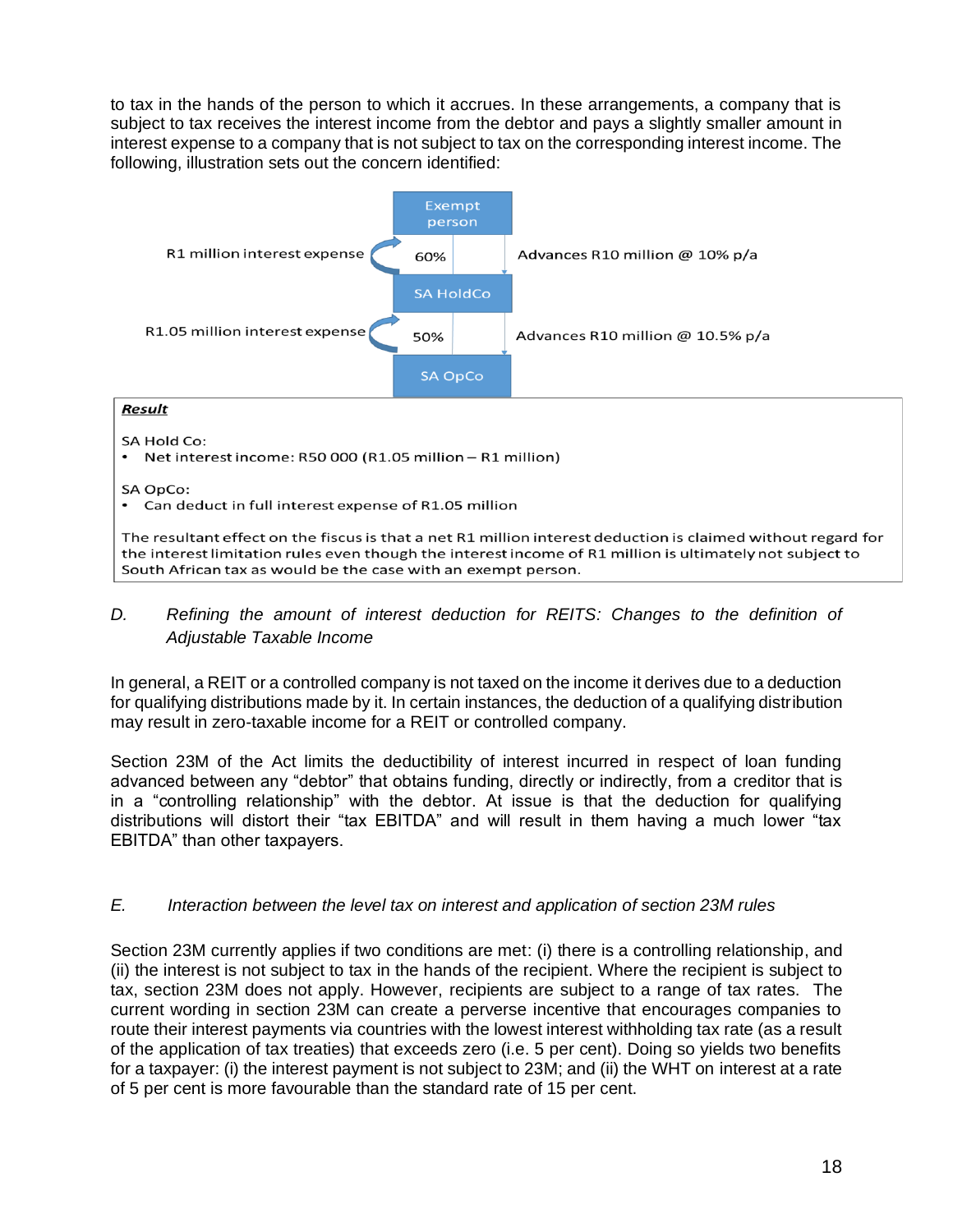#### **III. Proposal**

Based on the above, Government proposes the following:

#### *A. Meaning of the term 'interest' for purposes of these rules*

It is proposed that for the purpose of these rules, the meaning of the term 'interest' should be expanded beyond the current definition of interest contained in section 24J, to include the following:

• *Payments under interest rate swap agreements*

These agreements involve one party simply swapping one stream of interest expense (e.g. fixed rate payments) for another (e.g. variable rate payments). While the interest payments under a swap agreement are in respect of a notional amount, the original interest payments for which the contract was entered into are in respect of a debt. To the extent that such swap agreements are entered into between persons where there is a controlling relationship, the interest payments will be restricted by section 23M. Government proposes to include payments under interest rate agreements as defined in section 24K(1) of the Act in the definition of the term 'interest' for purposes of these rules. This is applicable for both payments incurred and received.

• *Finance cost element included in finance lease payments* 

The proposed amendment will limit the deduction of the finance cost element of finance lease payments to persons where there is a controlling relationship. The current tax treatment for finance leases will continue to apply, except that the finance cost element will be grouped with other interest income and payments subject to section 23M, and only in cases where there is a controlling relationship.

• *Foreign exchange differences*

It is proposed that foreign exchange gains and losses taken into account in determining taxable income in terms of section 24I(3) and (10A) should be included in the definition of 'interest' for purposes of these rules.

• *Amounts deemed to be interest under Sharia compliant financing arrangements*

It is proposed that any amounts deemed to be interest in terms of section 24JA will also be subject to the provisions of section 23M.

#### *B. Deductible interest limitation: Formula calculation*

It is proposed that changes be made to the deduction formula as follows:

• The deduction of interest expenditure should be limited to 30 per cent of '*adjusted taxable income*' instead of the current calculated percentage of '*adjusted taxable income*'. Therefore, part of the deduction formula in section 23M(3)(*b*), which adjusts up and downwards based on the average repo rate for the year will be deleted.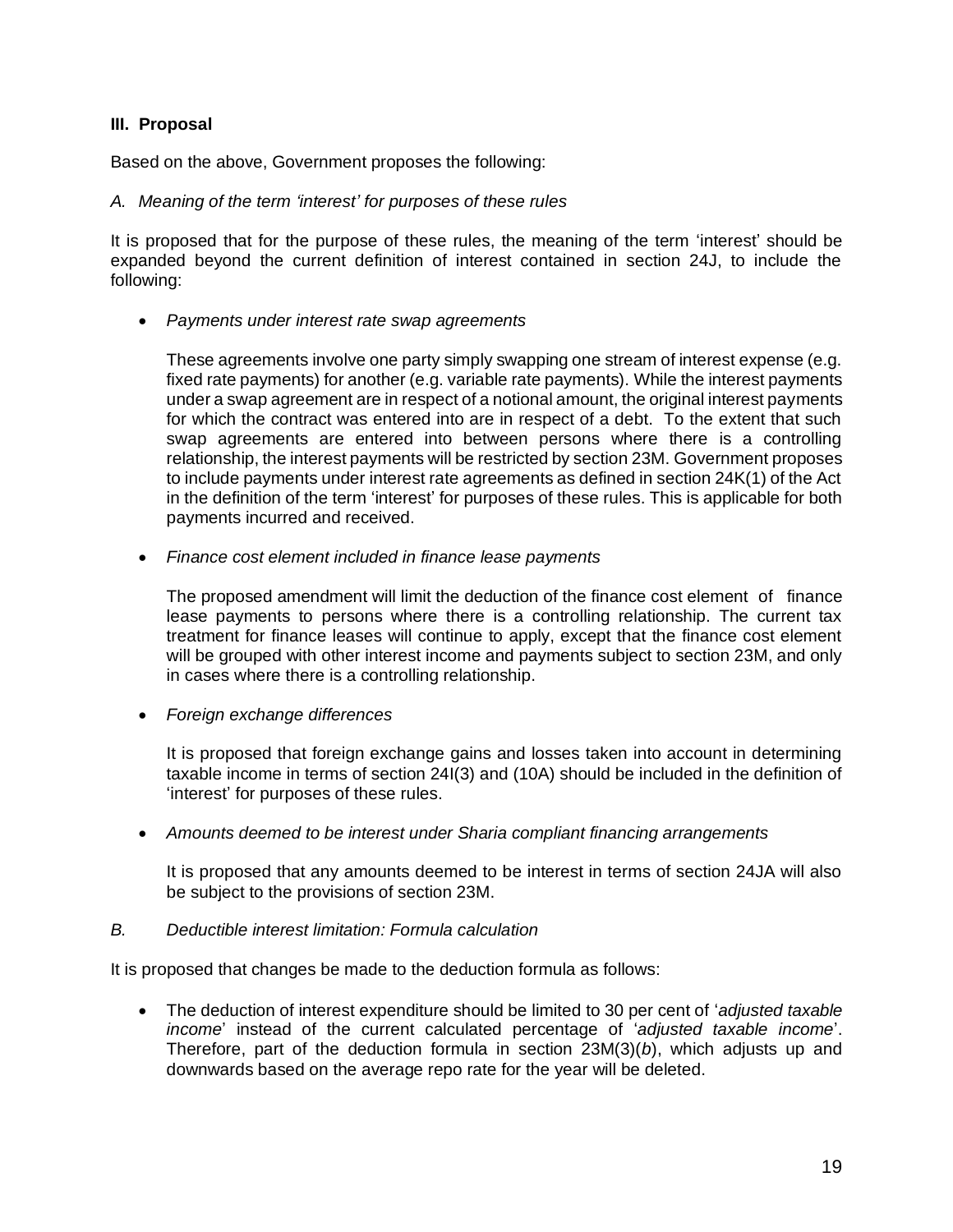• In view of the fact that the part of the formula that refers to the average repo rate and repo rate is deleted, consequential amendments should be made in section 23M(1) to delete the definitions of '*average repo rate*' and '*repo rate*'.

# *C. Back-to-back loans*

To curb the circumvention of the rules applicable to back-to-back loans, it is proposed that changes be made in the current provisions of section 23M(2) so that the interest limitation rules also apply in two additional instances where a debtor incurs an amount of interest owed to a creditor that (i) forms part of the same group of companies as that debtor; and (ii) is in a controlling relationship with that debtor and the interest is taxable in the hands of the immediate creditor, but is not fully subject to tax in the hands of the ultimate creditor, if that creditor, directly or indirectly through another creditor that is in a controlling relationship with that creditor, obtained the funding for the debt advanced to the debtor from a person that is in a controlling relationship with that creditor and that other creditor and would not be taxed on interest accrued.

#### *D. Refining the amount of interest deducted for REITS: Changes to the definition of Adjustable Taxable Income*

It is proposed that a change be made in the definition of '*adjusted taxable income*' in section 23M(1) to take into account a 'qualifying distribution' of a REIT. As such, calculating '*adjusted taxable income*' requires the following:

| <b>Starting Point</b> | Taxable Income                                 |
|-----------------------|------------------------------------------------|
| <b>Less</b>           | Interest received/accrued                      |
|                       | CFC net income                                 |
|                       | Recoupment                                     |
| Plus                  | Interest incurred                              |
|                       | Capital allowances                             |
|                       | Assessed losses                                |
|                       | Deductible 'qualifying distribution' of a REIT |
|                       | or controlled company                          |

#### *E. Interaction between the level of tax on interest and application of section 23M rules*

It is proposed that changes be made in the legislation so that there is a more consistent treatment for all resident debtors paying interest, and so that the restriction is not dependant on which country the payment is routed through.

In instances where a resident debtor makes an interest payment and either the payment attracts WHT on interest at a rate of zero or it is not included in the recipient's income, the deduction for interest expense will be subject to section 23M as under the current rules.

For cases where a resident debtor makes an interest payment and the payment attracts WHT on interest at a rate higher than zero but less than the standard rate, a portion of the deduction for interest expense will be subject to section 23M.

For example, if a resident debtor pays R100 of interest to a non-resident creditor (which is in a controlling relationship with the debtor), and the relevant treaty reduces the WHT rate to 5 per cent, the debtor can fully deduct 5/15ths of the interest expense and the remaining interest amount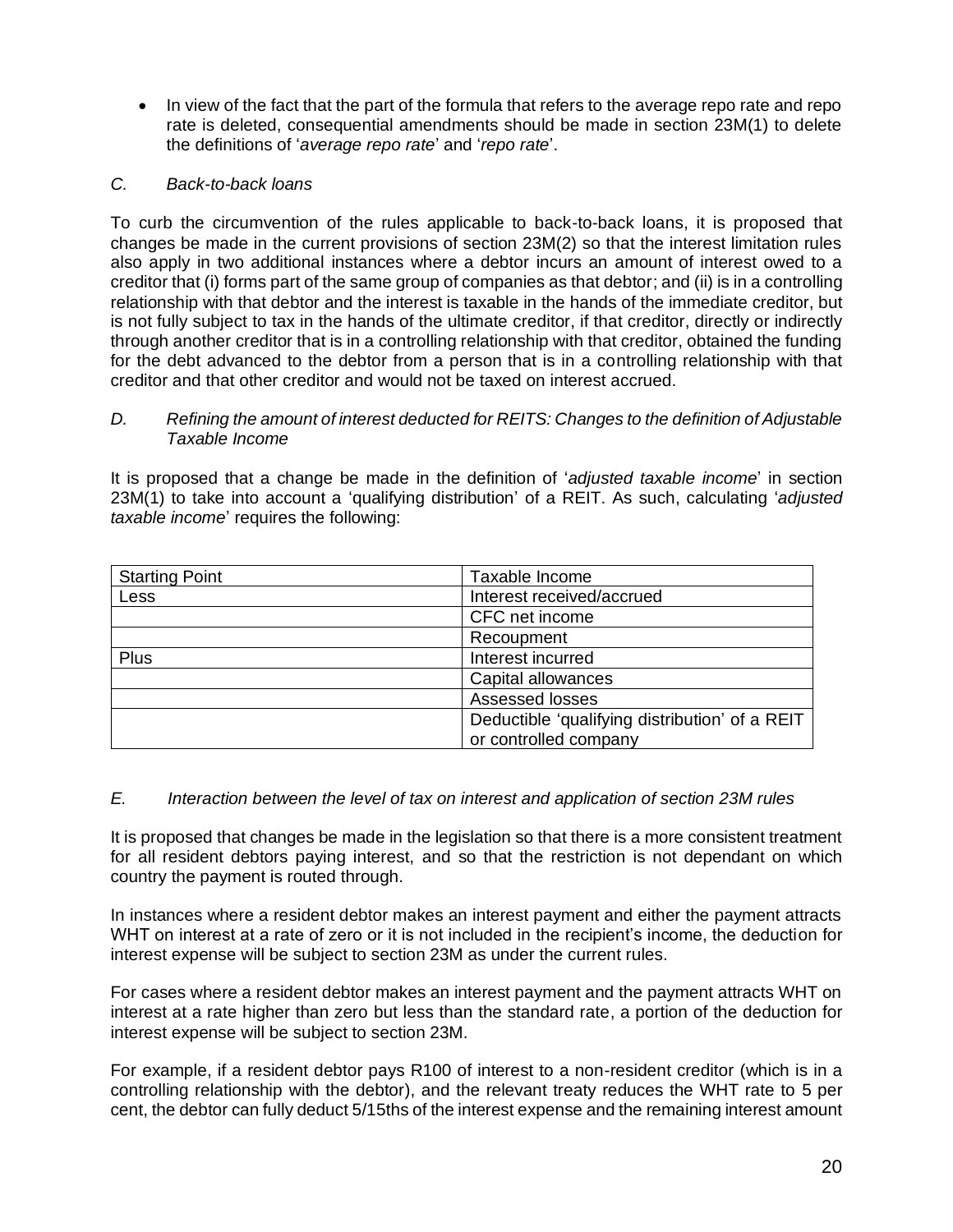will be subject to the section 23M limitation. In this example, the amount subject to section 23M would be (15-5)/15 x 100, which equals R66.67.

From a review of a variety of countries, it appears that most apply interest limitation rules regardless of how the corresponding interest income is treated or whether withholding taxes apply. This appears to be the case for many countries, including the United States, Germany, India and African countries that choose to adopt the drafting guidelines published by the African Tax Administrative Forum. If Government had followed this approach, the only consideration for being subject to section 23M would be whether there is a controlling relationship or not. However, Government considers the proposed approach to be more equitable than applying the restriction regardless of how the interests is taxed in the hands of the recipient.

The Act has precedent for introducing the proposed change. The extent to which taxpayers can deduct tainted royalties depends on the rate of WHT applied. The basis is slightly different as one portion is denied, rather than limited, but this is because Government funding was often used to fund the intellectual IP that was moved offshore.

#### **IV. Effective date**

In line with the Minister of Finance's announcement of introducing a revenue neutral corporate income tax package, and to recognise the hardship companies have faced during the COVID-19 pandemic and its associated lockdowns, the amendment will come into operation on the date on which the rate of tax in respect of the taxable income of a company is first reduced after announcement by the Minister of Finance in the Annual National Budget and will apply in respect of years of assessment commencing on or after that date.

# <span id="page-20-0"></span>**2.2 RESTRICTING THE SET-OFF OF THE BALANCE OF ASSESSED LOSSES IN DETERMINING TAXABLE INCOME**

[Applicable provision: Section 20(1) of the Act]

#### **I. Background**

In determining taxable income, section 20 of the Act enables taxpayers to set off their balance of assessed losses carried forward from the preceding tax year against their income. An unutilised assessed loss balance may be carried forward to future years of assessment to be set off against future income (provided that the taxpayer's trade continues without interruption). Accordingly, taxpayers will only be liable for income tax once they have earned a taxable profit and their assessed loss balance is depleted.

The purpose of providing for the deductibility of assessed losses for corporate taxpayers is to smooth the tax burden for companies whose primary business is cyclical in nature and not in line with a standard tax year, and for start-up companies that are not profitable in the early years of trading.

Even so, there has been a global trend to restrict the use of assessed losses carried forward. In 2015, out of a group of 34 OECD and non-OECD countries, 16 countries limit carry-forward periods to between 3 and 20 years, while 8 countries limit the amount of tax losses that can be offset in any given year. The latter are restricted to a percentage of either taxable income (ranging from 50 to 80 per cent) or accumulated assessed losses (ranging from 25 to 50 per cent) per year. The Slovak Republic, for instance, uses two restrictions – assessed losses can be carried forward for 5 years and the maximum set-off against taxable income is 50 per cent of the tax base.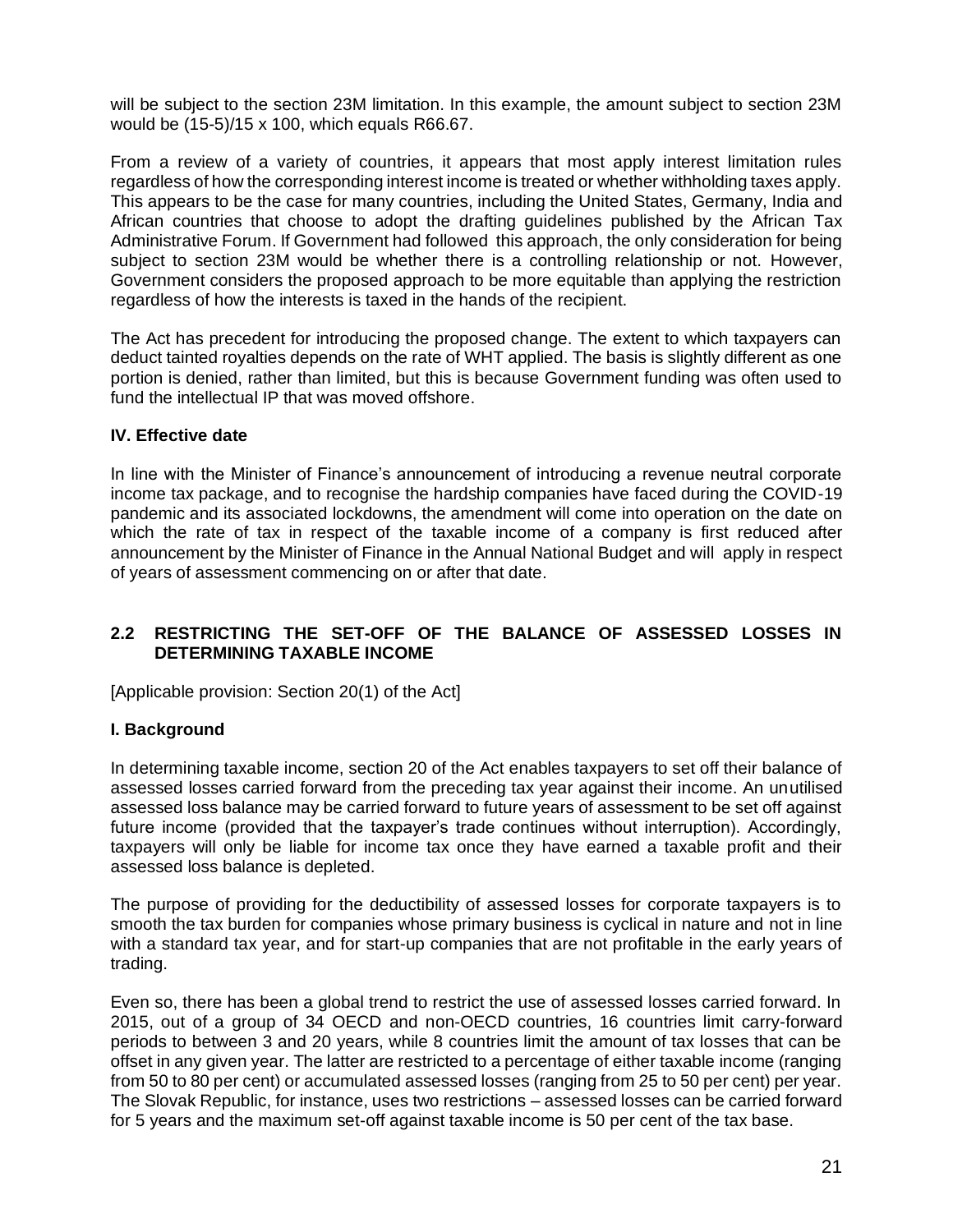Restricting the use of assessed losses is not unique to OECD countries. In Brazil, revenue tax losses may be carried forward indefinitely, but may only reduce up to 30 per cent of taxable income in one tax period. Russian companies can carry forward operating tax losses indefinitely and, until the start of 2021, these could only be offset against up to 50 per cent of the annual tax base. India and China both use time limits – India has a time limit of 8 years for setting off business losses, while losses in China can be carried forward for 5 years (10 years for new / high-tech / small and medium technology enterprises). With respect to neighbouring countries, Botswana and Mozambique both restrict the time period for carrying forward assessed losses to 5 years (with the exception of mining and prospecting in Botswana).

#### **II. Reasons for change**

Over the past few years, there has been an international trend to restrict the use of assessed losses and reduce the corporate income tax rate. To improve the country's competitiveness, reduce the appeal of base erosion and profit shifting, encourage investment and promote economic growth, the Minister of Finance announced (in the 2020 Budget Review) Government's intention to restructure the corporate income tax system over the medium term by broadening the base and reducing the corporate income tax rate in a revenue neutral manner.

Restricting the use of assessed losses against taxable income provides some of the fiscal space required to lower the rate and, as a result, forms part of a corporate income tax package to broaden the base and reduce the headline corporate tax rate in an overall revenue neutral manner.

There are four reasons for pursuing this proposal as announced in the 2020 Budget Review:

- As stated, it forms part of a corporate income tax package to broaden the base and reduce the headline corporate income tax (CIT) rate in an overall revenue neutral manner. Restricting the offset of accumulated assessed losses against taxable income provides some of the fiscal space required to lower the rate.
- While allowing full loss offsets against taxable income allows for less distortions towards less risky projects and enhances the stabilisation effects of corporate income taxation, a number of other countries do not achieve perfect symmetry in their CIT regimes and have used this type of measure as a means to fund lowering CIT rates.
- CIT is the most volatile of the main tax revenue instruments and this measure will assist in smoothing CIT revenues. A minimum tax would also achieve this function, but would be more punitive in that it would apply to businesses that make a taxable loss in the current year. This proposed measure will only apply once businesses turn profitable.
- While partial loss offsets may have a negative impact on business' cash flow and investment, they can help in curtailing tax avoidance. Given the time value of money, there is less incentive to overstate losses.

The following three methods are used by various countries to restrict the use of assessed losses: (i) limiting the carry-forward periods to a set number of years; (ii) basing a restriction on a specified percentage of accumulated assessed losses that may be used to reduce taxable income; and (iii) restricting the set off of accumulated assessed losses to a specified percentage of taxable income. Some countries also combine a restriction based on a set number of years with a restriction based on either a percentage of accumulated losses or taxable income.

The time-bound limit has a large effect on both symmetry and stabilisation and has an uneven effect across businesses depending on their business models. Those with long lead times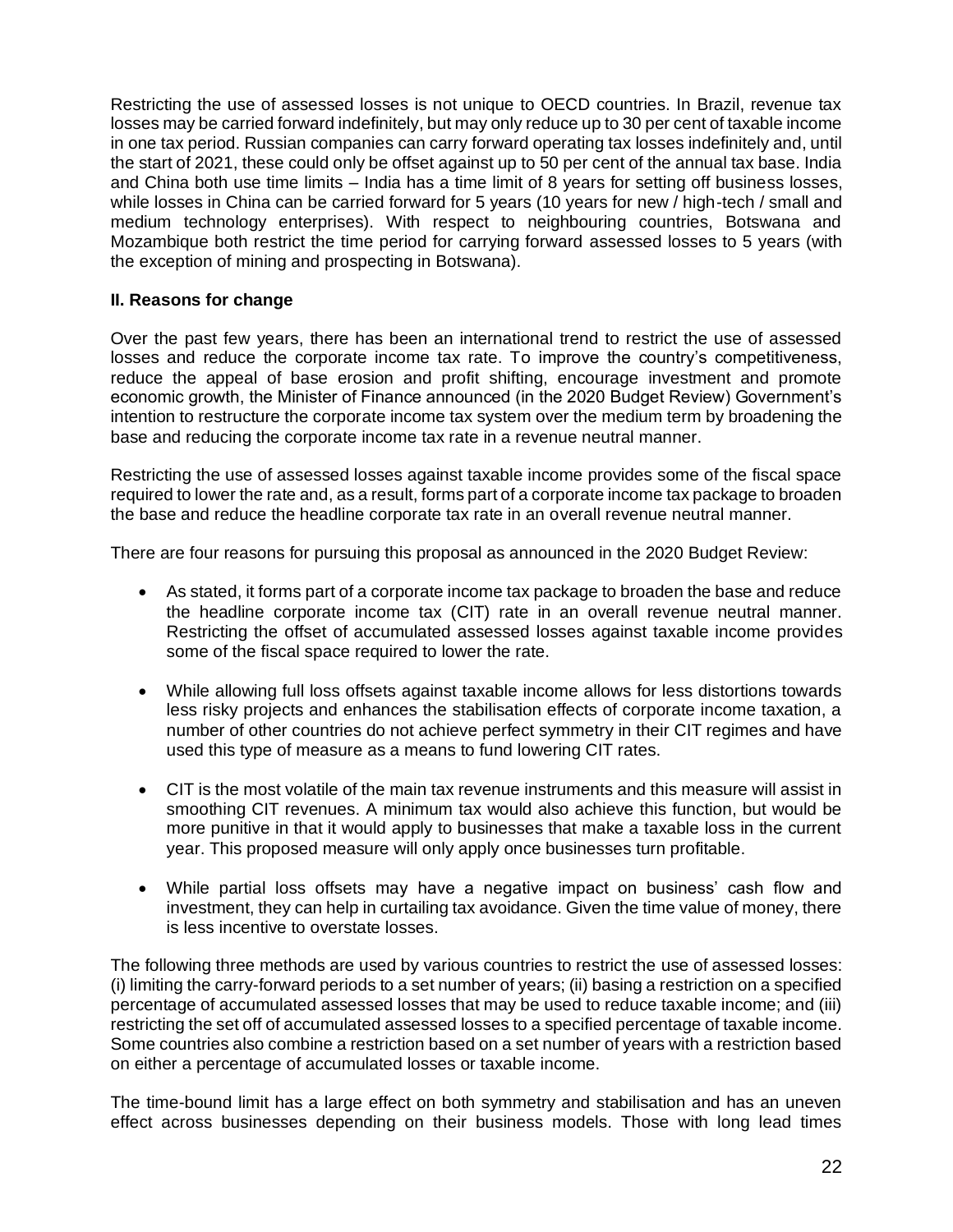between upfront investment and the realisation of income and profits (e.g. mining) would be worse off than those with shorter periods in a loss position.

Restricting the amount of assessed losses to be offset does not discriminate against varying business models and would affect a larger share of businesses. With respect to choosing between basing the amount on a percentage of the accumulated assessed loss itself or on taxable income, research shows that defining the offsetting restriction in relation to accumulated losses can have a more negative impact on symmetry and stabilisation compared to using taxable income as the reference point. This is because the latter allows the full balance of assessed losses to be exhausted assuming an indefinite carry forward.

Based on research and the desire to work towards an efficient corporate tax regime with a broad base and lower rate, placing a restriction on a high share of taxable income is seen as the most appropriate policy stance for South Africa to balance the effects for businesses and government. This is viewed as a reasonable approach that affects all businesses more equally, rather than restricting the number of years for carrying forward assessed losses, which would disproportionately hurt businesses with large initial investments or long lead times to profitability.

South Africa has no provision for carrying back losses (against prior year taxable income). This type of measure has been used in economic downturns and some countries have done so (many on a temporary basis) to alleviate the negative economic impact of the Covid-19 pandemic on previously profitable companies.

Research shows that, for depreciation schedules which are not too accelerated, carry-backs are an effective policy to help with symmetry and stabilisation. South Africa's depreciation schedules are predominantly accelerated – particularly in the primary and secondary sectors where large capital investments are common, such as mining, agriculture and manufacturing. In addition, there is not sufficient fiscal space to provide businesses with this option. Most of the countries that offered temporary loss carry-backs are developed countries with more room for expansionary fiscal measures.

#### **III. Proposal**

In line with the 2020 Budget announcement, government proposes to broaden the corporate income tax base by restricting the offset of the balance of assessed losses carried forward to 80 per cent of taxable income.

The proposal extends to the balance of assessed losses at the time of implementation. This will contribute to providing the fiscal room for government to lower the corporate tax rate.

The effect of the proposed restriction is that only companies that would be in a positive taxable income position before setting off the balance of assessed losses would be affected.

The table below provides an overview of four potential combinations of taxable profit / loss positions combined with whether there is an assessed loss balance or not.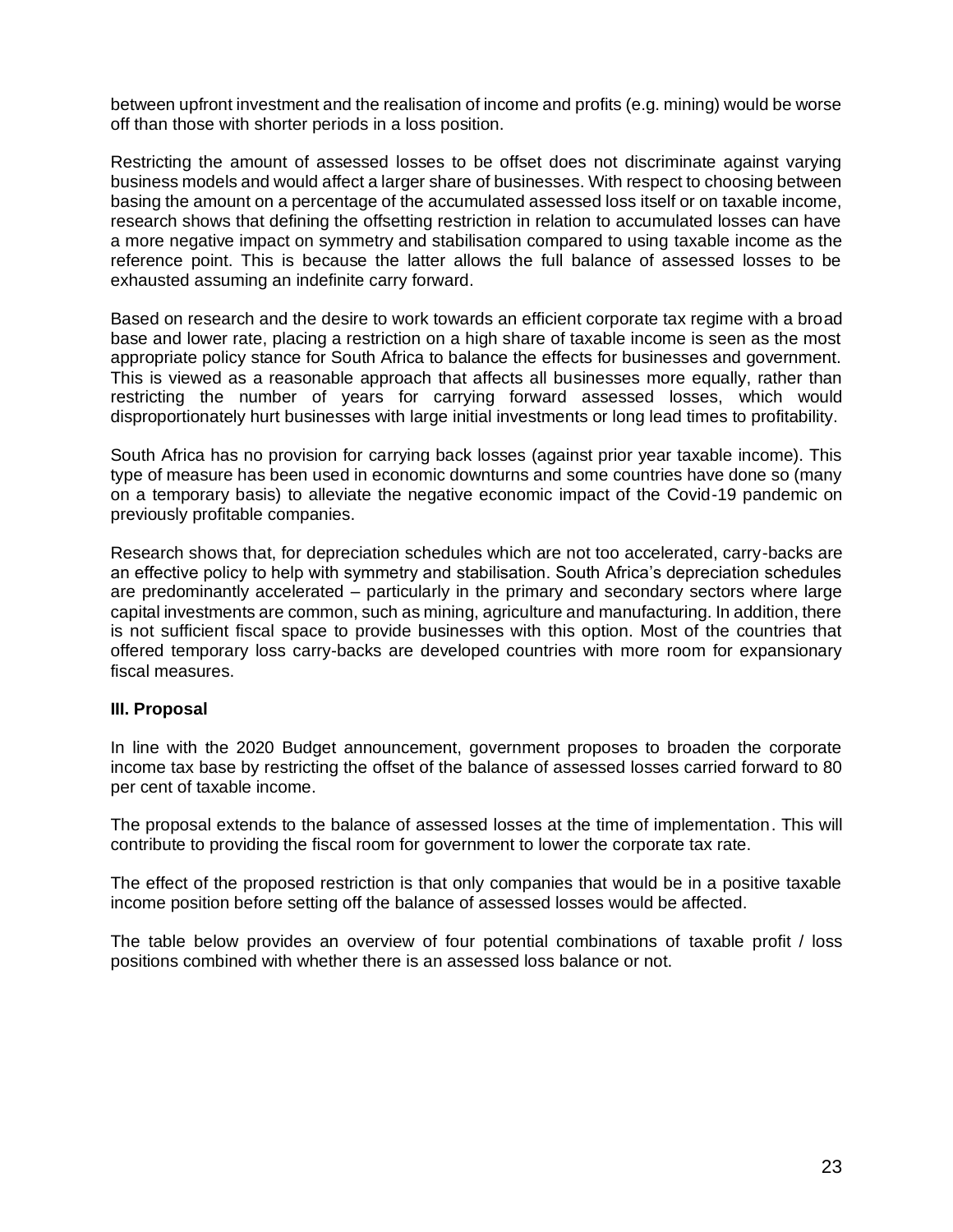| Group | Current year                                                                         | Accumulated assessed loss |
|-------|--------------------------------------------------------------------------------------|---------------------------|
|       | Taxable profit (before setting off assessed loss balance)   No assessed loss balance |                           |
| B     | Taxable profit (before setting off assessed loss balance)   Assessed loss balance    |                           |
|       | Taxable loss (before setting off assessed loss balance)                              | No assessed loss balance  |
|       | Taxable loss (before setting off assessed loss balance)                              | Assessed loss balance     |

Those in groups A, C and D will not be affected by the proposed restriction on assessed losses. It is only companies in group B that will be potentially affected. Within Group B, if the company's accumulated assessed loss balance exceeds 80 per cent of its taxable income, the company will be required to pay corporate income tax on 20 per cent of its current-year taxable income.

The examples below illustrate how three different companies in Group B would be affected – all of which are in a positive taxable income position before offsetting any prior year losses.

# *Example 1*

Company B1 has R500 of taxable income before offsetting accumulated losses of R1,000. The accumulated loss balance exceeds current-year taxable profit – and, by implication, is more than 80 per cent of taxable income. Company B1 will be required to pay corporate income tax on the portion of its current-year taxable income that exceeds 80 per cent of taxable income (i.e. on 20 per cent of taxable income). As a result, Company B1 will be required to pay CIT of R28 (CIT rate of 28 per cent applied to taxable income of R100). The remaining balance of the assessed loss can be carried forward to the following year of assessment. While the corporate tax liability will be increased by R28 for two years, this will be countered by a reduction in the tax liability in year 3. This shows that the proposal brings in a timing difference relative to the current legislation and there is no change in the overall tax liability (visible in the last row titled "Difference").

#### *Example 2*

Company B2 has taxable income of R500 prior to setting off assessed losses of R475. The balance constitutes 95 per cent of current-year taxable income – exceeding the proposed 80 per cent restriction. As a result, Company B2's assessed loss balance which can be set off against its taxable income will be limited to R400 (80 per cent of its taxable income), with the remaining balance of R75 carried forward to future years. Company B2 will pay CIT of R28 (CIT rate of 28 per cent applied to taxable income of R100) rather than R7 in year one, but this difference will be reversed in year 2.

#### *Example 3*

Company B3 has taxable income of R500 before offsetting the assessed loss balance. However, its assessed loss balance is R200, which is less than 80 per cent of taxable income. Company B3 will be able to use its total assessed loss balance of R200 to reduce its taxable income.

To recognise that not all companies have sufficient cash flow to face an additional tax burden in the first year they become profitable (if they still have a remaining balance of assessed losses from prior years that exceeds 80 per cent of current-year taxable income), government proposes including a de minimis threshold in the assessed loss restriction. The aim is to provide breathing room for a variety of companies that may experience cash flow challenges at different times. For example, this should provide the space for smaller companies to use available funds to grow and for new companies to use available funds to survive and ultimately grow. It could also assist in the event that companies face setbacks or cyclical events and need to rely on available cash flow to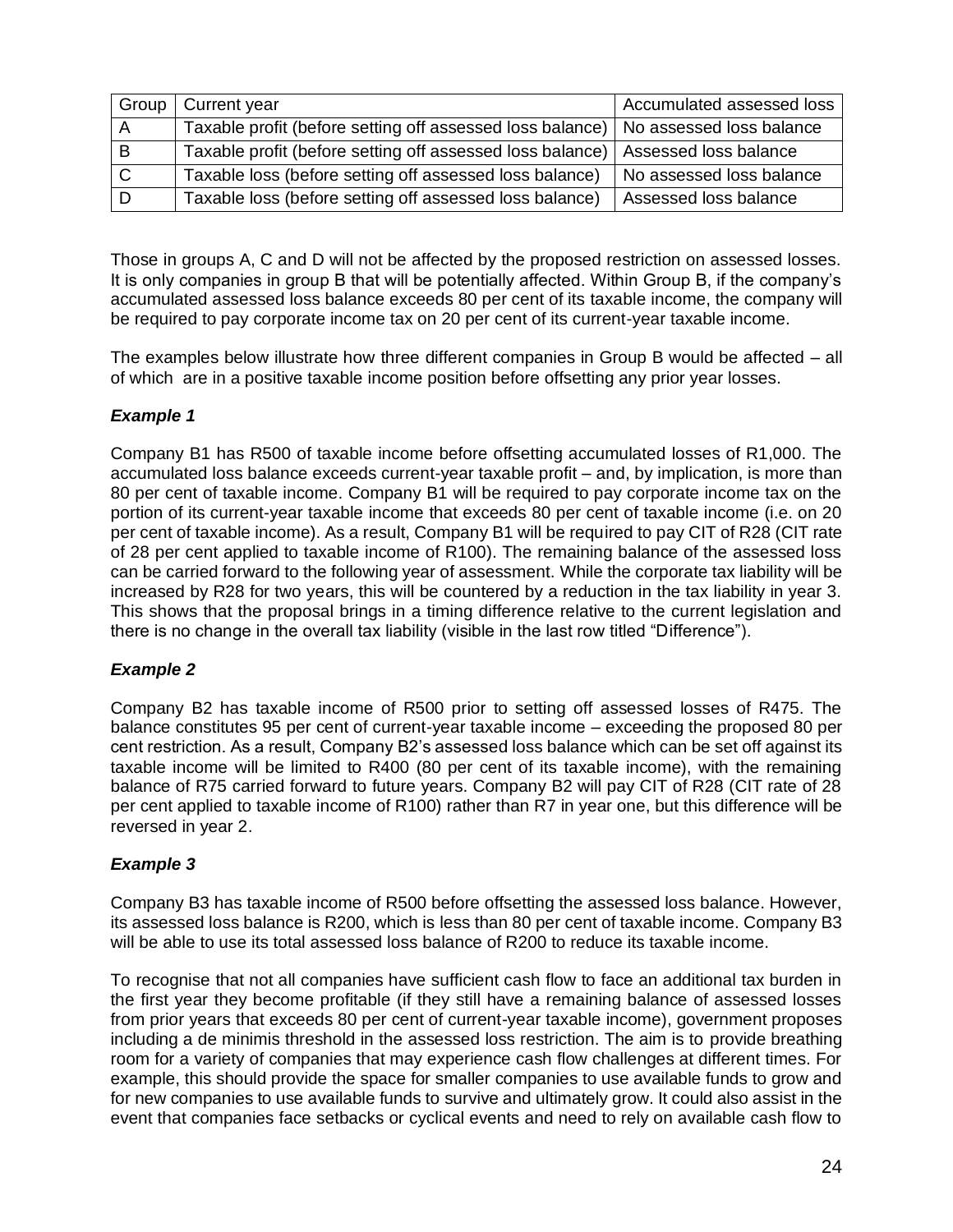recover. To the extent that the balance of assessed loss exceeds 80 per cent of current-year taxable income, companies will be able to set off the higher of R1 million or 80 per cent of taxable income.

| <b>Company</b>                 | <b>B1</b> |                   |                   | <b>B2</b>      |                   | <b>B3</b> |                   |
|--------------------------------|-----------|-------------------|-------------------|----------------|-------------------|-----------|-------------------|
|                                | Year 1    | Year <sub>2</sub> | Year <sub>3</sub> | Year 1         | Year <sub>2</sub> | Year 1    | Year <sub>2</sub> |
| <b>Existing regime</b>         |           |                   |                   |                |                   |           |                   |
| Taxable income                 | 500       | 500               | 500               | 500            | 500               | 500       | 500               |
| Assessed loss balance b/f      | 1 0 0 0   | 500               |                   | 475            |                   | 200       |                   |
| Taxable income                 |           |                   | 500               | 25             | 500               | 300       | 500               |
| CIT @ 28%                      |           |                   | 140               | 7              | 140               | 84        | 140               |
| AL balance c/f                 | 500       |                   |                   |                |                   |           |                   |
|                                |           |                   |                   |                |                   |           |                   |
| <b>Proposed regime</b>         |           |                   |                   |                |                   |           |                   |
| Taxable income                 | 500       | 500               | 500               | 500            | 500               | 500       | 500               |
| 80% of taxable income          | 400       | 400               | 400               | 400            | 400               | 400       | 400               |
| Assessed loss balance b/f      | 1 0 0 0   | 600               | 200               | 475            | 75                | 200       |                   |
| % of taxable income            | 200%      | 120%              | 40%               | 95%            | 15%               | 40%       | 0%                |
|                                |           |                   |                   |                |                   |           |                   |
| Taxable income                 | 100       | 100               | 300               | 100            | 425               | 300       | 500               |
| CIT @ 28%                      | 28        | 28                | 84                | 28             | 119               | 84        | 140               |
| AL balance carried forward     | 600       | 200               |                   | 75             |                   |           |                   |
|                                |           |                   |                   |                |                   |           |                   |
| <b>Change in tax liability</b> |           |                   |                   |                |                   |           |                   |
| CIT pre-change (no restriction |           |                   |                   |                |                   |           |                   |
| on assessed loss balance)      |           |                   | 140               | $\overline{7}$ | 140               | 84        | 140               |
| CIT post-change (restriction   |           |                   |                   |                |                   |           |                   |
| on assessed loss balance)      | 28        | 28                | 84                | 28             | 119               | 84        | 140               |
| Difference                     | 28        | 28                | 56                | 21             | 21                |           |                   |

#### **IV. Effective date**

In line with the Minister of Finance's announcement of introducing a revenue neutral corporate income tax package, and to recognise the hardship companies have faced during the COVID-19 pandemic and its associated lockdowns, the amendment will come into operation on the date on which the rate of tax in respect of the taxable income of a company is first reduced after announcement by the Minister of Finance in the Annual National Budget and will apply in respect of years of assessment commencing on or after that date.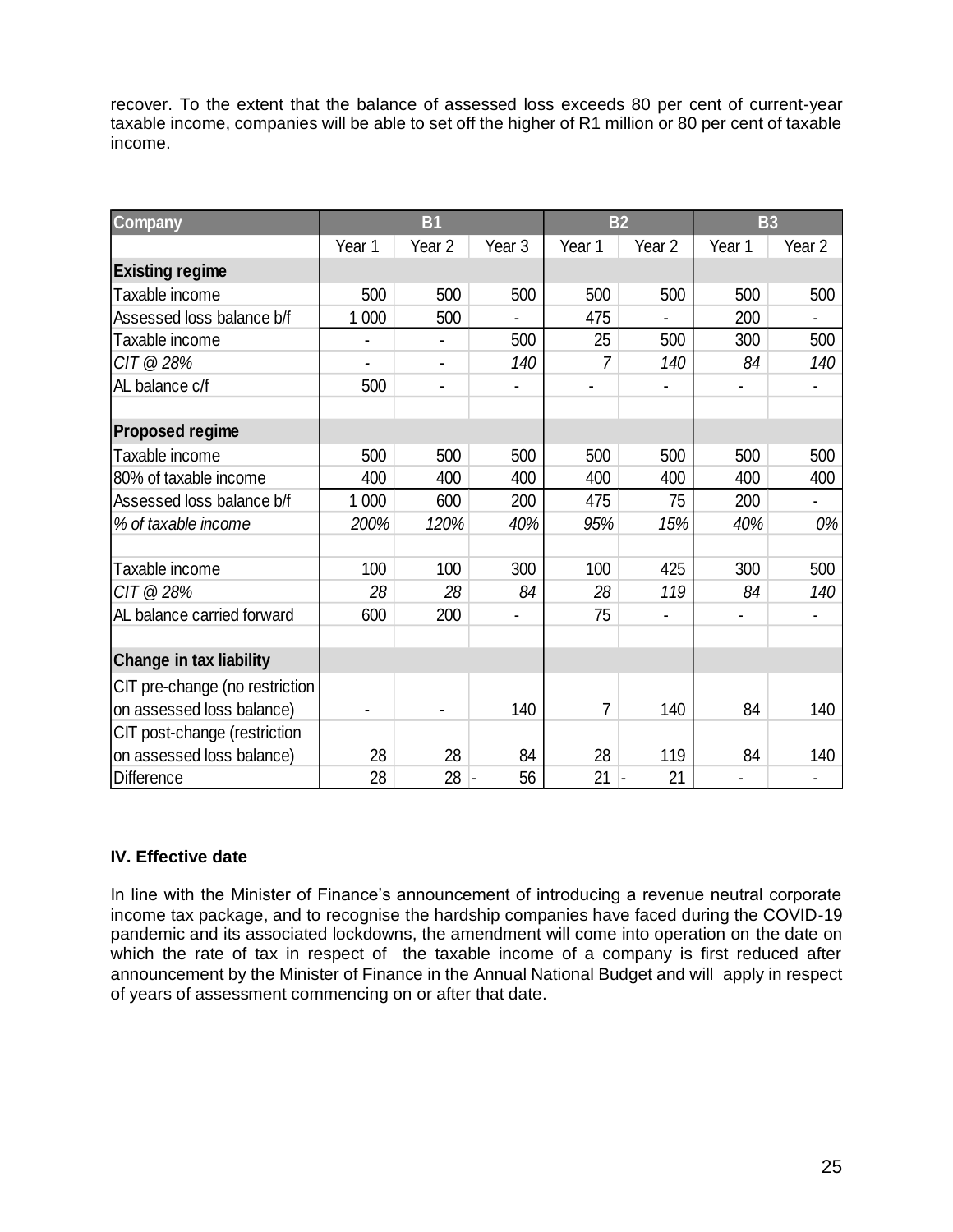# <span id="page-25-0"></span>**2.3 CLARIFYING THE DEFINITION OF CONTRIBUTED TAX CAPITAL**

[Applicable provision: section 1(1) of the Act – 'contributed tax capital' definition and the insertion of a further proviso to the definition]

# I**. Background**

The concept of contributed tax capital (CTC) was introduced in the Act in 2008. The CTC of any company is a notional and ring-fenced amount derived from contributions made to a company by holders of a class of shares as consideration for the issue of that class of shares by that company. It is reduced by any capital amount that is subsequently transferred back by the company to one or more shareholders of that class of shares (commonly known as a capital distribution) utilising the notional tax amount so received.

#### **II. Reasons for change**

The policy rationale of this provision and the wording of the current proviso to the definition of CTC the legislation specifically requires that no holder of shares within a particular class of shares may receive CTC in excess of an amount per share derived by dividing the total CTC by the number of shares in that class immediately before that distribution.

However, it has come to Government's attention that some companies are exploiting the current provisions of the CTC by allocating CTC on the basis of an alleged 'share premium' contributed by a particular shareholder but not to all shareholders holding shares in the same class of shares.

#### **III. Proposal**

In order to curb this abuse, it is proposed that changes be made to the definition of CTC to clarify the principle that shareholders within the same class of shares should equally, in relation to their shareholding, share in the allocation of CTC as a result of a distribution.

To accommodate certain corporate actions, which structurally can be facilitated as a distribution of capital through an allocation of CTC, it is proposed that any amount transferred as an acquisition by the company of its own listed securities by way of general repurchase of that securities be specifically excluded from the anti-avoidance proposal above.

#### **IV. Effective date**

The amendments will come into effect on 1 January 2023.

# <span id="page-25-1"></span>**2.4 LIMITING POTENTIAL FOR DOUBLE TAXATION UNDER THE HYBRID DEBT ANTI AVOIDANCE RULES**

[Applicable provision: Sections 8F, 8FA and 50A of the Act]

#### **I. Background**

The Act contains specific anti-avoidance rules in section 8F and section 8FA dealing with hybrid debt instruments and hybrid interest. The general aim of these anti-avoidance rules is to curb the artificial generation of interest deductions by an issuer if the debt instrument qualifies as a hybrid debt instrument because of its equity features, or if the yield is determined not to constitute bona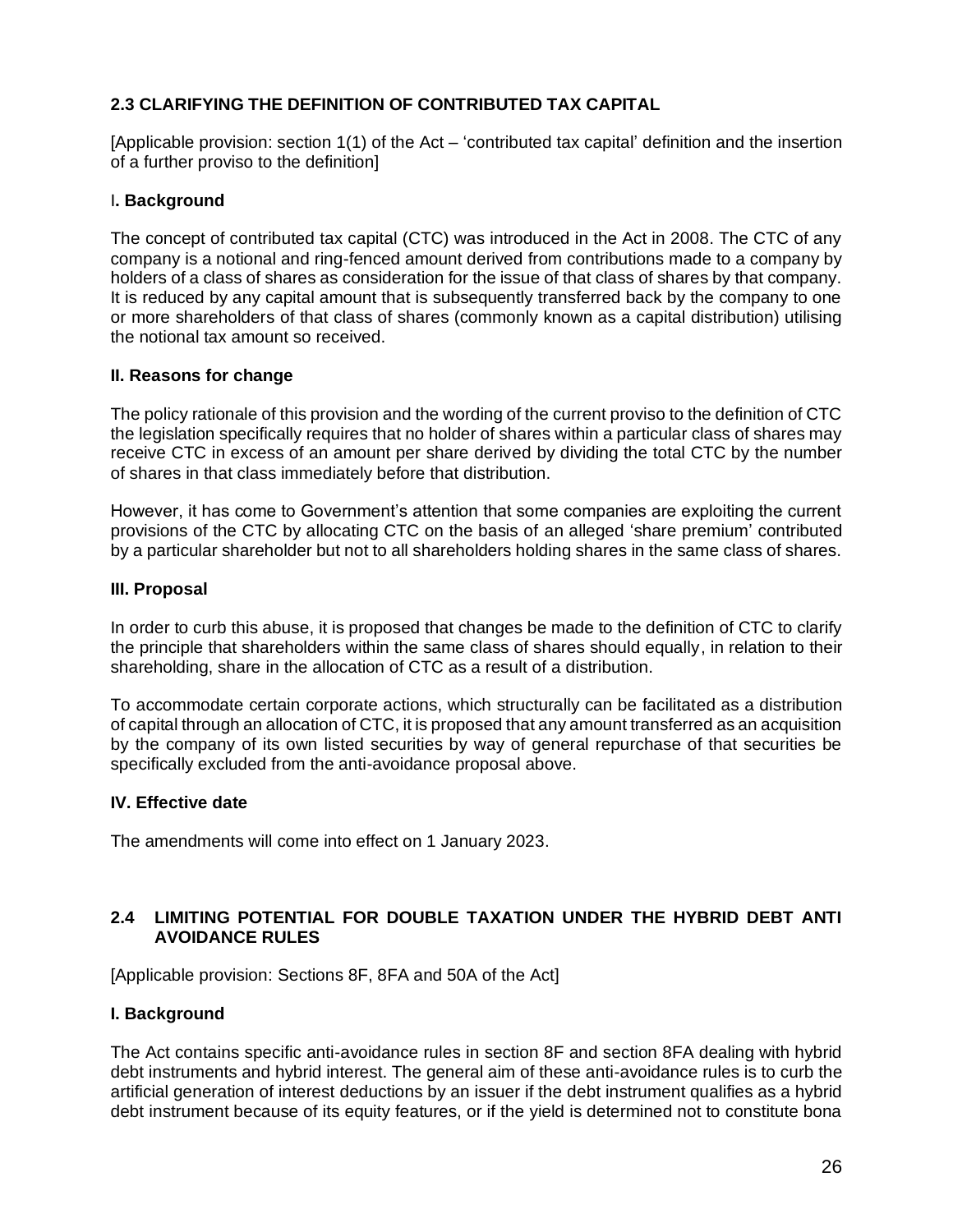fide interest and seeks to recharacterise interest labelled returns as dividends *in specie* paid in respect of a share. Consequently, the issuer may be liable for dividends tax at a rate of 20 per cent.

Section 8F focuses on the equity-like features of a debt instrument and applies when the debt instrument exhibits certain equity features that taxpayer include in their financial arrangements in order to take advantage of the equity features and would otherwise benefit from the tax deductibility of interest from interest bearing debt arrangements. The section deals with the convertibility of the debt instrument into shares, the repayment of the debt or interest on the debt instrument conditioned upon the solvency of the issuer and the period until redemption of the debt. Where the debt instrument qualifies as a hybrid debt instrument the yield is regarded as a dividend *in specie* paid in respect of a share.

On the other hand, section 8FA focuses on the nature of the yield (i.e. the interest labelled return) and requires that the yield must be determined with reference to a rate of interest, and that the rate of interest must not be dependent on the profits of the issuer for that yield to qualify as interest instead of an equity-like return (i.e. hybrid-interest). Where the yield is not determined in an acceptable manner, the yield is regarded as a dividend in specie paid in respect of a share.

#### **II. Reasons for change**

Concerns have been raised regarding the effect of the above-mentioned hybrid debt and hybrid interest anti-avoidance rules in sections 8F and 8FA. The deeming provisions, which deem any return from tainted debt instruments or any tainted returns to be dividends *in specie* in respect of a share to be declared and paid by the issuer to the person to whom the amount accrued, do not specifically deem the return to be the accrual of dividends *in specie* for the holder or recipient of the return. As a result, the return may not qualify for an interest deduction, dividends tax may be payable by the issuer if no exemption applies and the holder may be taxed on the interest. In such an instance, the anti-avoidance rules would be going too far as the return would be regarded as interest and thus also be taxable for the holder of a tainted instrument or recipient of a tainted return, leading to economic double taxation.

The above-mentioned effect goes against the policy rationale for the introduction of these rules as well as further changes made to these rules in 2016 and 2017 ensuring that interest will be classified as a dividend *in specie* and dividends tax may be levied on the deemed dividend *in specie*.

#### **III. Proposal**

It is proposed that the policy position regarding the deeming provisions in sections 8F and 8FA be refined. In order to address concerns raised, it is proposed that changes be made in the tax legislation to explicitly extend the deeming provision to apply to the holder of a tainted instrument or recipient of tainted return.

In addition, consequential amendments are proposed to refine the tax treatment of the reclassified return for purposes of withholding tax on interest in terms of the Act.

#### **IV. Effective date**

The amendments will come into operation on the date on which the Taxation Laws Amendment Act, 2021, is promulgated and applies in respect of amounts incurred or accrued on or after that date.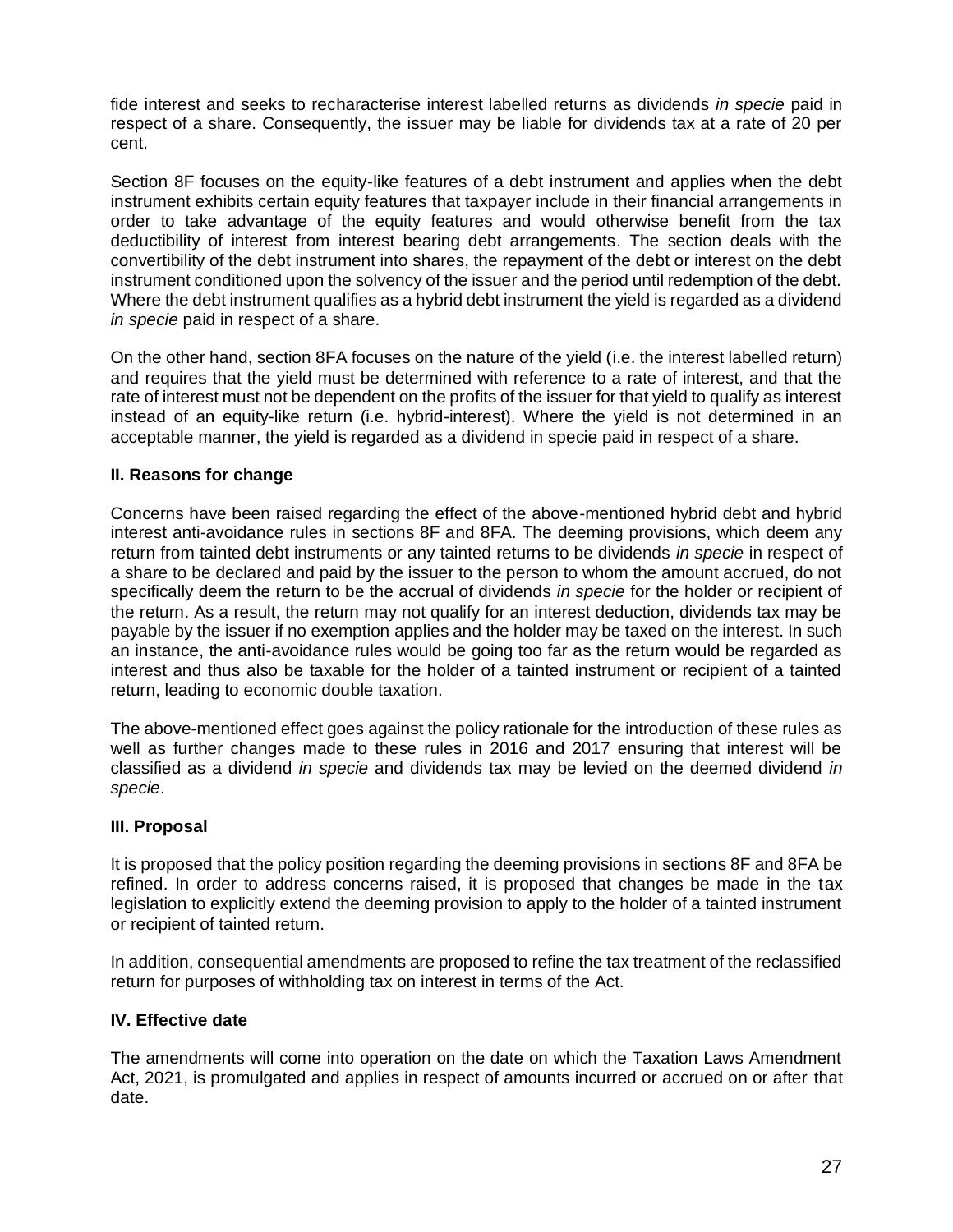# <span id="page-27-0"></span>**2.5 CLARIFYING THE MEANING OF 'INTEREST' UNDER THE DEBT RELIEF RULES**

[Applicable provision: Section 19(8)(*f*) and paragraph 12A(6)*(g)* of the Eighth Schedule to the Act]

# **I. Background**

The Act contains debt relief rules in section 19 and paragraph 12A of the Eighth Schedule that trigger tax consequences in respect of a waiver, cancellation, reduction or discharge of a debt owed by a taxpayer. Section 19 of the Act deals with normal tax implications in respect of a debt that was previously used to fund tax deductible expenditure, for example, operating expenses. On the other hand, paragraph 12A of the Eighth Schedule to the Act deals with capital gains tax implications in respect of a debt in respect of which a debt benefit arises.

In 2018, changes were made to the debt relief rules. The changes introduced a new concept of a 'debt benefit' that seeks to tax the benefit to a debtor resulting from a concession or compromise of a debt entered into with a creditor. Consequently, the concept of a 'debt benefit' results in a regime that triggers a recoupment in terms of section 19 or capital gain in terms of paragraph 12A of the Eighth Schedule in instances where an arrangement that is included in the definition of 'concession or compromise' gives rise to an economic benefit that is not equally reflected in the market value of the reduced consideration received by the creditor or the amount of the reduced debt exceeds the expenditure incurred by the debtor in respect of a transaction. Under the debt relief rules a concession or compromise encompasses arrangements where there is –

- a debt cancellation or waiver;
- a debt that is extinguished either by way of a redemption of the debt claim by the debtor or a person that is a connected person in relation to the debtor or extinguished by merger as a result of the acquisition of the debt claim by the debtor; or
- a conversion of debt into shares where a debt owed by a company is settled directly or indirectly by being converted to or exchanged for shares in that company or by applying the proceeds from shares issued by that company.

In the case of a conversion of debt into shares, the debt relief rules trigger a debt benefit that is subject to tax if the face value of the reduced amount of the debt prior to the entering into of that arrangement exceeds –

- the market value of the shares acquired by reason or as a result of the implementation of that arrangement, in the instance that the creditor held no interest in the shares in the debtor prior to the arrangement; or
- the amount by which the market value of the interest in the shares held by that creditor in that debtor company after the implementation of that arrangement exceeds the market value of the interest in the shares held by that creditor in the debtor company prior to entering into of that arrangement, in the instance that the creditor held an interest in the shares in the debtor prior to the arrangement.

However, an exclusion has been provided so that the debt forgiveness rule does not apply to a debt benefit arising from debt to share conversions to the extent the debt converted does not consist of or represent an amount owing in respect of interest incurred during any year of assessment.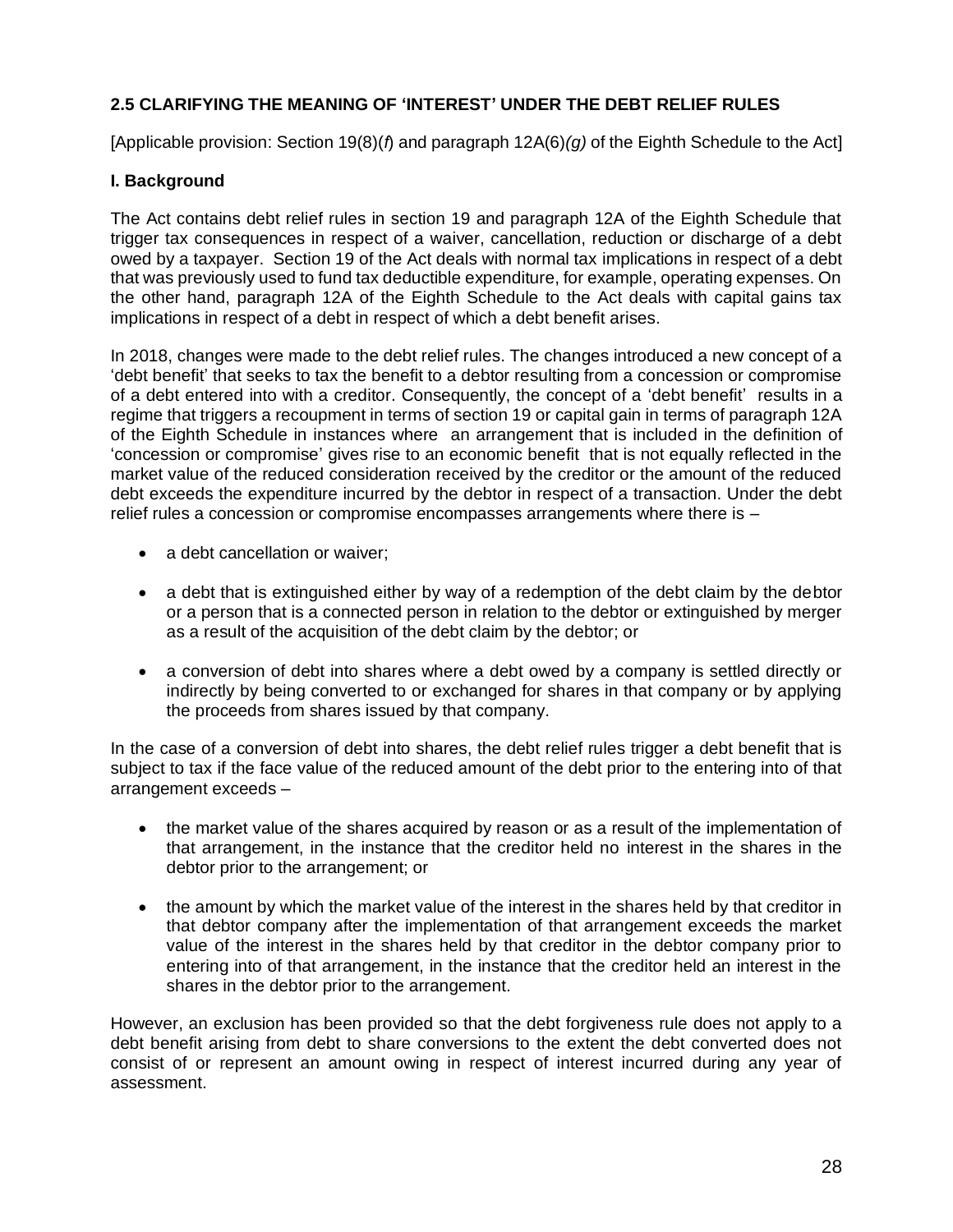# **II. Reasons for change**

Concerns have been raised regarding the meaning of the word 'interest' in the debt relief rules that provide for the inclusion of the amount of debt in the form of interest incurred that is converted into shares or settled by applying the proceeds of shares in the application of debt relief rules. At issue is the fact that there is no definition of the word 'interest' contained in the debt relief rules.

#### **III. Proposal**

Legislative changes are made to provide clarity as to the meaning of the word "interest" for purposes of applying the debt relief rules. As a result, the meaning of the word "interest" is clarified in the legislation to mean interest as defined in section 24J of the Act.

# **IV. Effective date**

The amendments will come into operation on 1 January 2022 and apply in respect of years of assessment commencing on or after that date.

# <span id="page-28-0"></span>**2.6 REFINING THE INTERACTION BETWEEN ANTI-VALUE SHIFTING RULES AND CORPORATE REORGANISATION RULES**

[Applicable provision: Section 40CA of the Act]

# **I. Background**

*A.* Anti-value shifting rules

The Act contains rules in section 24BA and section 40CA aimed at curbing the use of structures that shift value between taxpayers free of tax, referred to as "anti-value shifting rules". Section 24BA applies to transactions involving asset for share exchanges and triggers a capital gain (in respect of which capital gains tax is payable) or deems a distribution of an asset *in specie* (in respect of which dividends tax will be payable) where these exchanges are not effected on a value-for-value basis. In its application, section 24BA provides that where a company acquires an asset in exchange for the issue of its shares and the market value of the asset immediately before that disposal exceeds the market value of the shares immediately after that issue, the amount in excess is deemed to be a capital gain in respect of a disposal by that company of the shares and the base cost of the shares issued must be reduced in the hands of the person selling the asset by the amount of that excess. However, where a company acquires an asset from a person in exchange for the issue of shares and the market value of the shares immediately after that issue exceeds the market value of that asset immediately before the disposal, the amount in excess is deemed to be a dividend that consists of a distribution of an asset in specie that is paid by the company on the date of that issue.

In turn, section 40CA prescribes a base cost for assets acquired by companies in exchange for the issue of their shares to the seller of those assets as the sum of the market value of the shares it issued and the amount of the capital gain triggered by the application of the provisions of section 24BA to ensure that there is no double taxation on the future disposal of the assets.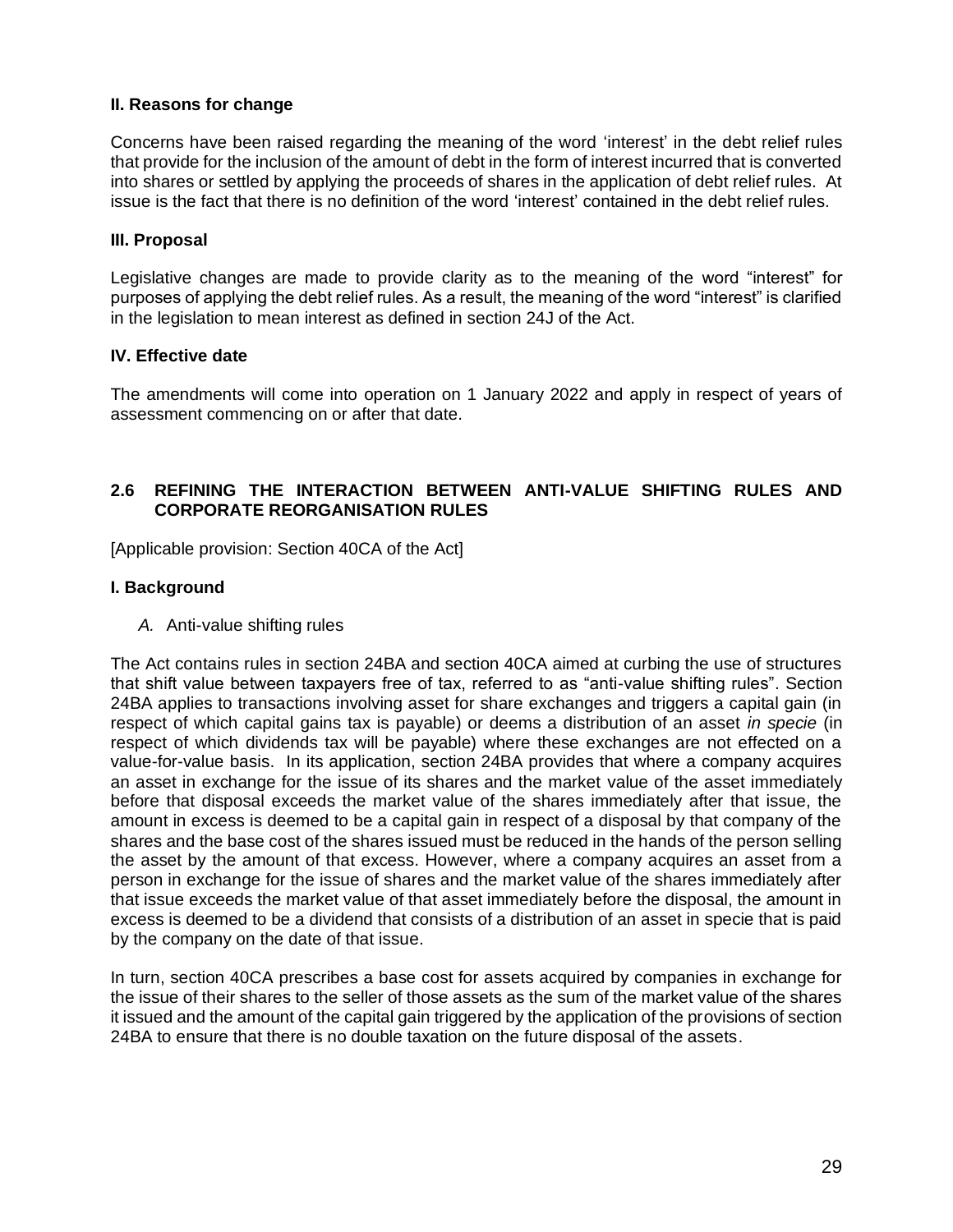*B.* Roll over base cost rule under corporate reorganisation rules

On the other hand, the Act contains corporate reorganisation rules in Part III of Chapter II that allow for the tax neutral transfer of assets between companies that are part of the same group of companies. These corporate reorganisation rules also prescribe that qualifying asset-for-share transactions are subject to anti-value shifting rules and such transfers are subject to the roll-over base cost rules within the corporate reorganisation rules. In essence, these rules provide that asset transferred in terms of the corporate reorganisation rules are subject to the roll-over base cost rules that deem the acquirer and seller to be one and the same person for purposes of the base cost determination. These corporate reorganisation rules also prescribe those transactions that qualify for tax deferral under the corporate reorganisation rules are subject to the anti-value shifting rules that aim to ensure that all assets transferred in exchange for shares are affected on a value-for-value basis.

#### **II. Reasons for change**

The interaction between the anti-value shifting rules in sections 24BA and 40CA and the corporate reorganisation rules in Part III of Chapter II of the Act gives rise to anomalous results as the capital gain triggered under the anti-value shifting rules is only added to the base cost of an asset acquired in exchange for the issue of shares by a company in terms of section 40CA, which is outside of the corporate reorganisation rules in Part III of Chapter II of the Act. The capital gain triggered under the anti-value shifting rules in section 24BA is, however, not taken into account when the anti-value shifting rules are triggered in respect of transactions that are subject to the corporate reorganisation rules in Part III of Chapter II, as the corporate reorganisation rules only provide for rolled over base cost. As a result, a company will, on the future disposal of an asset acquired under the reorganisation rules in Part III of Chapter II, be subject to double taxation as the company is not granted an uplift of base cost in respect of the capital gain previously triggered in terms of the anti-value shifting rules in terms of section 40CA.

#### **III. Proposal**

In order to address these concerns, changes are made in the tax legislation to provide for additional base cost equal to any deemed capital gain resulting from the application of the antivalue shifting rules in section 24BA for corporate reorganization rules in Part III of Chapter II, namely, asset-for-share transactions rules in section 42, substitutive share-for-share transactions rule in section 43 and amalgamation transactions rules in section 44. In this regard, changes are made in the legislation to ensure that the additional base cost uplift in this regard, is granted immediately after an asset-for-share transaction that is subject to the anti-value shifting rules. As a consequential amendment, an additional legislative change will be made to section 41(2) of the Act to ensure that the re-organisation rules are made subject to this immediate base cost uplift.

#### **IV. Effective date**

The amendments will come into operation on 1 January 2022 and apply in respect of any acquisition of an asset on or after that date.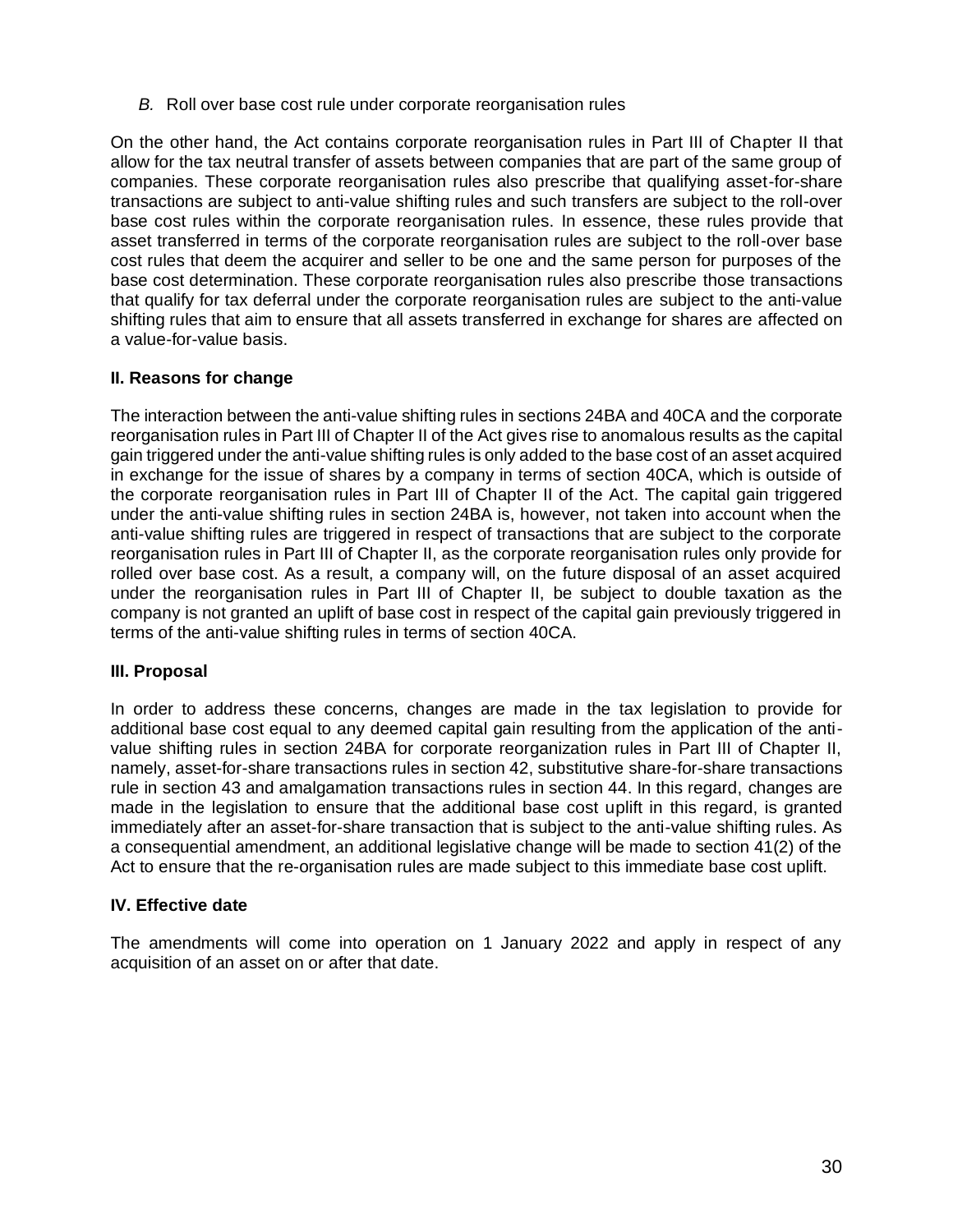### <span id="page-30-0"></span>**2.7 CLARIFYING THE RULES THAT TRIGGER ADDITIONAL CONSIDERATION IN ASSET-FOR-SHARE TRANSACTIONS WHEN A DEBT IS ASSUMED BY A COMPANY**

[Applicable provision: Section 42(8) of the Act]

#### **I. Background**

The corporate reorganisation rules in Part III of Chapter II of the Act contain asset-for-share transaction rules in section 42 that allow for the tax neutral transfer of assets when a person (transferor) disposes of an asset to a company in exchange for the issue of shares by that company to that transferor or when a transferor disposes of an asset that was acquired using debt and as part of that disposal, that debt is assumed as a consideration by a company acquiring that asset. In essence, these rules entail that an asset that is disposed of in terms of an asset-forshare transaction results in no immediate taxable income (including a capital gain) for the transferor as the disposal is deemed to have been effected for a consideration equal to the base cost or cost of that asset. However, when that asset is subsequently disposed of in terms of a transaction that falls outside the corporate reorganisation, then there will be tax consequences.

That said, the asset-for-share transaction rules dealing with the tax neutral transfer of assets when a transferor disposes of an asset that was acquired using debt and, as part of that disposal, that debt is assumed as consideration by a company acquiring that asset are subject to an antiavoidance measure in section 42(8), that is aimed at preventing a permanent loss to the fiscus, instead of a tax deferral. This is to ensure that these rules do not allow taxpayers to benefit from a permanent loss to the fiscus resulting from the transferor ending up with shares that reflect the net asset value (i.e. market value of the asset less the debt assumed) transferred. As a result, section 42(8) provides that a proportional part of any qualifying debt that was assumed by a company as part of an asset-for-share transaction will constitute an amount received by or accrued to the transferor in respect of the disposal of any of the shares in the company acquired in terms of the asset-for-share transaction, when such shares are subsequently disposed of by the transferor. Consequently, a transferor must account for any debt assumed under an asset-forshare transaction as additional proceeds upon the disposal of the shares.

#### **II. Reasons for change**

It has come to Government's attention that the above-mentioned anti-avoidance rules that trigger additional consideration upon disposal are undermined when the shares are subsequently transferred in terms of a corporate reorganisation transaction as other applicable corporate reorganisation rules will enforce the rolled-over base cost of the previous asset-for-share transaction.

#### **III. Proposal**

In order to prevent the above-mentioned anti-avoidance rules contained in section 42(8) from being undermined, changes are made to the legislation and the anti-avoidance rules should be amended so that, going forward, the additional consideration accrues to the transferor in relation to any assumed debt immediately before any subsequent disposal of the shares acquired in terms of an asset-for-share transaction. Consequently, a transferor will irrespective of whether such a subsequent disposal of the shares is in terms of tax deferred transaction or not, be subject to tax on the additional consideration that is triggered immediate before that subsequent disposal of the shares. This immediate tax consequence is favoured and is viewed in the same light as the immediate tax consequence that taxpayers are subject to when they shift value by entering into asset-for-share transactions using the reorganisation rules that are subject to anti-value shifting rules that trigger an immediate capital gain or *in specie* dividend.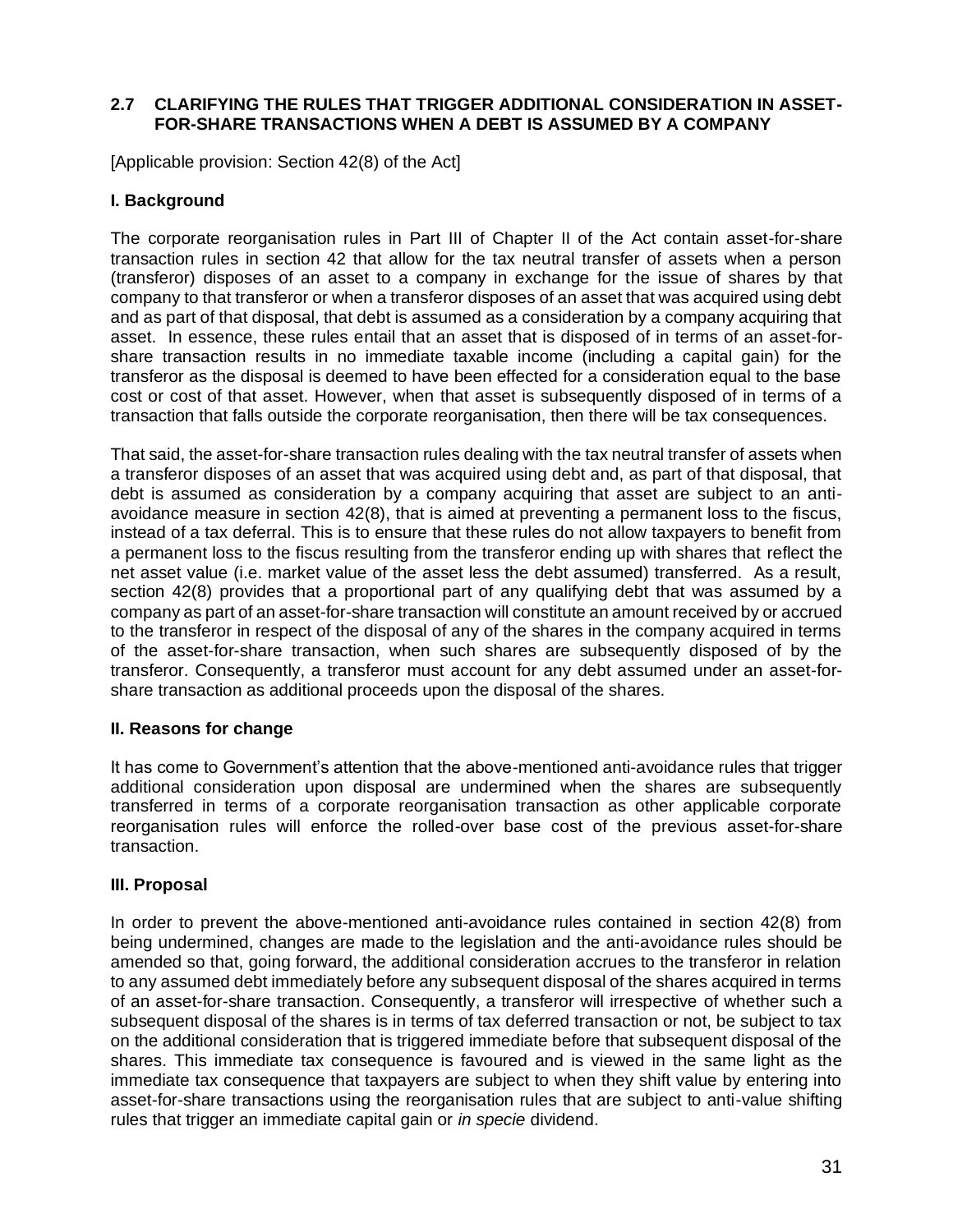The amendments will come into operation on 1 January 2022 and apply in respect of the disposal of a share on or after that date.

# <span id="page-31-0"></span>**2.8 CLARIFYING THE EARLY DISPOSAL ANTI-AVOIDANCE RULES IN INTRA-GROUP TRANSACTIONS**

[Applicable provision: Section 45(5) of the Act]

#### **I. Background**

The corporate reorganisation rules in Part III of Chapter II of the Act contain intra-group transaction rules in section 45 that allow for tax deferral in respect of a disposal of an asset or a business as a going concern between companies that form part of the same group of companies at the end of the day of that disposal transaction. These intra-group transaction rules contain anti-avoidance measures that make provision for the early disposal rules to apply when an acquirer of an asset in terms of an intra-group transaction disposes of that asset within 18 months of such an acquisition. These early disposal anti-avoidance disposal rules reverse the deferral benefit that applied in terms of the intra-group transaction by ring-fencing so much of any capital gain, capital loss or income arising from the early disposal of an asset, as does not exceed the capital gain, capital loss or income that would have arisen on the date of intra-group transaction to ensure that such a gain, loss or income is not set-off against other gains, losses or income.

These early disposal anti-avoidance rules were introduced to curb the risk that group companies may enter into tax deferred transactions in terms of the intra-group transaction rules with the aim of minimising any adverse tax consequences of an asset disposal outside the group of companies, through offsetting any resultant tax consequences within the group. For example, a company may dispose of its asset (in respect of which a capital gain was anticipated on the date of an intragroup transaction) to a fellow group company with an assessed loss in order for that fellow group company to offset any capital gain on the disposal of that asset outside the group companies to a third party. Applying the early disposal anti-avoidance rules in the given example, the rules entail that the company that is disposing of an asset within 18 months of acquiring it in terms of a tax deferred intra-group transaction, must ring-fence the resultant tax consequences of such a disposal (i.e. the capital gain in the example provided) and not offset it against its losses, thus enforcing that tax must be paid on such capital gain.

#### **II. Reasons for change**

It has come to Government's attention that in some instances, a capital gain may have been anticipated from the disposal of an asset at the date of the intra-group transaction, yet, at the date of the early disposal of an asset (disposal of an asset within 18 months after the acquisition in terms of the intra group transaction), a capital loss arises in respect of that asset. The difference in the nature of the resultant consequences in respect of the disposal of an asset on the date of the intra-group transaction and the date of the early disposal creates ambiguity in the application of the early disposal anti-avoidance rules.

#### **III. Proposal**

In order to address this ambiguity, clarification is made to the early disposal anti-avoidance rules regarding the resultant tax consequences of an early asset disposal when the tax consequences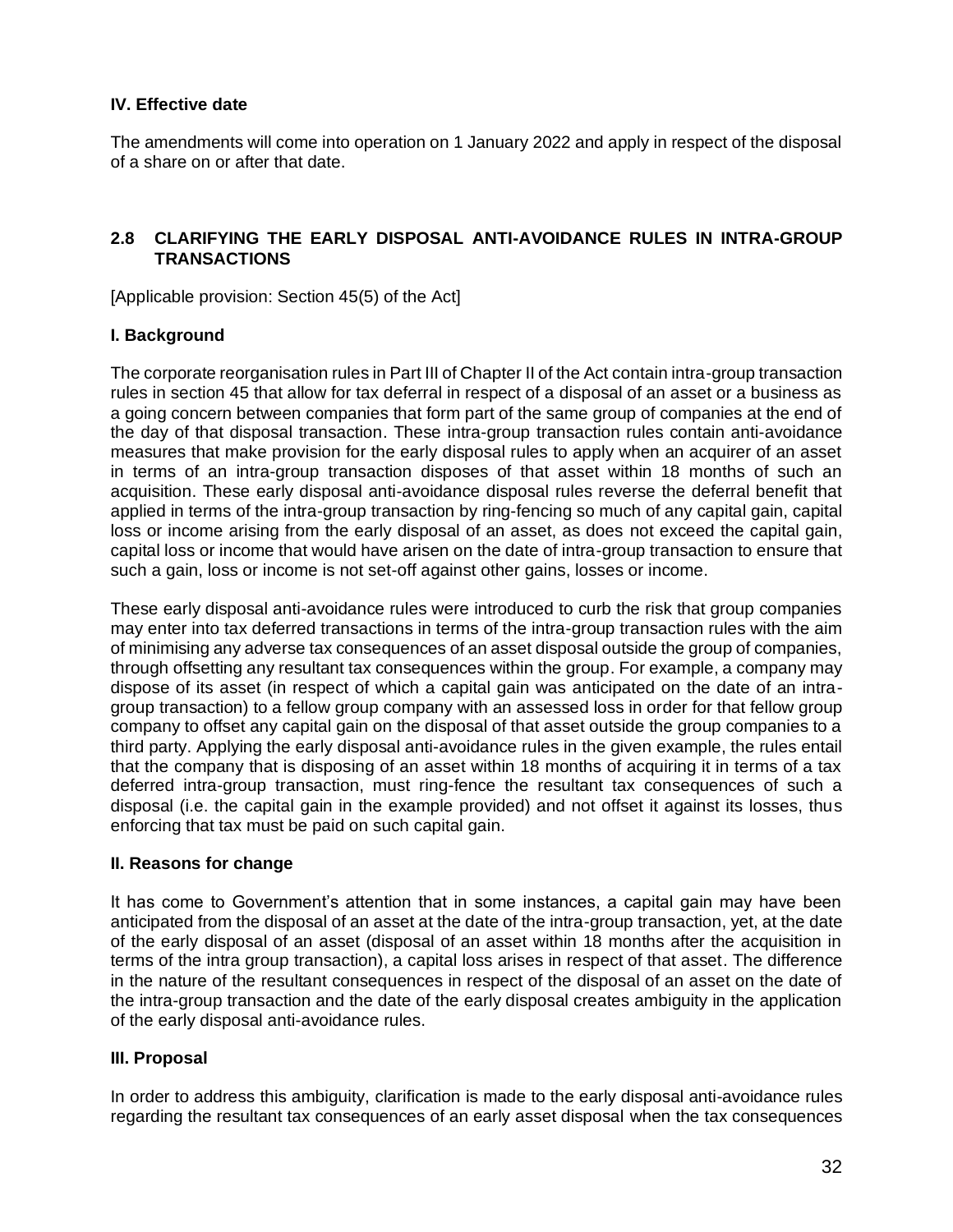arising from actual early disposal differ from those anticipated on the date of the original intragroup transaction. As such, a further proviso is added to subsection 45(5) in order to provide that the ring-fencing provisions of subsection 45(5) will not apply in instances where the tax consequence arising from the actual disposal of the asset differs from the tax consequences that would have arisen had roll-over not been available on the date of the intra-group transaction.

# **IV. Effective date**

The amendments will come into operation on 1 January 2022 and apply in respect of the disposal of any asset on or after that date.

# <span id="page-32-0"></span>**2.9 EXTENDING THE REVERSAL OF THE NIL BASE COST RULES TO APPLY ON THE SIXTH ANNIVERSARY OF AN INTRA-GROUP TRANSACTION**

[Applicable provision: Section 45(3B) of the Act]

#### **I. Background**

The corporate reorganisation rules in Part III of Chapter II of the Act make provision in section 45, dealing with intra-group transactions, that allows for a tax deferral in instances where one company transfers an asset or a business as a going concern to the other company and both companies form part of the same group of companies at the end of the day of that transaction. However, these intra-group transaction rules also contain various anti-avoidance measures aimed at limiting or discouraging abuse by taxpayers. Of particular concern is the de-grouping antiavoidance rule and the zero base cost anti-avoidance rule.

The de-grouping anti-avoidance rule reverses any tax deferred from the original intra-group transaction in the hands of the transferee, which in effect reverses the tax benefit of that original intra-group transaction, in instances when a transferor company ceases to form part of any group of companies as the transferee company within six years of the original intra-group transaction.

On the other hand, the zero base cost anti-avoidance rule applies to transfers of assets in exchange for debt or a non-equity share issued by a fellow group company of an acquirer or company disposing of an asset in terms of an intra-group transaction. In terms of this zero base cost anti-avoidance rule, the holder of the debt or non-equity shares is deemed to have acquired the debt or non-equity shares for an amount of expenditure equal to nil.

In 2020, changes were made in section 45 of the Act to remove the potential double taxation arising in instances where an intra-group transaction is subject to the zero base cost antiavoidance rule resulting in a zero base cost for the holder of a debt or non-equity share that facilitated or funded an intra-group transaction and then subsequently a de-grouping or deemed de-grouping occurs and the de-grouping rules also reverse the tax deferral benefits.

#### **II. Reasons for change**

Concerns have been raised that because the de-grouping anti-avoidance rule ceases to apply on the sixth anniversary of an intra-group transaction, the zero base cost anti avoidance rule should similarly be reversed on the sixth anniversary of an intra-group transaction. Further, it is counterintuitive that parties that operate within the spirit of the intra-group tax deferral rules and remain within the original group, should not be granted base cost in respect of debt and non-equity shares used to facilitate such an intra-group transaction.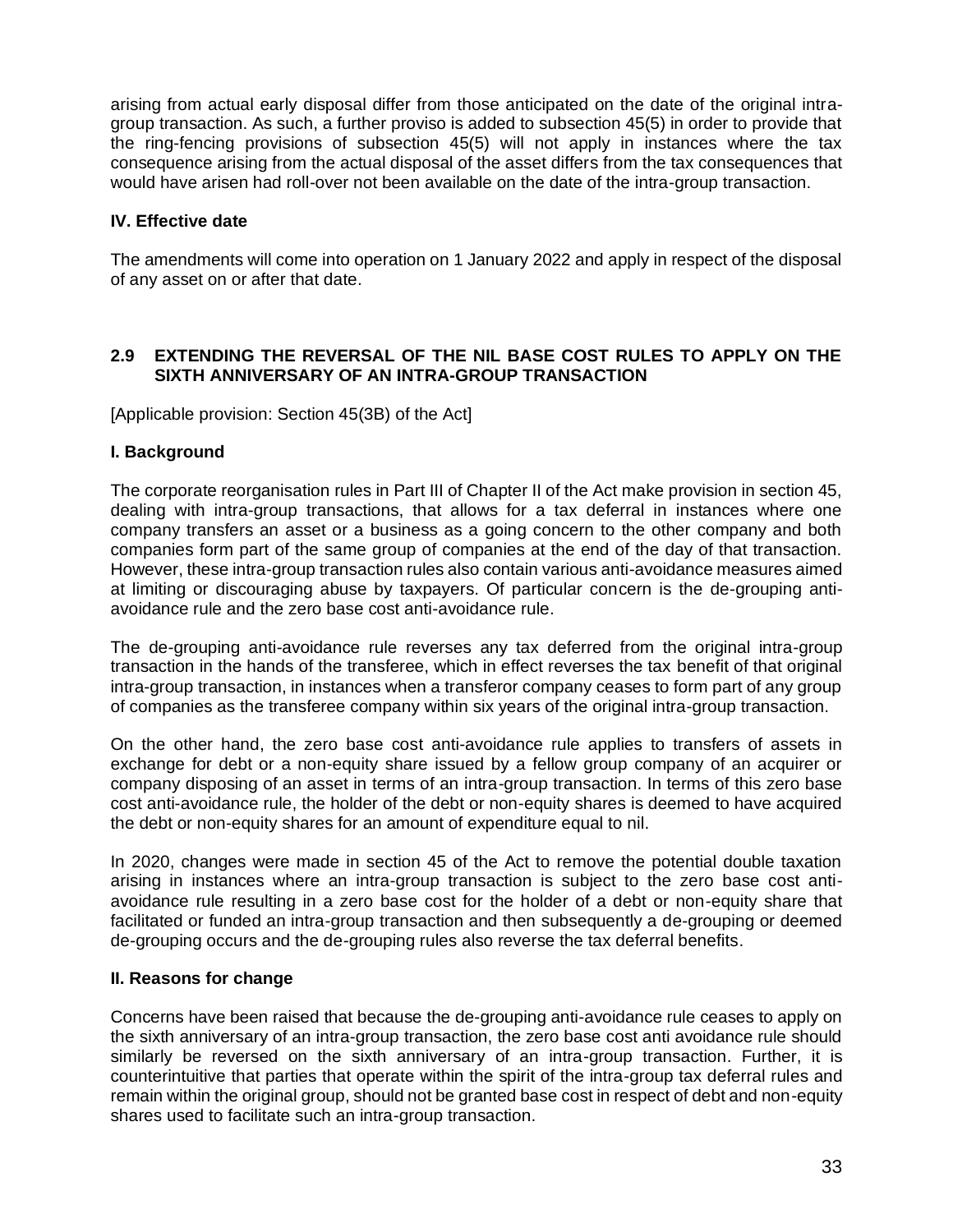### **III. Proposal**

In order to address these concerns, changes are necessary to the intra-group transaction rules to extend the reversal of the zero base cost anti-avoidance rules and ensure that base cost is restored for holders of debt and non-equity shares used to facilitate the transfer of assets in terms of an intra-group transaction, on the sixth anniversary of that intra-group transaction.

#### **IV. Effective date**

The amendments will come into operation on 1 January 2022 and apply in respect of years of assessment commencing on or after that date.

# <span id="page-33-0"></span>**2.10 CLARIFYING THE INTERACTION BETWEEN EARLY DISPOSAL ANTI-AVOIDANCE RULES AND THE NIL BASE COST ANTI-AVOIDANCE RULES**

[Applicable provision: Section 45(3B) of the Act]

#### **I. Background**

The intra-group transaction rules in section 45 of the Act allow for tax deferral in respect of transactions under which one company transfers an asset or a business as a going concern to the other company if both companies form part of the same group of companies at the end of the day of that transaction. These intra-group transaction rules also contain anti-avoidance measures aimed at discouraging abuse by taxpayers. The first anti-avoidance measure, namely, the degrouping anti-avoidance rule, is triggered when a transferor company ceases to form part of any group of companies as the transferee company within six years of the original intra-group transaction. The de-grouping anti-avoidance rule reverses any tax deferred from the original intragroup transaction in the hands of the transferee, which in effect reverses the tax benefit of that original intra-group transaction.

The second anti-avoidance measure, namely, the early asset disposal anti-avoidance rule applies when a company within the same group of companies enter into tax deferred intra-group transaction with the aim of transferring assets to another company within the same group of companies that will be able to absorb any tax consequences that may result from a future disposal out of the group of companies. The early asset disposal anti-avoidance rule reverses any tax deferred in respect of any asset subsequently disposed of within 18 months of an intra-group transaction and ring-fence the arising gain, loss or taxable income.

The third anti-avoidance measure, namely, the zero base cost anti-avoidance rule applies to a holder of any debt or and non-equity share issued by a fellow group company of an acquirer or company disposing of assets in terms of an intra-group transaction if that debt or non-equity share was used to facilitate or fund that intra-group transaction. The zero base cost anti-avoidance rule deems the holder of such debt or non-equity share to have acquired the debt or non-equity share for an amount of expenditure equal to zero. This anti-avoidance rule is aimed at limiting the use of debt or non-equity shares by taxpayers to transfer market value consideration for assets transferred under an intra-group transaction which could further be abused by transferring the debt or non-equity shares outside of the group by the transferor.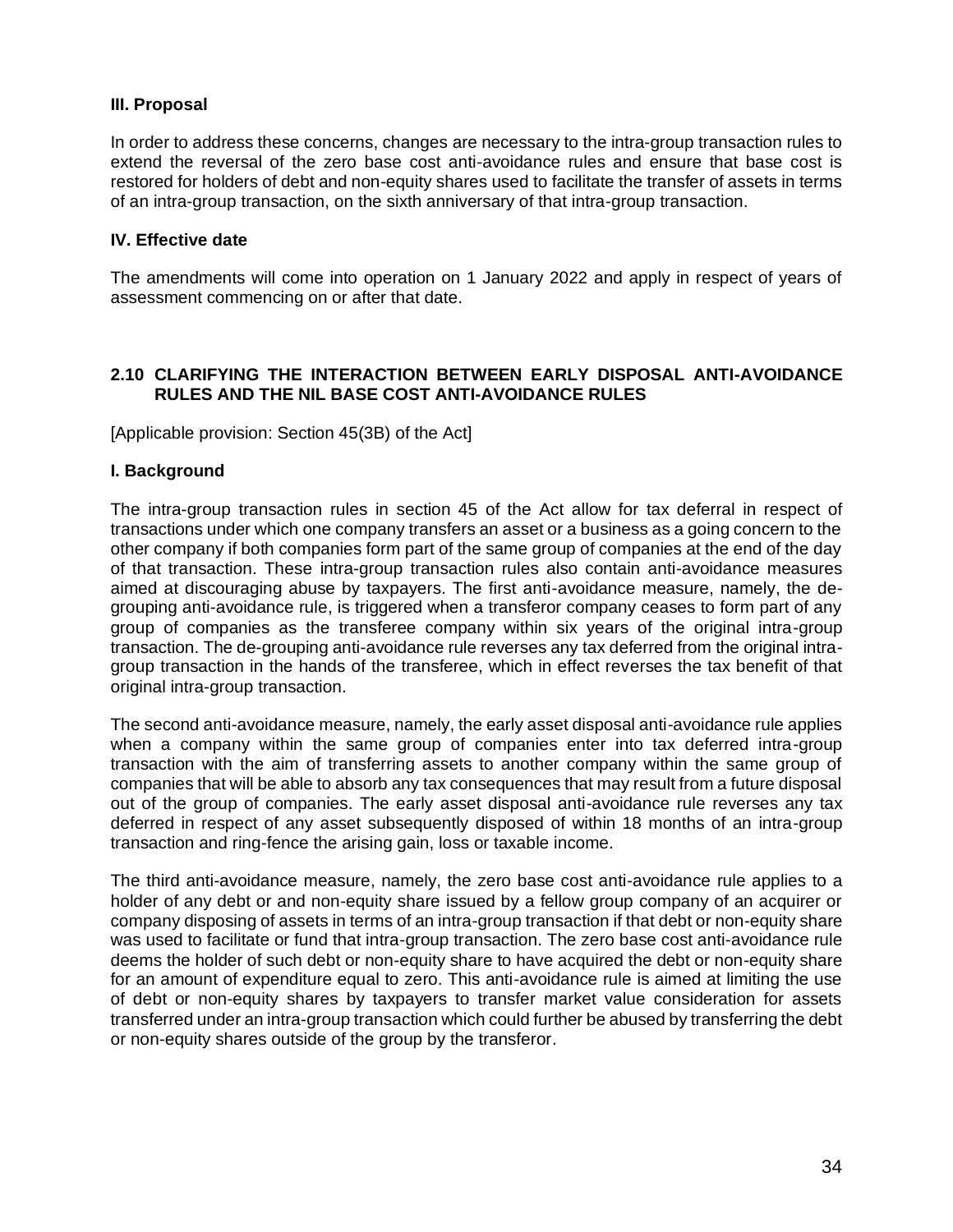# **II. Reasons for change**

In 2020, changes were made in section 45 of the Act to remove the potential double taxation arising in instances where an intra-group transaction is subject to the zero base cost antiavoidance rule resulting in a zero base cost for the holder of a debt or non-equity share that facilitated or funded an intra-group transaction and then subsequently a de-grouping or deemed de-grouping occurs and the de-grouping rules also reverse the tax deferral benefits. Because the early asset disposal anti-avoidance rule reverses the tax deferral benefit in respect of the disposal of an asset which was acquired in terms of the intra-group transaction within 18 months of such an acquisition, it is therefore appropriate that the zero base cost anti-avoidance rule should be reversed when the early disposal anti-avoidance rule is triggered.

# **III. Proposal**

In order to address these concerns, changes are made to the intra-group rules to give effect to the reversal of the application of the zero base cost anti-avoidance rule in instances when the early asset disposal anti-avoidance rule applies. It should be noted that the reinstatement of the base cost for any debt or non-equity share will only be provided for to the extent to which the debt and/or non-equity share facilitated or funded an asset disposed of early and in respect of which the provisions of the Act applied to reverse and ring-fence the deferred capital gain, capital loss, taxable income or assessed loss.

# **IV. Effective date**

The amendments will come into operation on 1 January 2022 and apply in respect of years of assessment commencing on or after that date.

# <span id="page-34-0"></span>**2.11 REFINING THE PROVISIONS APPLICABLE TO UNBUNDLING TRANSACTIONS**

[Applicable provisions: Sections 46 and 46A of the Act]

#### **I. Background**

The corporate reorganisation rules in Part III of Chapter II of the Act contain unbundling provisions in section 46 that allow for a tax neutral transfer of shares in instances where shares of a resident company (unbundled company) that are held by another resident company (unbundling company) are distributed to the shareholders of that unbundling company in accordance with the effective interest of those shareholders. As a result, in a qualifying unbundling transaction, distribution of shares is disregarded for purposes of determining the taxable income, assessed loss or net income of an unbundling company. The distribution of shares is also disregarded for Dividends Tax purposes and there is no consideration taken into account when determining reduction of contributed tax capital. These unbundling rules contain the following anti-avoidance measures aimed at limiting or discouraging abuse by taxpayers from distributing shares on a tax neutral basis if the shareholders do not fall within the South African tax net.

#### *A. Anti-avoidance measure: Exclusion of distributions to disqualified persons*

Prior to 2020, this anti-avoidance measure made provision for the roll-over relief not to apply if immediately after the distribution of shares in terms of an unbundling transaction, 20 per cent or more of the shares in the unbundled company are held by disqualified persons either alone or together with any connected persons (who is a disqualified person) in relation to that disqualified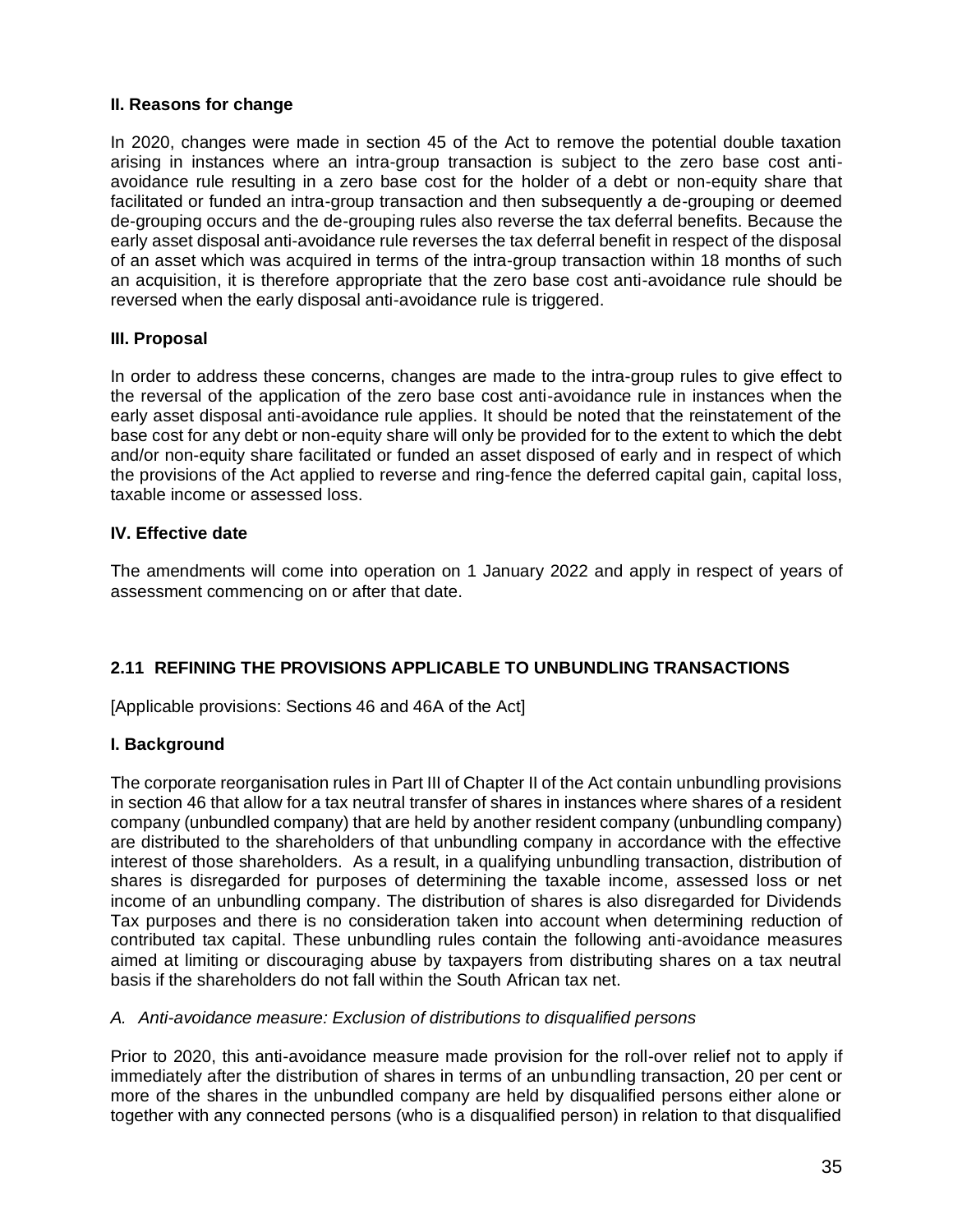person. The term 'disqualified persons' is defined in this regard to include a person that is regarded as a non-resident in terms of the South African tax legislation or exempt persons in terms of South African tax legislation (for example, the government of the Republic in the national, provincial or local sphere contemplated in section 10(1)(*a*), a public benefit organisation as defined in section 30, a recreational club as defined in section 30A, a mining rehabilitation company or trust contemplated in section 37A, a pension fund, a provident fund, a retirement annuity fund, a benefit fund contemplated in section 10(1)(*d*)(i) or (ii) or a person contemplated in section 10(1)(*cA*) or (*t*)).

It came to Government's attention that this anti-avoidance measure was anomalous as it was not aligned with the initial policy intent of corporate reorganisation rules and created an exemption instead of a deferral by allowing an exemption on significant shareholding as opposed to a deminimis exemption. This anti-avoidance measure created a loophole in that the 20 per cent exclusionary rule did not apply as intended to deny roll-over relief where tax exempt or nonresident shareholders are not connected persons in relation to each other, thus effectively resulting in a tax exemption instead of a tax deferral as future disposals of shares by tax exempt or non-resident shareholders would not be subject to tax in South Africa.

As a result, in 2020, changes were made to this anti-avoidance measure to make provision for the roll-over relief not to apply in respect of any equity share that is distributed by an unbundling company to any shareholder that is a disqualified person and holds at least 5 per cent of the equity shares in the unbundling company immediately before an unbundling transaction.

#### *B. Anti-avoidance measure: Limitation of expenditure in respect of shares held in an unbundling transaction*

Prior to 2008, some taxpayers were abusing the roll-over relief in the unbundling transactions rules by creating for example, structures where a person that is not subject to South African tax and in particular, capital gains tax, such as a non-resident or resident tax exempt person that indirectly holds shares in high value operating companies through a South African Holding company, recapitalising the South African group to achieve an increase in the base cost of the shares held in entities within the group in order to decrease a future tax burden. This would be achieved as follows:

# **Example**

**Step 1**: A non-resident or resident exempt person that already holds an interest in a South African group would form a Resident NewCo by subscribing for shares in Resident NewCo for an amount reflecting the market value of the South African group that is much higher than the cumulative base cost of the shares in the South African holding company.

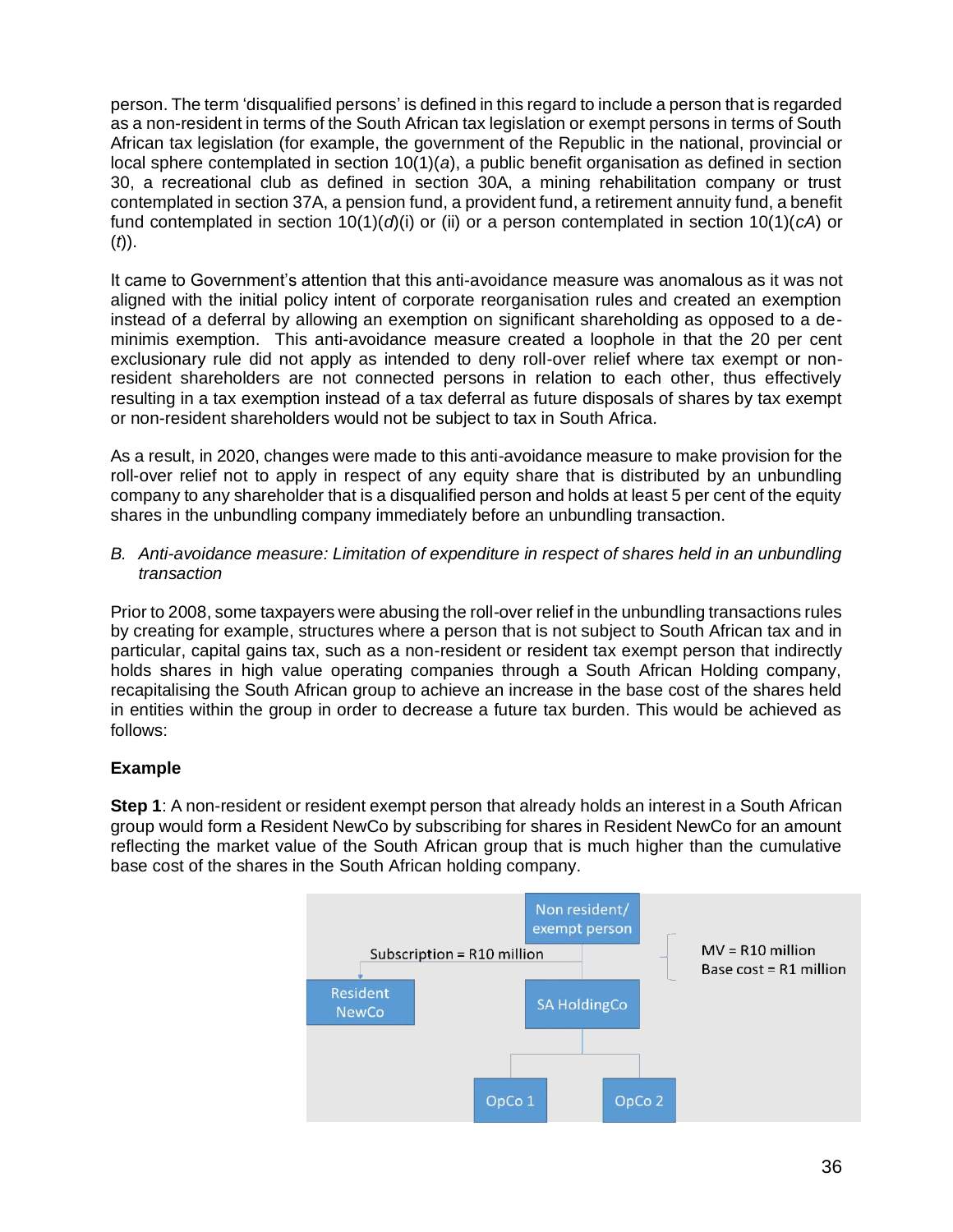**Step 2**: Resident NewCo would use the capital to acquire the shares in the South African holding company from the non-resident or resident exempt person.



**Step 3**: Thereafter the South African holding company would distribute the shares it holds in the operating companies to Resident NewCo in terms of a tax deferred unbundling transaction. As a result, of applying the provisions of section 46(3) to the Resident NewCo, the base cost of the shares in the SA HoldingCo is split between the shares held in the SA HoldingCo and the operating companies without tax being paid and providing future lowered tax (for example capital gains tax) on future disposal of the shares in the operating companies.



In 2008, changes were made in the unbundling transaction rules by introducing an anti-avoidance measure in section 46A that makes provision for limitation of the base cost of shares received in terms of an unbundling transaction if the shares in the unbundling company are preceded by the disposal of shares between connected persons that are not fully taxable. As a result, upon application of this anti-avoidance measure, the base cost of the shares received in an unbundling transaction is limited. This limitation applies where a shareholder in an unbundling company acquires an unbundled company's shares within two years after the unbundling company shares were held by a connected person and the connected person was not fully subject to normal tax on disposal of the shares. Under such circumstances, the acquisition cost incurred by the first connected person for the unbundling shares in the two-year period is substituted by the base cost of the unbundling shares for the connected person with adjustment allowed for specified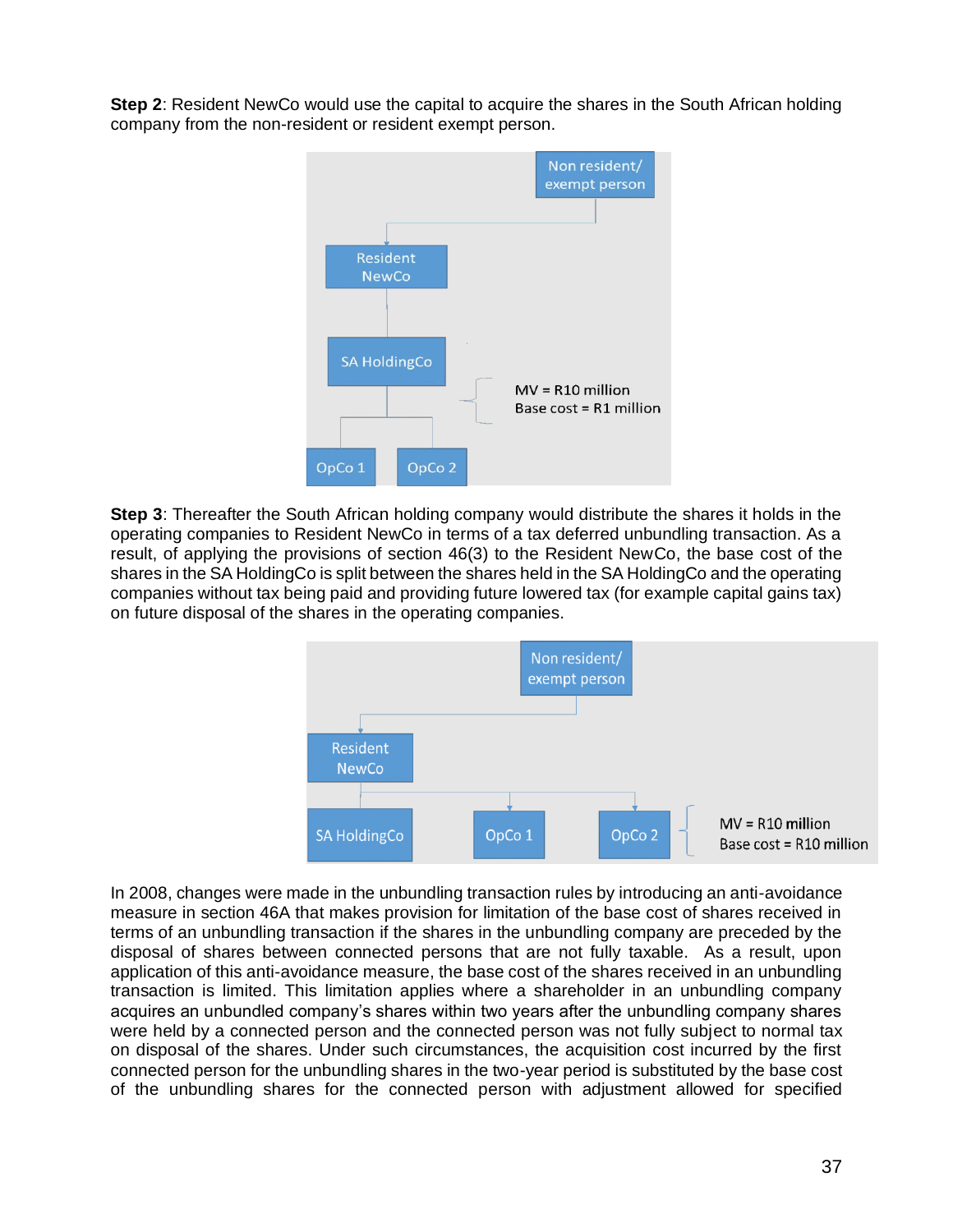deductions, ordinary revenue and capital gains of any connected person holding the unbundling shares during the two-year period.

## **II. Reasons for change**

## *A. Anti-avoidance measure: Exclusion of distributions to disqualified persons*

Following the 2020 legislative changes, there is no tax deferral for an unbundling transaction in respect of any equity share that is distributed by an unbundling company to any shareholder that is a disqualified person and holds at least 5 per cent of the equity shares in the unbundling company immediately before that unbundling transaction. The 2020 changes resulted in the *pro rata* application of this anti-avoidance measure and results in a more equitable outcome in respect of unbundling transactions as only shares distributed to persons that are not disqualified persons will benefit from the roll-over relief and the rest will be subject to normal tax and dividends tax rules applicable on distribution.

That said, the *pro rata* application of these rules implies that in the case of a distribution, any taxes paid are indirectly borne by all shareholders proportionate to their equity shareholdings in the unbundling company. As a result, any shareholders that are not regarded as disqualified persons will be subject to tax on future disposals of their respective shares in the unbundled company without any recourse in the manner of an uplift of base cost in respect of the tax indirectly borne.

*B. Anti-avoidance measure: Limitation of expenditure in respect of shares held in an unbundling transaction*

It came to Government's attention that this anti-avoidance measure may be applied broadly as the current wording in the legislation may be applied to limit expenditure incurred by a taxpayer in respect of any share held in an unbundling company irrespective of how such share in the unbundling company was acquired by the taxpayer. This is of particular concern in instances that shares are not part of an unbundling transaction, a taxpayer may have acquired shares in an unbundled company from a third party that was subject to tax on the disposal of such shares. The limitation should apply only to shares acquired as part of an unbundling transaction and not limit the base cost of shares that were not acquired as part of a tainted unbundling transaction.

## **III. Proposal**

## *A. Anti-avoidance measure: Exclusion of distributions to disqualified persons*

Changes are made to this anti-avoidance measure so that shareholders in an unbundling company that qualifies for tax deferral for an unbundling transaction should receive additional base cost that is reflective of the tax paid by the unbundling company in respect of their shares in the unbundled company, in accordance with their respective shareholding. This will, in practical terms, only benefit non-disqualified persons on future disposal of the unbundled shares as disqualified persons would in any case not be subject to tax.

#### *B. Anti-avoidance measure: Limitation of expenditure in respect of shares held in an unbundling transaction*

Changes are made to this anti-avoidance measure to ensure that this measure only applies to shares that are acquired by way of an unbundling and not to those shares that are acquired through either subscription or acquisition for a full consideration.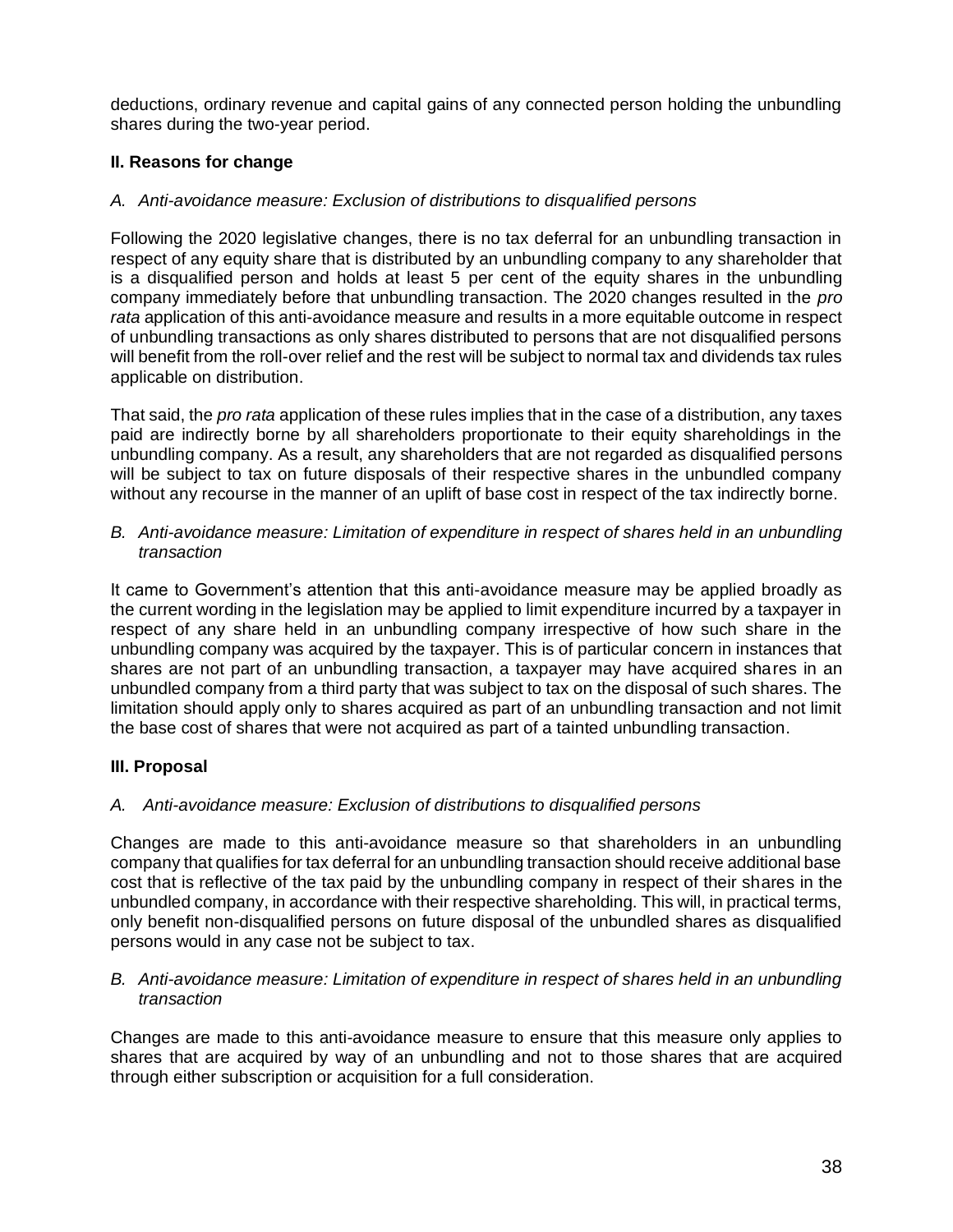## **IV. Effective date**

The amendments will come into operation on 1 January 2022 and apply in respect of the allocation of expenditure to unbundled shares acquired on or after that date.

## **2.12 CLARIFYING REHYPOTHECATION OF COLLATERAL WITHIN COLLATERAL ARRANGEMENT PROVISIONS**

[Applicable provision: Definition of 'collateral arrangement' in section 1(1) of the Securities Transfer Tax Act, 2007 (Act No. 25 of 2007) ("STT Act")]

#### **I. Background**

In 2015, 2016 and 2017 changes were made in the Act and the STT Act to allow for an outright transfer of listed shares or local and foreign government bonds in collateral lending arrangements. As a result, if a listed share, local or foreign government bond is transferred as collateral for an amount owed by the transferor to the transferee, there are no income tax (including capital gains tax) and securities transfer tax implications provided that identical shares or bonds are returned to the transferor by the transferee within a limited period of 24 months from the date of transfer of the collateral.

#### **II. Reasons for change**

At issue is the lack of legislated clarity regarding the rehypothecation of collateral, where the bank, broker dealer or collateral taker (transferee) intends to use collateral received through a tax-neutral collateral arrangement for subsequent trading or as security for its own borrowing.

Rehypothecation for purposes other than subsequent tax-free lending arrangements and meeting regulatory requirements undermines the very purpose of the initial tax-free provisions to support Government driven regulatory objectives post the 2008 financial crisis.

#### **III. Proposal**

It is proposed that changes be made to the legislation to clarify that any shares or bonds transferred as collateral in terms of a collateral arrangement outside of the legislated provisions and requirements will have tax consequences.

As part of the proposed amendment, legislation will be expanded to specifically list the allowable and required regulatory conduct through rehypothecation as a measure to support government's ability to identify and sanction the proper and subsequent regulatory use of the collateral received by the transferee during the 24-month time frame of collateral arrangements.

#### **IV. Effective date**

The amendments will come into operation on1 January 2023 and apply in respect of any collateral arrangements entered into on or after that date.

\_\_\_\_\_\_\_\_\_\_\_\_\_\_\_\_\_\_

39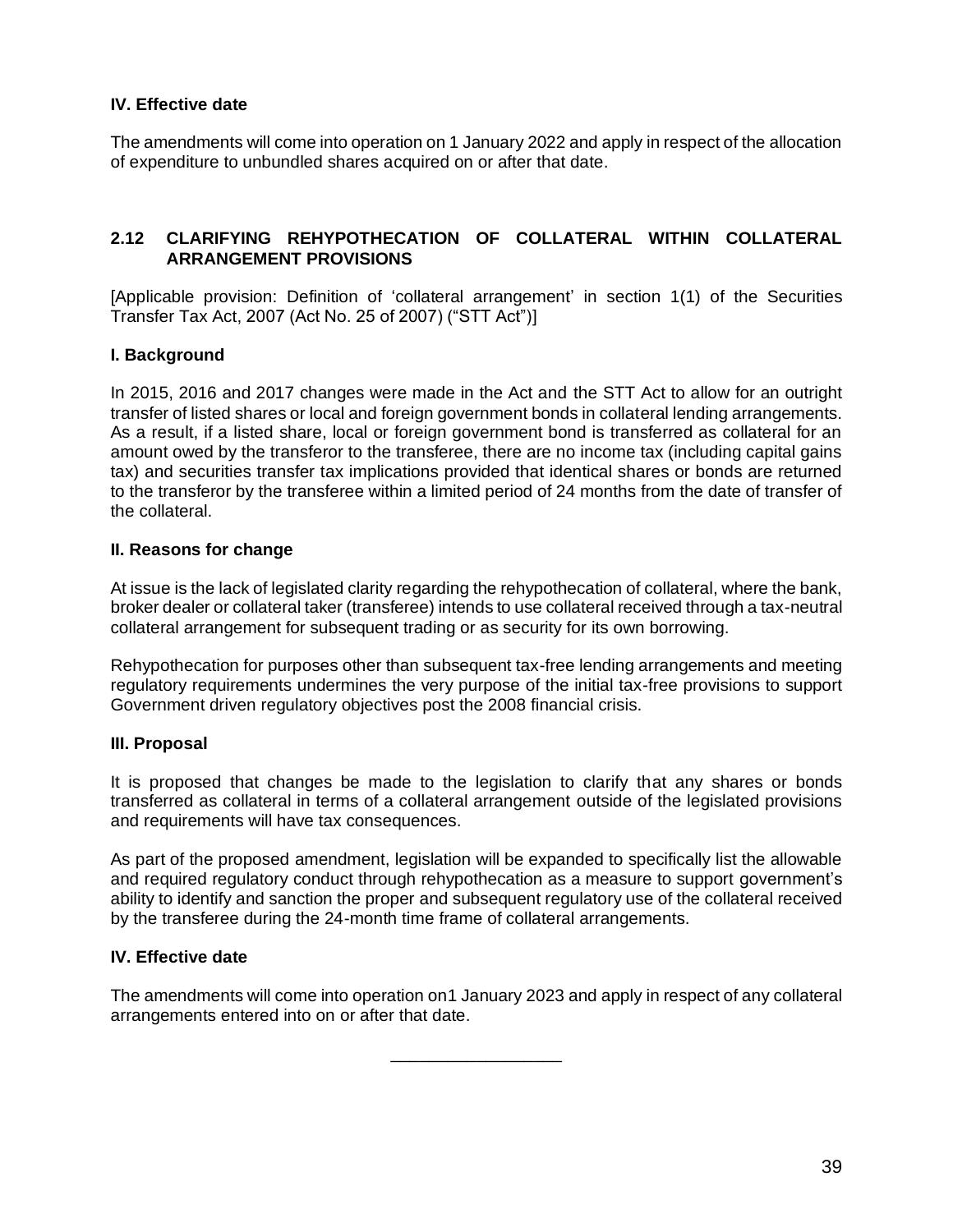# **3. INCOME TAX: BUSINESS (FINANCIAL INSTITUTIONS AND PRODUCTS)**

## **3.1 REFINING A DEDUCTION FORMULA FOR TAXABLE LONG TERM INSURER POLICYHOLDER FUNDS**

[Applicable provision: Section 29A(11) of the Act]

### **I. Background**

In 2012, changes were made to section 29A of the Act by revising the deduction formula for selling, administration and indirect expenses for long-term insurers. In general, this formula is based on taxable income divided by net economic income. For purposes of the denominator, the concept of "net economic income" is intended to reflect total taxable income without a reduction of nonincludible dividends, foreign dividends and capital gains.

#### **II. Reasons for change**

At issue is that unrealised gains to be accounted for in the denominator does not refer to any level of aggregation of unrealised gains and losses and is inconsistent with dividends, foreign dividends and realised capital gains which refer to an aggregation of amounts.

#### **III. Proposal**

In order to address this anomaly, it is proposed that changes be made in the deduction formula so that unrealised gains and losses should also be aggregated for all assets allocated to the relevant policyholder fund.

#### **IV. Effective date**

The amendments will come into operation on the date of promulgation of the 2021 Taxation Laws Amendment Bill.

## **3.2 CLARIFYING THE TRANSFER OF LIABILITIES IN RESPECT OF INSURANCE BUSINESS BETWEEN SHORT-TERM INSURERS**

[Applicable provision: Section 28 of the Act]

#### **I. Background**

In general, for regulatory purpose, under section 50 of the Insurance Act, 2017 (Act No. 18 of 2017) an insurer (other than a branch of a foreign reinsurer, Lloyd's underwriter or Lloyd's) may not, without the approval of the Prudential Authority, transfer all or any part of its assets and liabilities relating to its insurance business to another insurer. The general purpose of requiring approval is to ensure that the Prudential Authority can assess whether or not the proposed transfer could impair the financial soundness of the insurer, the insurer's controlling company or the acquirer, or impact negatively on the interests of policyholders.

However, section 28 of the Act which deals with the taxation of short-term insurers does not specifically address all the tax consequences that arise from the sale of all or a part of insurance business, which involve the transfer of all rights such as premiums receivable and obligations such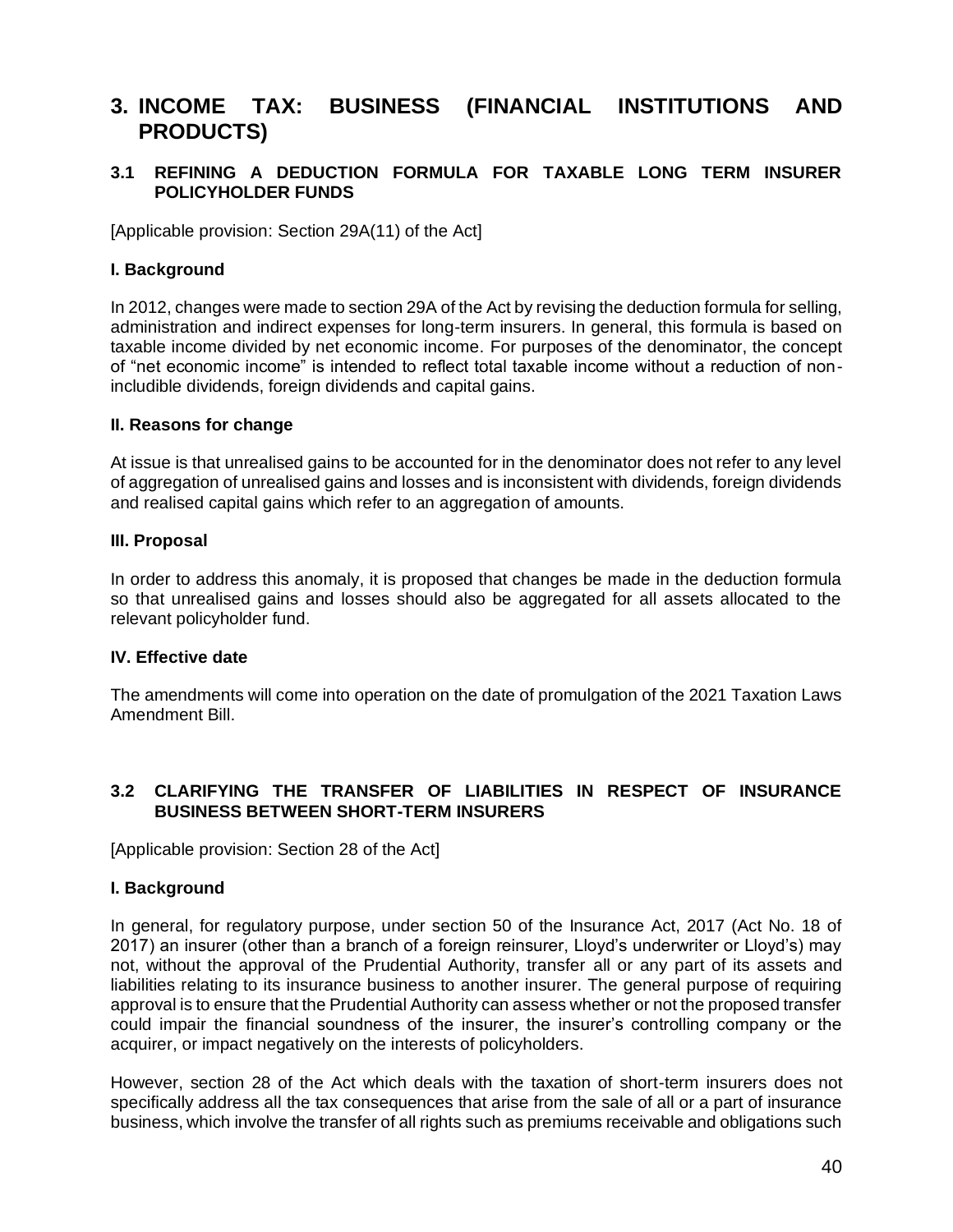as claims to be settled under an insurance contract, in which case the general provisions of the Act apply.

As a general matter, the transaction requires the buyer to assume all outstanding liabilities with the obligation to settle any future claims as recorded in the seller's accounting records at date of transfer and have the right to all future premium's receivable under the insurance contract. In addition, the seller also transfers the rights in respect of the insurance contracts to the buyer. Lastly, for the buyer's assumption of the outstanding liabilities the seller reduces the consideration for the transaction or pays the buyer an amount equal to the value of the outstanding liabilities.

## **II. Reasons for change**

As stated above, section 28 of the Act does not specifically address all the tax consequences that arise from the sale of all or a part of insurance business and the general provisions of the Act apply. However, the interpretation of the general provisions of the Act read with section 28 of the Act may result in inconsistent tax treatment of the insurers that are parties to the transfer of business.

## **III. Proposal**

In order to address these concerns, it is proposed that the following changes be made in section 28 of the Act to clarify the tax treatment of transfer of liabilities as part of the transfer of short-term insurance business or short-term policies.

## *A. Seller's tax treatment*

The outstanding claims and premiums that were recognised as liabilities for purposes of IFRS relating to claims and premiums in terms of section 28(3) of the Act may include the liabilities that are to be transferred to the buyer and were claimed as a tax deduction in the seller's tax computation in line with the provisions of section 28(3) of the Act in the previous year of assessment (prior to the year of transfer to the buyer).Thereafter, section 28(4) of the Act requires that the total of all amounts deducted from the income of a short-term insurer in respect of a year of assessment in terms of section 28(3) shall be included in the income of the short-term insurer in the following year of assessment (the year of transfer to the buyer). Given that an amount will be paid by the seller to the buyer or the consideration for the transfer of the insurance business will be reduced for the buyer to assume these liabilities, it is proposed that this amount be allowed as a deduction for the seller in terms of section 11(*a*).

## *B. Buyer's tax treatment*

It is proposed that the liabilities relating to claims and premiums that have been assumed by the buyer constitute "gross income" in the hands of the buyer.

## **IV. Effective date**

The amendments will come into operation on 1 January 2022 and apply in respect of years of assessment ending on or after that date.

\_\_\_\_\_\_\_\_\_\_\_\_\_\_\_\_\_\_\_\_\_\_\_\_\_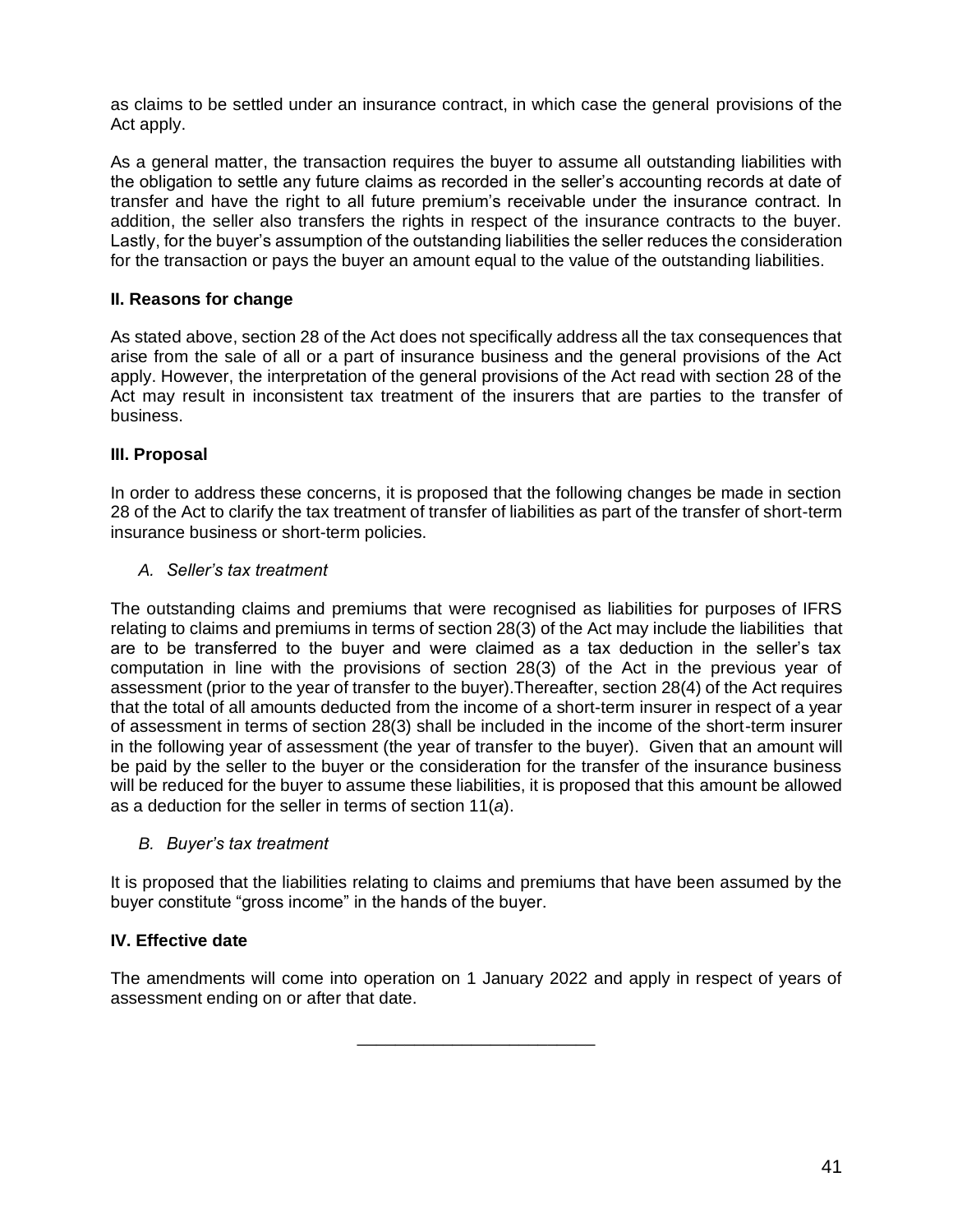# **4. INCOME TAX: BUSINESS (INCENTIVES)**

# **4.1 EXTENSION OF THE URBAN DEVELOPMENT ZONE TAX INCENTIVE SUNSET DATE**

[Applicable provision: Section 13*quat* of the Act]

## **I. Background**

In 2003, the Urban Development Zone (UDZ) tax incentive was introduced in the Act to increase investment in 16 designated inner cities. The UDZ tax incentive was designed to encourage property investment in central business districts and to address dereliction and dilapidation, and to promote investment in urban renewal. The incentive is in the form of an accelerated depreciation allowance applicable on the value of new buildings and improvements to existing buildings in the qualifying municipalities demarcated as UDZs. When the UDZ tax incentive was introduced, it contained a sunset date of 31 March 2014. In 2013, the sunset date for the UDZ incentive was extended from 31 March 2014 to 31 March 2020.

Since its inception, there have been a number of legislative amendments to the UDZ tax incentive. In 2008, the incentive was amended to include low-cost housing and changes in the accelerated depreciation regime in view of changes in other property depreciation clauses in the Act. In 2015, changes were made to the tax incentive to allow municipalities with a population of one million to demarcate an additional UDZ area. Furthermore, where the municipality's population is below one million, the Minister of Finance may approve the demarcation of an additional UDZ area having regard to the provisions set out under subsections 13*quat*(6) and (7) of the Act.

## **II. Reasons for change**

All tax incentives contain a sunset date which allows for a review of its effectiveness before the incentive comes to an end. The UDZ tax incentive was expected to come to an end on 31 March 2020 and before this date, a review had to be concluded to determine the future of the incentive. In the 2020 Budget Review, the Minister of Finance announced that the urban development zone incentive would be extended for one year, to 31 March 2021, while a review of the incentive was completed. However, due to the challenges posed by the Covid-19 global pandemic, a comprehensive review of the effectiveness of the UDZ tax incentive could not be concluded. In the 2021 Budget Review, the Minister of Finance announced that the incentive would be extended by a further two years beyond its current sunset date of 31 March 2021, as the review process continues.

## **III. Proposal**

In line with the Minister's announcement in the 2021 Budget Review, it is proposed that changes be made in section 13*quat* of the Act to extend the UDZ tax incentive by another two years, to 31 March 2023. The extension of the incentive's sunset date will provide time for an extensive review of its effectiveness in achieving its objectives to be conducted.

## **IV. Effective date**

The amendment will be deemed to have come into operation on 1 April 2021 and applies in respect of any building, part thereof or improvement that is brought into use on or after that date.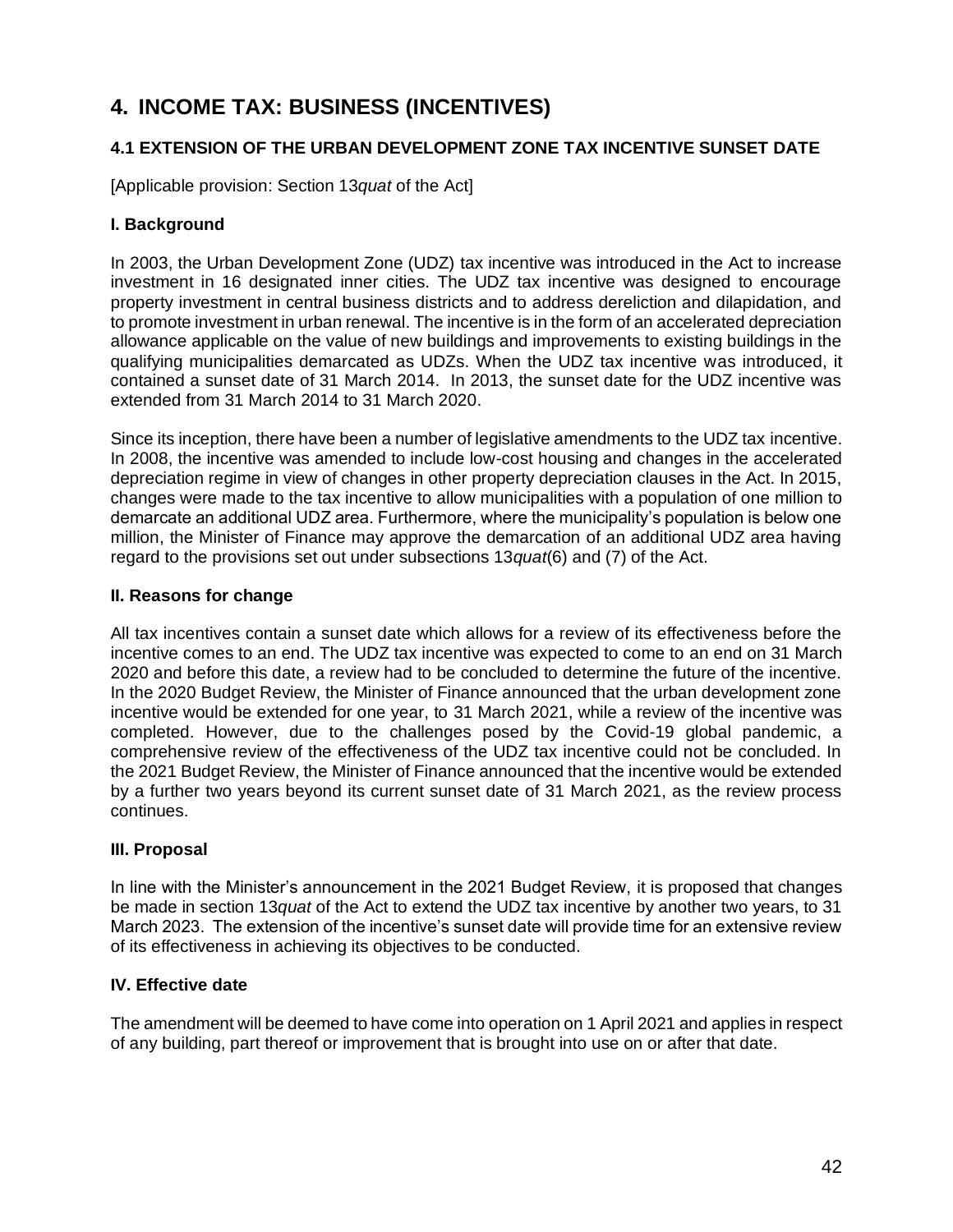# **4.2 EXTENSION OF THE LEARNERSHIP TAX INCENTIVE SUNSET DATE**

[Applicable provision: Section 12H of the Act]

## **I. Background**

The learnership tax incentive, which was introduced in the Act on 1 October 2001, is a programme that supports skills intensity through the tax system. To encourage skills development and job creation, the learnership tax incentive provides employers with an additional tax deduction over and above the normal remuneration that can be deducted. The additional deduction is intended to encourage vocational training through formal learnership contracts, and provide accredited workplace training by employers. To claim the allowance, the employer, learner and an accredited training provider must enter into a formal learnership contract.

Similar to all other tax incentives, when the learnership tax incentive was introduced, it had a sunset date of 30 September 2011. In 2011, a review was conducted to assess the effectiveness of the learnership tax incentive in achieving its objectives, before the sunset date. After the review, the learnership tax incentive was extended by another five years to 30 September 2016.

In 2016, a comprehensive review was again conducted to assess the effectiveness of the learnership tax incentive in achieving its objectives. The outcome of the review indicated that there was sufficient evidence to support the continuation of the learnership tax incentive beyond its previous sunset date of 30 September 2016. However, the review also revealed that claims were not evenly spread across sectors. Sectors with high uptake were those where SETAs where perceived to administer training programmes more effectively. The review then recommended: (i) the extension of the incentive sunset date to 31 March 2022, (ii) improving the targeting of the incentive by encouraging employers to train learners in those skill categories where demand is highest, and (iii) to improve future incentive policy analysis, completion of the SARS IT180 form was made compulsory for taxpayers to claim the learnership tax incentive.

## **II. Reasons for change**

The learnership tax incentive has a current sunset date of 31 March 2022. The effectiveness of the incentive in achieving its objectives will need to be assessed before this date to determine whether it continues. In the 2021 Budget Review, the Minister of Finance announced that the incentive would be extended by a further two years beyond its current sunset date while a review is completed.

## **III. Proposal**

In line with the Minister's 2021 Budget announcement, it is proposed that changes be made in section 12H of the Act to extend the learnership tax incentive by another two years, to 31 March 2024.

## **IV. Effective date**

The amendment will come into operation on 1 April 2022 and applies in respect of learnership agreements entered into on or after that date.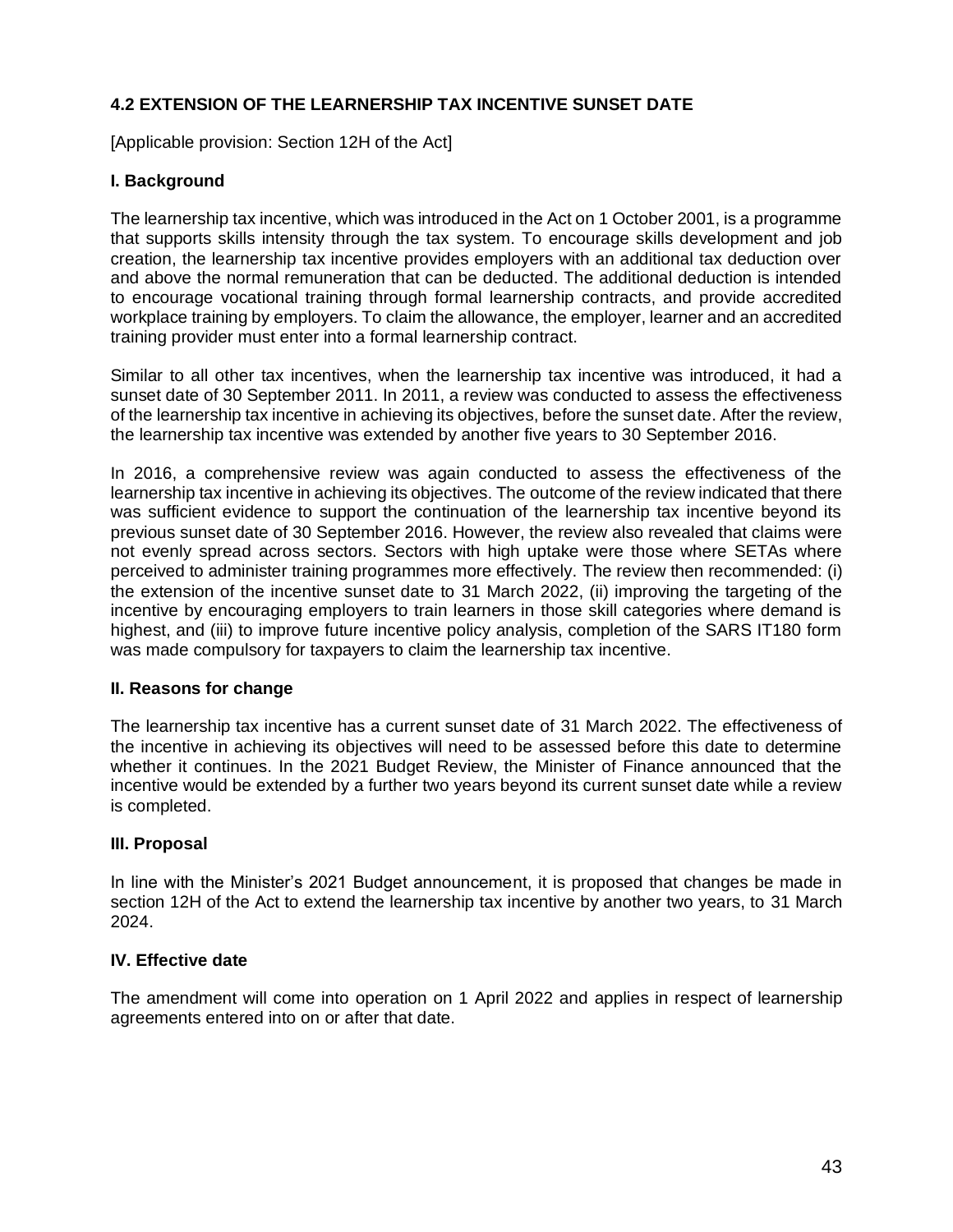## **4.3 REFINING THE TIMEFRAMES OF COMPLIANCE REQUIREMENTS OF INDUSTRIAL POLICY PROJECTS TAX INCENTIVE**

[Applicable provision: Section 12I of the Act]

## **I. Background**

In 2009, the Industrial Policy Projects tax incentive was introduced in section 12I (the section 12I tax incentive) to support investment in manufacturing assets that would improve the productivity of the manufacturing sector. The section 12I tax incentive is available for new industrial policy projects as well as the expansion or upgrading of existing projects. The section 12I tax incentive makes provision for an additional investment allowance for an industrial policy project as determined according to the type of investment (greenfield or brownfield) and its approval status (qualifying or preferred).

The section 12I tax incentive offers support for both capital investment and training, with qualification for the incentive based on points scoring criteria reviewed by an adjudication committee constituted in terms of section 12I(16) of the Act. The adjudication committee assesses projects for approval, and if approved, monitors these projects in terms of their compliance. Section 12I(19)(*a*) of the Act makes provision for the adjudication committee to make recommendations to the Minister of Trade, Industry and Competition to extend the time periods within which approved projects must comply with the provisions of the section, by one year.

The section 12I tax incentive initially had a sunset date of 31 December 2015. In 2015, the sunset date was extended by two years to 31 December 2017. In 2017, the date was again extended by two years 3 months to 31 March 2020. This implies that approvals for new section 12I tax incentive applications officially ceased on 31 March 2020 when its latest sunset date was reached, and the tax incentive was not renewed. This notwithstanding, projects approved before 31 March 2020 still enjoy the benefits and are bound by the provisions of section 12I of the Act.

## **II. Reasons for change**

As indicated above, in 2017, the sunset date was again extended to 31 March 2020, and no further extension was granted in this regard. However, the sunset date of 31 March 2020 fell during the Covid-19 pandemic. As a result, many beneficiaries of the section 12I tax incentive experienced the following challenges during the 2020 Covid-19 national lockdown:

- Compliance with the period of four years plus the additional one year allowed to bring qualifying assets into use in terms of subsections 12I(2) and 12I(19)(*a*).
- Delay in further acquisition of qualifying assets.
- Knock-on effect on providing skills development: practical hands-on training, which cannot be properly substituted with online classes, could not be provided. Some training required foreign or distant expert support, most of whom could not travel. Local training providers also have stringent measures in place in terms of the lockdown regulations.
- Compliance with the energy efficiency requirement was also a challenge as lower production led to lower potential energy efficiency.
- Compliance with the further requirement of more than 50 per cent of the manufacturing assets to be acquired and brought into use within 4 – 5 years in terms of 12I(7)(*c*).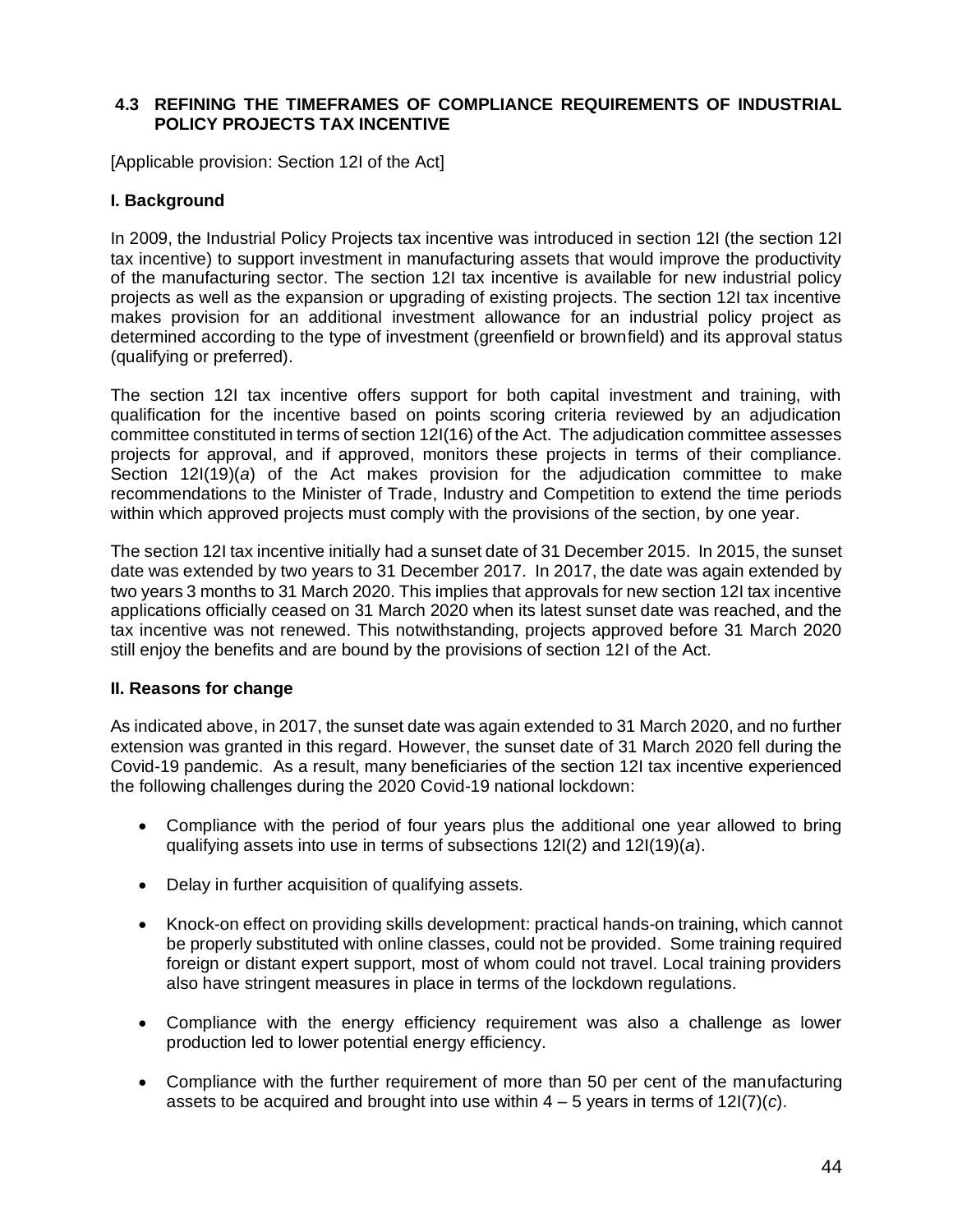This disruption is expected to last throughout 2020 and the whole of 2021. Should these compliance requirements not be met, it would lead to a withdrawal of approval for projects in terms of section 12I of the Act. This would place additional strain on the manufacturing sector in an environment where projects face severe challenges in reaching completion, and many businesses struggle to remain operational.

## **III. Proposal**

In order to ensure that approved projects have a better chance of complying with section 12I provisions and are not adversely affected by Covid-19 and consequent restrictions on economic activity resulting in non-compliance, the following amendments are proposed in section 12I of the Act:

#### **A. Extension of the time period that the adjudication committee can recommend to the Minister of Trade, Industry and Competition within which approved projects must comply with the provisions of section 12I of the Act**

- Currently, section 12I(19)(*a*) of the Act makes provision for the adjudication committee to make recommendations to the Minister of Trade, Industry and Competition to extend the time periods within which approved projects must comply with the provisions of the section, by one year.
- It is proposed that changes be made to section 12(19)(*a*) of the Act to allow for up to an additional two years to bring assets into use for approved section 12I projects negatively affected by Covid-19 and consequent disruptions and restrictions to economic activity.
- The proposed additional two years to bring assets into use is in addition to the oneyear extension the Minister of Trade, Industry and Competition is currently allowed to provide, upon the recommendation of the Section 12I adjudication committee.
- The proposed extension will not provide blanket relief to all approved section 12I projects, but will be upon application by affected projects to the section 12I adjudication committee.
- After assessing these projects on a case-by-case basis, the adjudication committee should recommend to the Minister of Trade, Industry and Competition whether affected projects should be allowed:
	- An additional year or two years to bring (more than 50 per cent of) assets into use due to Covid-19 related disruptions.

## **B. Extension of 'compliance period' within which approved projects must fully comply with the provisions of section 12I of the Act**

• The 'compliance period' in section 12I determines the period at the end of which approved projects must fully comply with all provisions of the section. It also defines the period over which projects are required to produce annual progress reports to be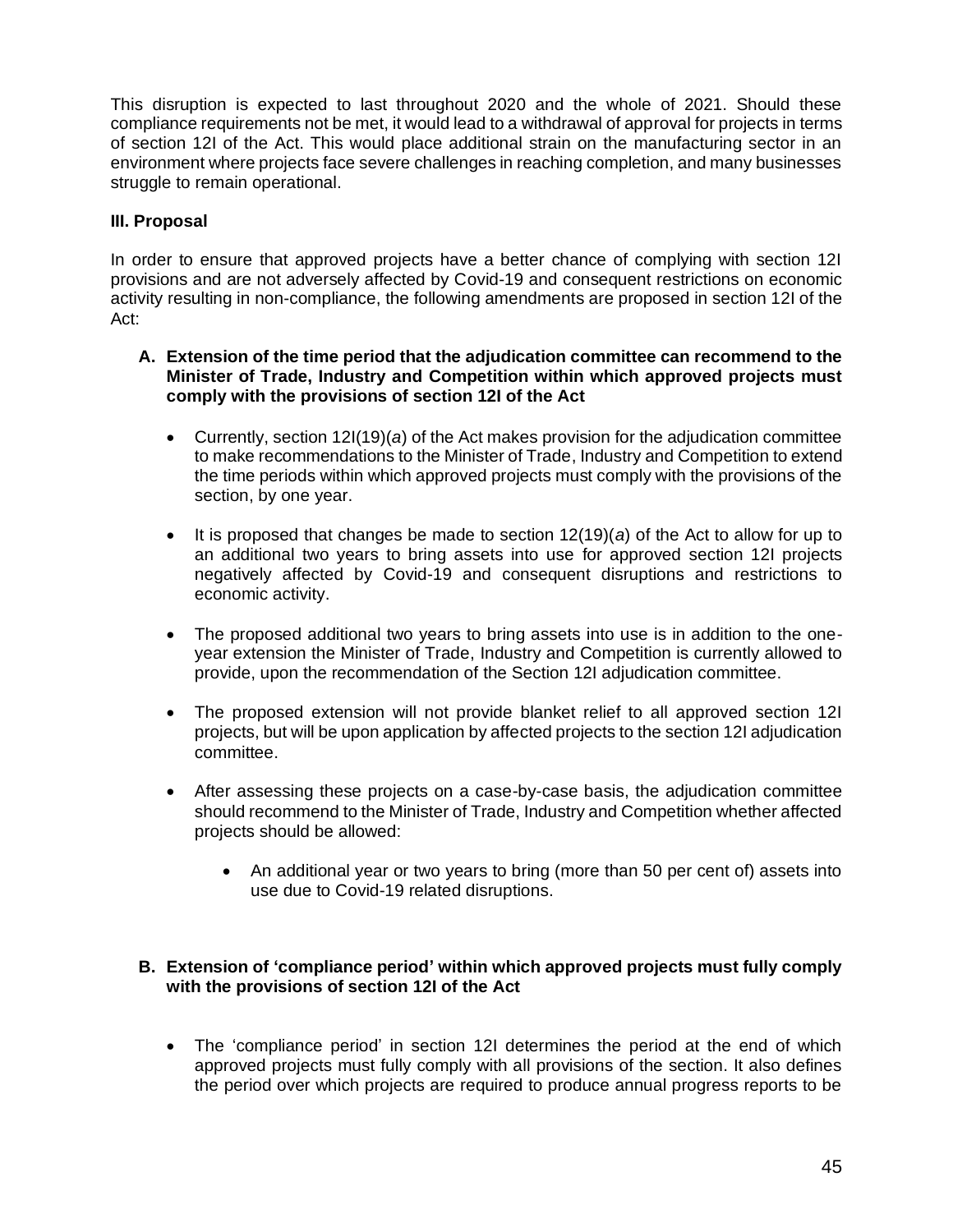assessed by the adjudication committee. In turn, section 12I(1) of the Act defines the 'compliance period' as the period:

- commencing at the beginning of the year of assessment following the year of assessment in which assets are first brought into use; and
- ending at the end of the year of assessment three years after the year of assessment in which assets are first brought into use;
- It is proposed that if projects apply for and are approved to extend the four-year period within which to bring the qualifying assets into use, this would mean that the 'compliance period' is also increased by the extended period (by the end of which qualifying projects must adhere to all provisions of section 12I of the Act). This provides additional time within which to ensure compliance with the provisions of section 12I of the Act.
- This would not be a blanket relief and the extended 'compliance period' would not apply to all approved section 12 projects but will, upon application by affected projects, apply to projects approved for the extended compliance period to bring assets into use in terms of the recommendation of the adjudication committee in section 12I(19)(*a*).
- As a result, it is proposed that changes be made to the definition of 'compliance period' to allow for an extended period of not more than two additional years, upon application to the adjudication committee. This would cater for projects that have brought assets into use in line with section 12I, but due to Covid-19 related disruptions, may not be able to comply with all 12I requirements by the end of the compliance period. For example, skills development, energy efficiency, and other point scoring criteria as set out in the section 12I regulations.
- The proposed amendments are intended to bring relief to approved projects that have not yet brought more than 50 per cent of assets into use by the time Covid-19 related disruptions to economic activity started at the end of March 2020.

## **IV. Effective date**

The amendments are deemed to have come into operation on 1 January 2020.

# **5. INCOME TAX: INTERNATIONAL**

# **5.1 CLARIFYING THE CONTROLLED FOREIGN COMPANY ANTI-DIVERSIONARY RULES**

\_\_\_\_\_\_\_\_\_\_\_\_\_\_\_\_\_\_\_\_\_\_\_

[Applicable provision: Section 9D(9A) of the Act]

## **I. Background**

The Act contains anti-avoidance provisions in section 9D aimed at taxing South African residents on the net income of a controlled foreign company (CFC). As a result, an amount equal to the net income of the CFC is included in the income of a South African resident according to the resident's proportion of participation rights in that CFC.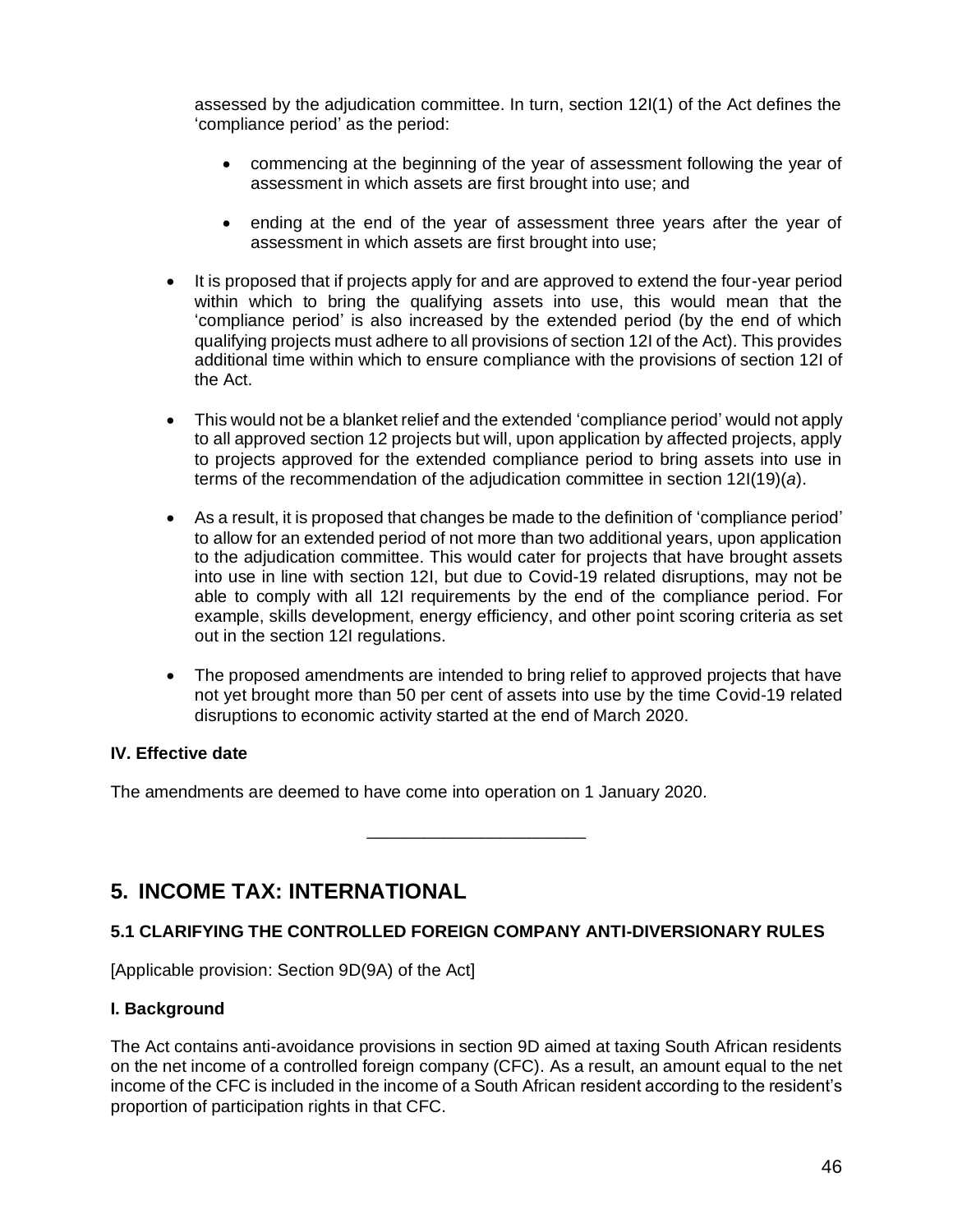In order to strike a balance between protecting the South African tax base and the need for South African multinational entities to be competitive, the South African CFC rules contains various exemptions of certain types of business income, for example, foreign business establishment exemption in section 9D(9)(*b*) of the Act. This exemption makes provision for CFC income to be exempt if that income is attributable to a foreign business establishment as defined in section 9D of the Act.

In order to limit tax avoidance, the foreign business establishment exemption does not apply if the CFC foreign business establishment income is regarded as diversionary foreign business income in terms of the CFC anti-diversionary rules. Diversionary foreign business income arises when a CFC engages in transactions such as a sale of goods or rendering of services to a related South African resident or purchase of goods from a related South African resident in a manner that will most likely lead to transfer pricing tax avoidance.

## **II. Reasons for change**

It has come to Government's attention that certain taxpayers are circumventing these antidiversionary rules by merely entering into a contract of purchase in the country of the CFC that implies that the purchase of goods took place in the country of residence of the CFC when the goods are never physically present or delivered in that country.

## **III. Proposal**

In order to curb this abuse, it is proposed that changes be made in the anti-diversionary rules focussing on the purchase of goods by the CFCs be amended to provide clarity that when a CFC purchases those goods, these goods should be physically delivered within the country of residence of that CFC.

## **IV. Effective date**

The amendments will come into operation on 1 January 2022 and apply in respect of years of assessment commencing on or after that date.

## **5.2 CLARIFICATION OF THE INTERACTION BETWEEN THE PROVISIONS DEALING WITH A CFC CEASING TO BE A CFC AND THE PARTICIPATION EXEMPTION**

[Applicable provision: Section 9H(5) of the Act]

## **I. Background**

In 2020, changes were made in the Act to address tax avoidance opportunities that may have emerged as a result of the withdrawal of the approval requirement from the Financial Surveillance Department of South African Reserve Bank for loop structures. One of the amendments made was in relation to the participation exemption in paragraph 64B of the Eighth Schedule for gains on the disposal of shares in a non-resident company to a non-resident. Paragraph 64B was amended so that the participation exemption does not apply to the disposal of shares in a CFC to the extent the value of the assets of the CFC are derived from South African assets.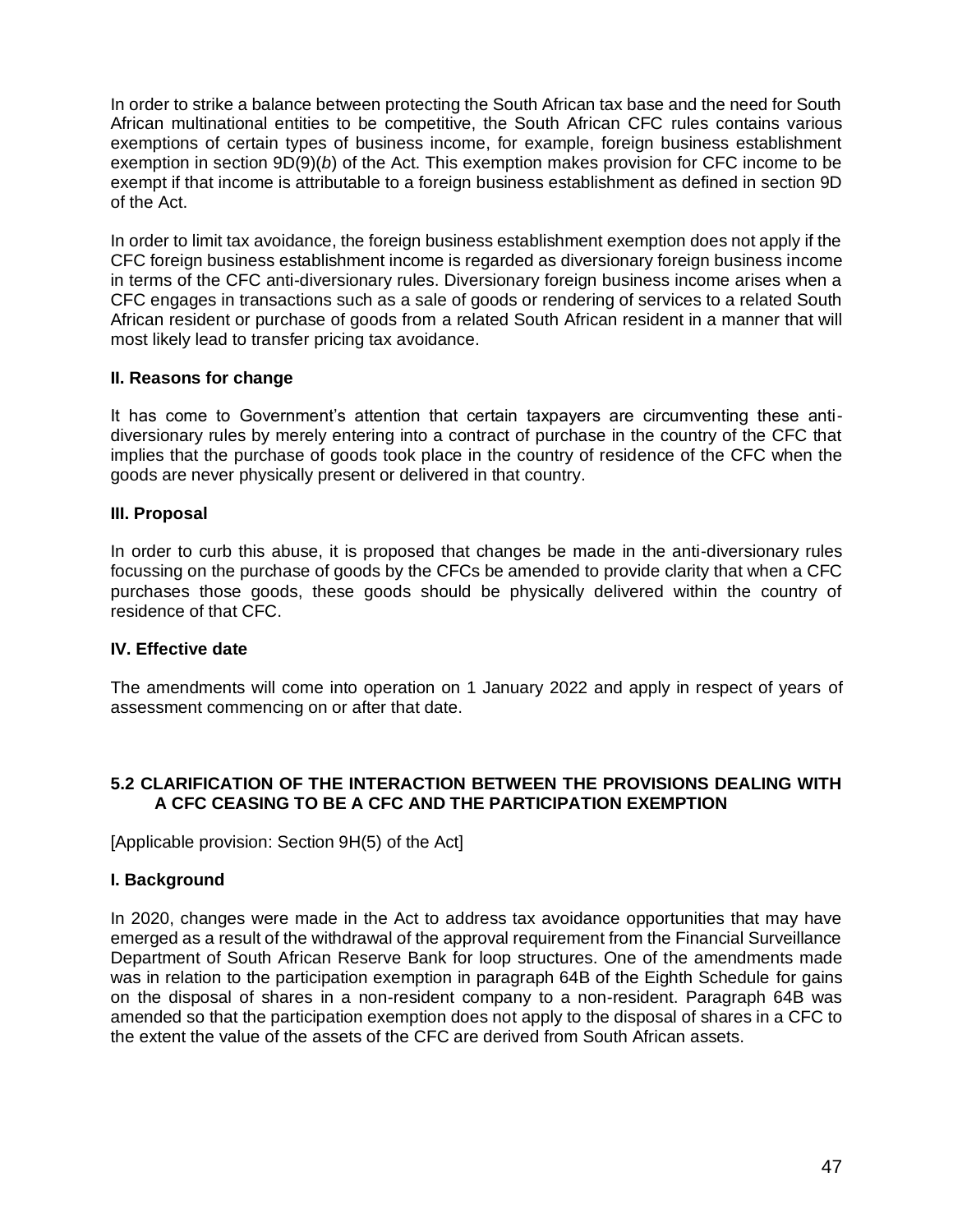## **II. Reasons for change**

At issue is that the amendment to the participation exemption mentioned above creates uncertainty in the application of section 9H(5) of the Act when a foreign company ceases to be CFC as a direct or indirect result of the disposal of equity shares in that CFC.

#### **III. Proposal**

It is proposed that section 9H(5) of the Act be amended so that when a portion of the resulting gain or loss resulting from a CFC ceasing to be a CFC is not disregarded in terms of paragraph 64B of the Eighth Schedule, the application of section 9H(5) of the Act is not precluded.

#### **IV. Effective date**

The amendment is deemed to have come into operation on 1 January 2021 and applies to disposals on or after that date.

## **5.3 CLARIFYING THE RULES DEALING WITH WITHHOLDING TAX EXEMPTION DECLARATION**

[Applicable provisions: Sections 49E(2)(*b*), 64G(2)(*a*) and 64H(2)(*a*) of the Act]

#### **I. Background**

The Act contains provisions in Part IV A, Part IV B and Part VIII for withholding tax on royalties, interest and dividends respectively.

In general, withholding tax on royalties applies to royalties from a source within South Africa paid by any person whether that person is a resident or not to a foreign person. However, this withholding tax on royalties can potentially be reduced or eliminated by a tax treaty.

Similarly, a prerequisite for the imposition of withholding tax on interest is that the interest must be from a South African source. Again, the withholding tax on interest may be reduced by the application of a tax treaty.

With respect to dividends tax, a company that is a resident that declares and pays a dividend is liable for dividends tax on that dividend to the extent that the dividend consists of a distribution of an asset *in specie*. Given that the dividends tax is a tax on shareholders when dividends are paid to them, and, under normal circumstances, is withheld from their dividend payment by a withholding agent either the company paying the dividend or, where a regulated intermediary is involved, by the latter. The dividends tax imposed may also qualify for any of the exemptions or a reduced rate by the application of a tax treaty.

Currently, one of the requirements under section 49E(2)(*b*) the Act provides the release from obligation to withhold royalties, if the foreign person to or for the benefit of which the payment of the royalty is to be made has submitted, before the royalty is paid, the following to the person making payment:

• a declaration in such form as prescribed by the Commissioner that the person is exempt from withholding tax on the royalty payment if that foreign person was physically present in South Africa for a period exceeding 183 days in aggregate during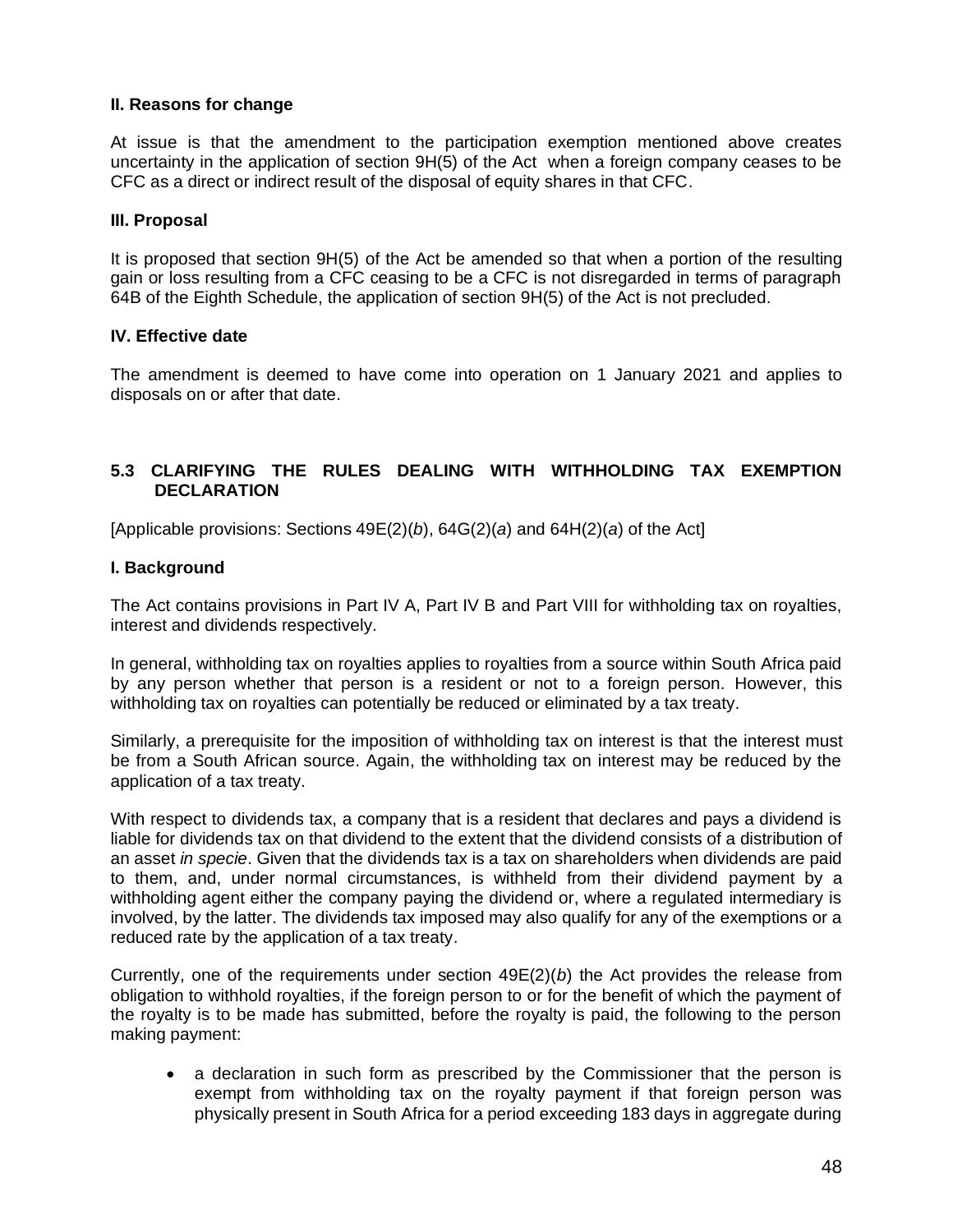the twelve-month period preceding the date on which the royalty is paid or if the property in respect of which that royalty is paid is effectively connected with a permanent establishment of that foreign person in South Africa and that foreign person is registered as a taxpayer under Chapter 3 of the Tax Administration Act, 2011 (Act No. 28 of 2011) ("TAA"); and

• a written undertaking in such form as prescribed by the Commissioner to forthwith inform the person making the payment in writing should the circumstances affecting the above-mentioned exemption change or should the royalty no longer be for the benefit of that foreign person.

With respect to withholding tax on interest, one of the requirements under section 50E(2)(*b*) the Act provides the release from obligation to withhold interest, if the foreign person to or for the benefit of which that payment of interest is to be made has, before the interest is paid, submitted to the person making the payment:

- a declaration in such form as prescribed by the Commissioner that the person is exempt from withholding tax on interest payment if that foreign person was physically present in South Africa for a period exceeding 183 days in aggregate during the twelvemonth period preceding the date on which the interest is paid or the debt claim in respect of which that interest is paid is effectively connected with a permanent establishment of that foreign person in South Africa and that foreign person is registered as a taxpayer under Chapter 3 of the TAA or an agreement of the avoidance of double taxation, exempt from the withholding tax on interest in respect of that payment; and
- a written undertaking in such form as prescribed by the Commissioner to forthwith inform the person making the payment in writing should the circumstances affecting the above-mentioned exemption change or should the payment of the interest no longer be for the benefit of that foreign person.

## **II. Reasons for change**

In relation to withholding tax on interest, the income tax provides that a person must not withhold at the prescribed rate an amount of interest if the foreign person receiving interest has submitted a declaration that the amount is exempt from the withholding tax on interest as a result of an applicable double tax treaty agreement. However, a similar declaration does not exist for withholding tax on royalties and dividends tax which is contrary to the intent to align the withholding tax regime. Notably, the Act provides for a reduced withholding tax rate as a result of the application of a double tax treaty agreement in all three withholding tax regimes.

## **III. Proposal**

To address this anomaly, it is proposed that the tax legislation be amended to provide for the release from obligation to withhold if the foreign person to or for the benefit of which that payment is to be made has, before the payment is paid, submitted to the person making the payment that an agreement of the avoidance of double taxation does not grant a taxing right over royalties or dividends to South Africa.

## **IV. Effective date**

The amendments will come into operation on 1 January 2022 and apply in respect of the payment of royalties or dividends to foreign persons on or after that date.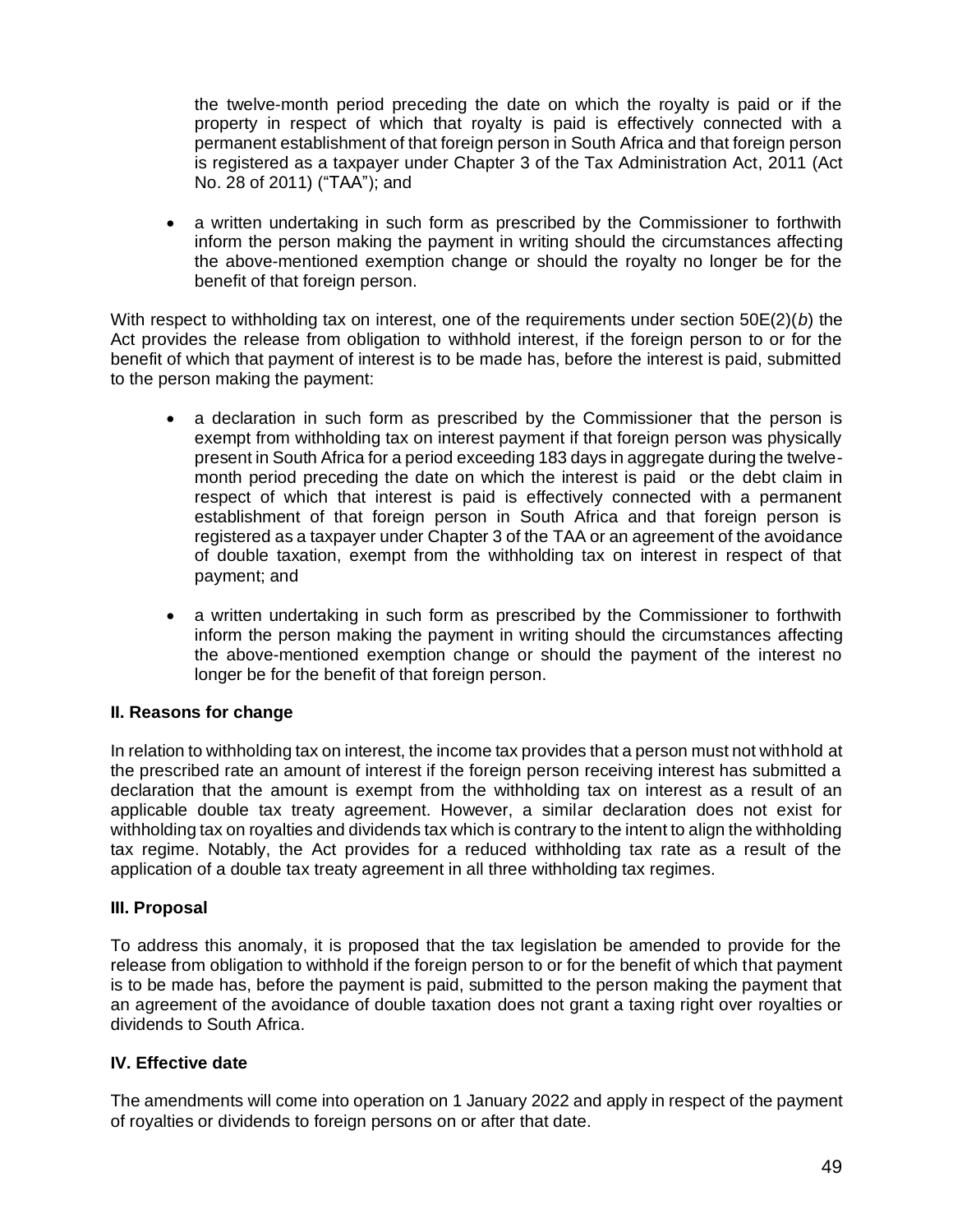# **6. VALUE ADDED TAX**

## **6.1 ZERO RATING OF SUPERFINE MAIZE MEAL**

[Applicable Provisions: Schedule 2 Part B, read together with section 11(1)(*j*) of the Value-Added Tax Act, 1991 (Act No. 89 of 1991) ("the VAT Act")]

## **I. Background**

Schedule 2 Part B of the VAT Act makes provision for a list of zero-rated foodstuffs. Item 2 of Part B provides for the zero-rating of the following grades of maize meal: super maize meal; special maize meal; sifted maize meal or unsifted maize meal. In South Africa, the grading of maize products is regulated in the Agricultural Products Standards Act 119 of 1990 which the VAT Act may use for identification of products for the purposes of Schedule 2 Part B. Before 2016, the Agricultural Products Standards Act allowed for 18 grades of maize products, including the below mentioned to be sold in South Africa.

#### **II. Reasons for change**

In 2016, another grade of maize meal, namely, super fine maize meal was added to the list regulated by the Agricultural Products Standards Act, to make it 19 graded maize products. In terms of specifications provided in the regulation in terms of Agricultural Products Standards Act, both super maize meal and super fine maize meal must have a maximum fat content by mass of less than two per cent and maximum fibre content by mass of 0.8 per cent. The only difference being that for super maize meal at least 90 per cent of the fineness or granulation by mass shall pass through a 1.4 mm sieve, and less than 90 per cent shall pass a 0.3 mm sieve, whereas with super fine maize meal at least 80 per cent of the fineness or granulation by mass shall pass through a 0.3 mm sieve.

When changes were made to the list regulated by the Agricultural Products Standards Act to add super fine maize meal as another grade of maize meal to be regulated, no submissions were received requesting National Treasury to consider including it in Item 2 of Part B of Schedule 2 to the VAT Act to allow for zero rating.

## **III. Proposal**

An analysis was conducted on this new product from a VAT perspective and a proposal is made to zero-rate superfine maize meal. It is proposed that Item 2 of Part B of Schedule 2 to the VAT Act should be updated to include super fine maize meal.

## **IV. Effective date**

The amendments will come into operation on 1 April 2022.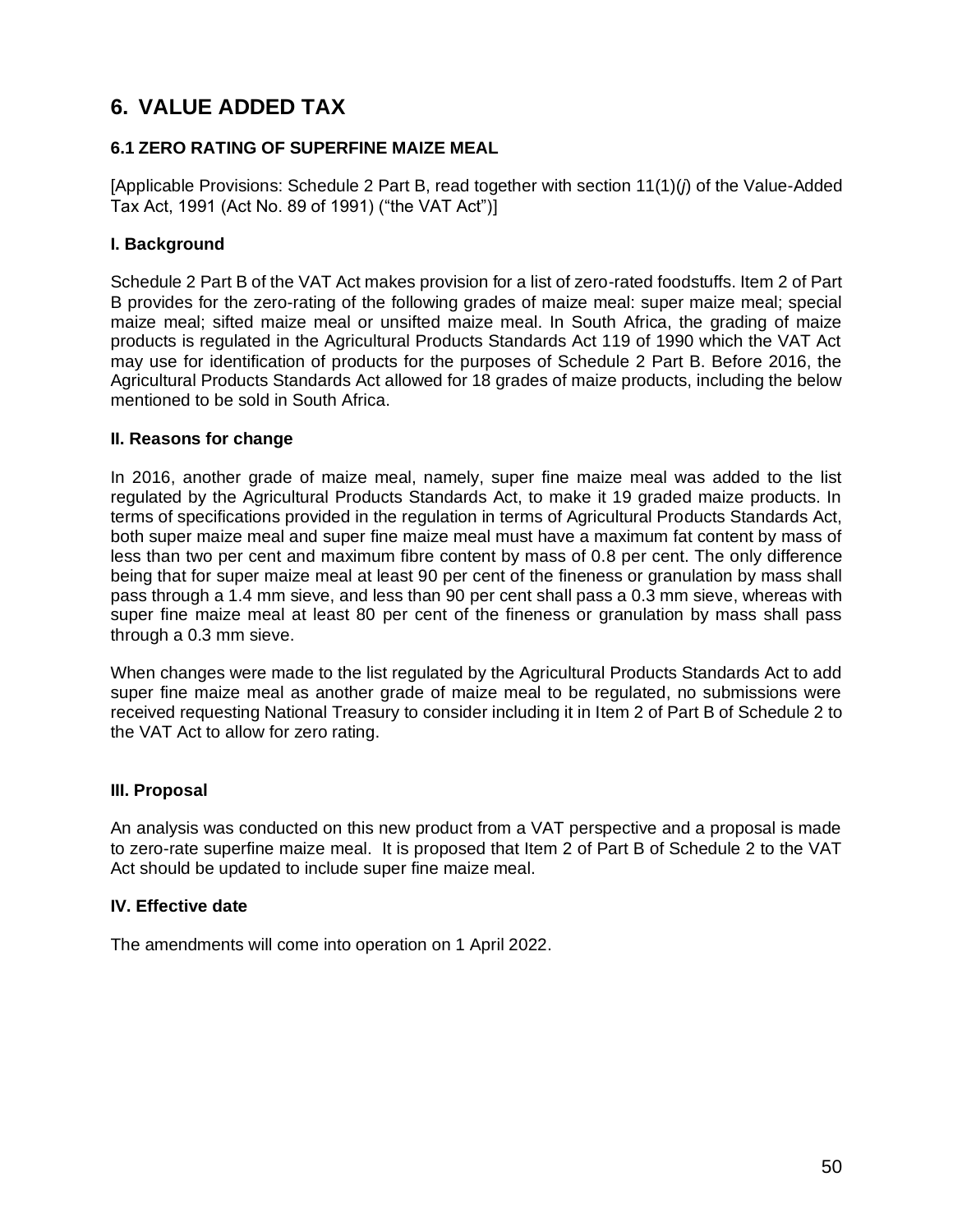# **6.2 VAT TREATMENT OF TEMPORARY LETTING OF IMMOVABLE PROPERTY**

[Applicable provisions: New sections 9(13), 10(29), 16(3)(o) and section 18D of the VAT Act]

## **I. Background**

The VAT Act makes provision for the supply of residential fixed property by a VAT vendor (being a property developer) to be subject to VAT at the standard rate of 15 per cent. The property developer has to charge VAT on the sale of the residential fixed property. Depending on market conditions, residential fixed property developers are at times unable to dispose of newly built residential fixed properties for extended periods of time. In order to maintain expenses incurred in developing such fixed property, such as bank loan repayments, property developers often enter into short term temporary leases for such fixed property until a buyer can be found.

While the VAT Act recognizes the sale of residential fixed property by a property developer as a taxable supply, the leasing of residential fixed property is an exempt supply which would generally result in the VAT incurred being denied. The VAT Act requires a change in use adjustment where property developers temporarily lease residential fixed property.

Property developers are entitled to deduct input tax on the VAT costs incurred to build residential fixed property (dwellings) for sale. However, where the property developer is unable to sell the residential fixed property and enters into a lease, until a buyer is found, the property developer is currently required to make an output tax adjustment based on the *open market value* of the residential fixed property when the residential fixed property is leased for the first time. In 2010, an announcement was made in Chapter 4 of the 2010 Budget Review (Heading entitled: "VAT and residential property developers" on page 79 of the Budget Review) to investigate and determine an equitable value and rate of claw-back for property developers as the current treatment is disproportionate to the temporary rental income. As a result, changes were made to the VAT Act by inserting new section 18B, for a short period, from 10 January 2012 to 1 January 2018. This section ceased to apply on 1 January 2018.

## **II. Reasons for change**

Concerns have been raised with regard to the inequitable value attributed to this change in use adjustment. Further, it has come to Government's attention that there seems to be confusion amongst taxpayers relating to whether the change in use adjustment results in the subsequent supply of the residential fixed property being permanently or temporarily removed from the VAT net. As such, some taxpayers interpret the legislation to imply that output tax is still payable when the residential fixed property is subsequently sold while others interpret it otherwise.

## **III. Proposal**

In order to address these concerns, it is proposed that changes be made to the VAT Act by inserting a new section that will deal with the deemed change in use adjustment when the residential fixed property is leased for the first time, including whether that deemed change in use adjustment results in the residential fixed property exiting the VAT net or not and the subsequent supply where the residential fixed property is sold. This proposed approach is considered more equitable than the current provisions.

## **IV. Effective date**

The amendments will come into operation on 1 April 2022.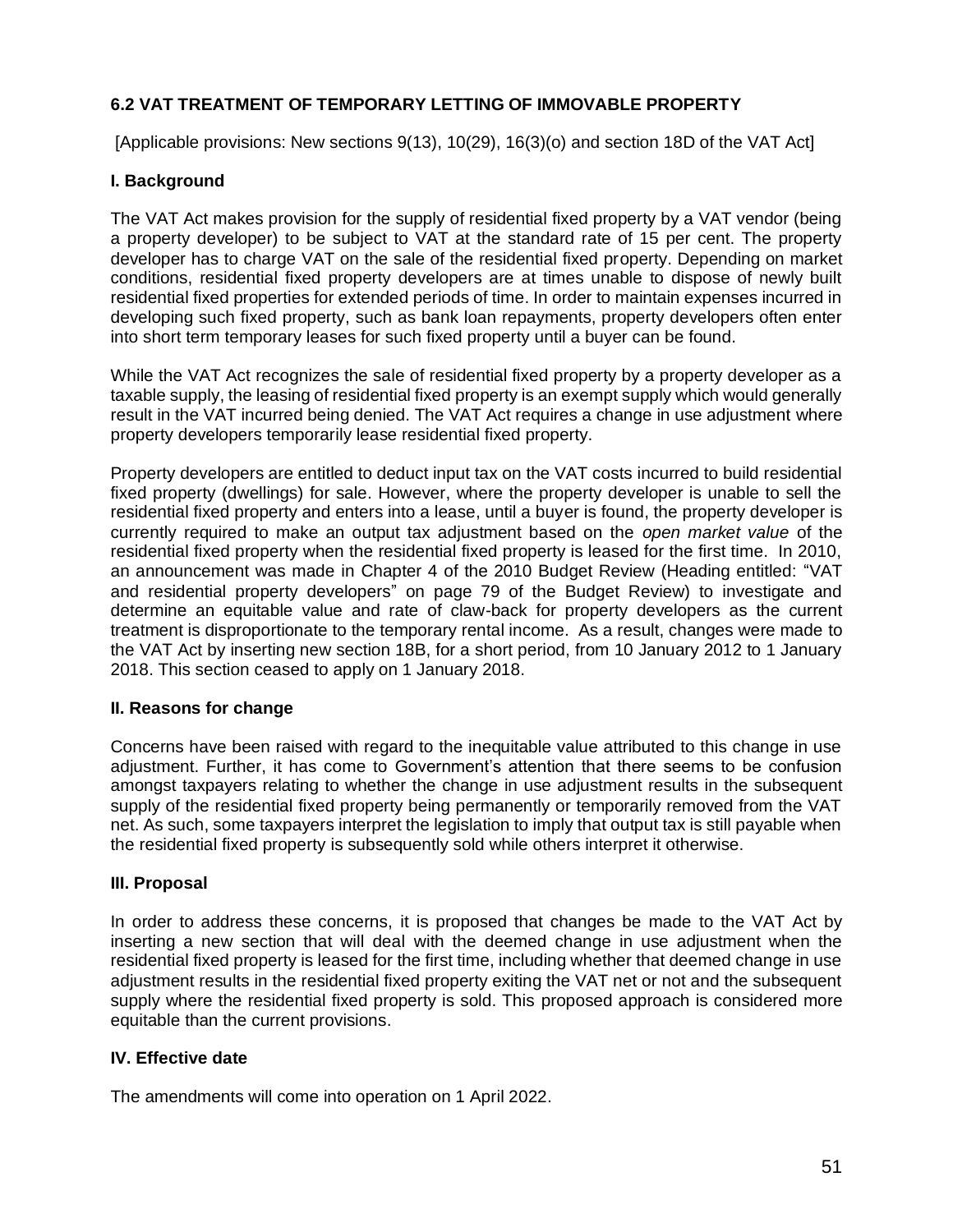## **6.3 REVIEWING THE SECTION 72 ARRANGEMENT WITH REGARD TO TELECOMMUNICATIONS SERVICES**

[Applicable Provision: Section 11(2)(*y*) of the VAT Act]

### **I. Background**

In 2019 changes were made to section 72 of the VAT Act, which deals with the SARS Commissioner's discretion to make arrangements or decisions regarding the application of the VAT Act to specific situations where the manner in which a vendor or class of vendors conducts their business leads to difficulties, anomalies or incongruities. These changes had an impact on the arrangements or decisions made before 21 July 2019. To address these concerns, in the 2020 Budget Review, government agreed to review the impact and the role of these arrangements and decisions to ascertain whether they should be discontinued or extended in accordance with the new provisions of section 72.

One of the arrangements and decisions made in terms of section 72 of the VAT Act, which was impacted by these changes is the VAT treatment of telecommunication services. South Africa is a signatory to the International Telecommunications Regulations that were concluded at the World Administrative Telegraph and Telephone Conference, Melbourne 1988 (the Melbourne ITR) and to the International Telecommunication Regulations that were concluded at the World Conference on International Telecommunication held in Dubai (Dubai ITR) which was effective from January 2015.

#### **II. Reasons for change**

In 2020, changes were made to the VAT Act to introduce a new zero-rating provision in order to ensure that the provisions of the Dubai ITR are upheld, in line with the section 72 rulings that were previously given to taxpayers. However, in the Response Document to the 2020 TLAB, it was noted on page 61 that any further proposed amendments regarding the implementation of the Dubai ITR could be considered in the subsequent legislative cycle. Based on the above, in 2021, it is proposed that further amendments be made to the provisions dealing with telecommunications services in order to align these provisions with the Dubai ITR, but subject to certain limitations.

## **III. Proposal**

It is proposed that further amendments be made to section  $11(2)(y)$  to extend the zero-rate to all supplies between telecommunications service providers registered in the Republic and international telecommunications service providers to the extent that such services are not provided to any branch, main business or customer of the international telecommunications service provider which branch, main business or customer of the international telecommunications service provider is situated in the Republic at the time the services are rendered. In order to comply with the Dubai ITR, it is proposed that the only exception to this will be international roaming services. Since the existing rulings given by SARS to telecommunications service providers in this regard will end on 31 December 2021, it is proposed that this amendment be effective from 1 January 2022.

\_\_\_\_\_\_\_\_\_\_\_\_\_\_\_\_\_\_\_\_\_\_\_\_\_\_\_\_\_\_

## **IV. Effective date**

The amendments will come into operation on 1 January 2022.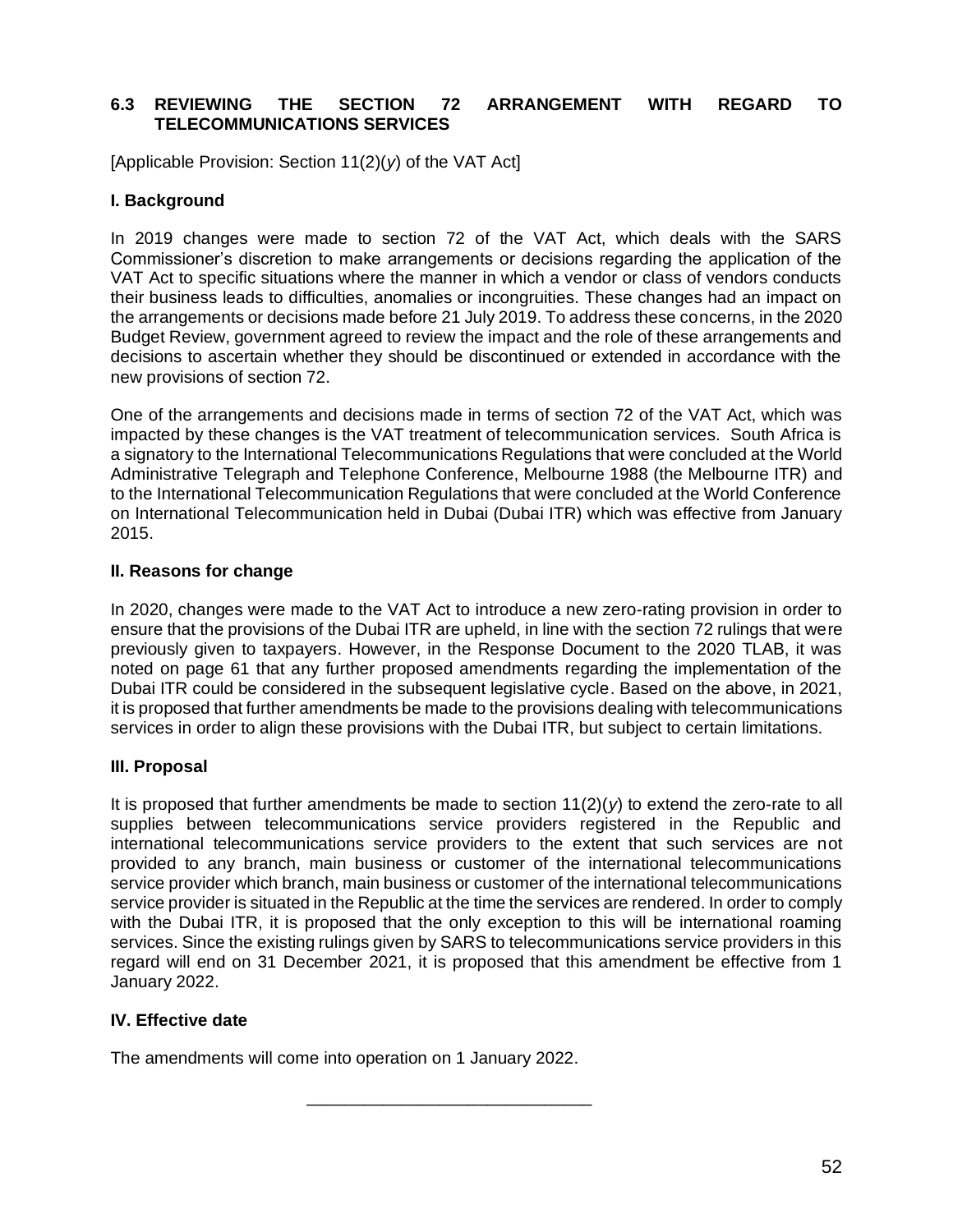# **7. CARBON TAX ACT**

# **7.1 CLARIFYING RENEWABLE ENERGY PREMIUM BENEFICIARIES**

[Applicable provision: Section 6(2)(*c*) of the Carbon Tax Act, 2019 (Act No.15 of 2019) ("the Carbon Tax Act")]

## **I. Background**

In terms of Section 6(2)(*c*) of the Carbon Tax Act, provision is made for electricity generators liable for the carbon tax to offset the cost of their additional renewable energy purchases against their carbon tax liability. This provision was intended to address stakeholders' concerns on possible double taxation due to the introduction of the carbon tax in addition to the "renewable Independent Power Producers tariff" already applied under the Renewable Energy Independent Power Producers Procurement Programme (REIPPPP). During the Annexure C stakeholder consultations, taxpayers were of the view that the Carbon Tax Act was ambiguous on the intended beneficiaries of this concession and requested clarity on whether renewable-based selfgeneration with electricity wheeling arrangements through Eskom would also be eligible to claim the renewable energy premium deduction.

## **II. Reasons for change**

This deduction was initially limited to Eskom and its purchases under the REIPPPP but after stakeholder consultations, was expanded to include other electricity generators for purchases of renewable based electricity under either the REIPPPP or privately. To address this concern, it is proposed that only entities that are liable for the carbon tax, conduct electricity generation activities and purchase additional primary renewable energy directly either under the REIPPPP or from private independent power producers (IPPs) would be eligible to claim the tax deduction for its renewable energy purchases. For purchases under the REIPPPP or privately, this would apply where a power purchase agreement exists.

## **III. Proposal**

It is proposed that Section 6(2)(*c*) of the Carbon Tax Act is amended to clarify that the Renewable energy premium to be deducted for purchases of additional renewable electricity is the product of the amount of RE purchased (kWh) under a power purchase agreement and the applicable rate for that technology as specified in the Renewable Energy Notice gazetted by the Minister of Finance, as follows:

• **Deduction (B)** = quantity of renewables purchased (kWh) x rate (Rand) per technology as per the Gazetted notice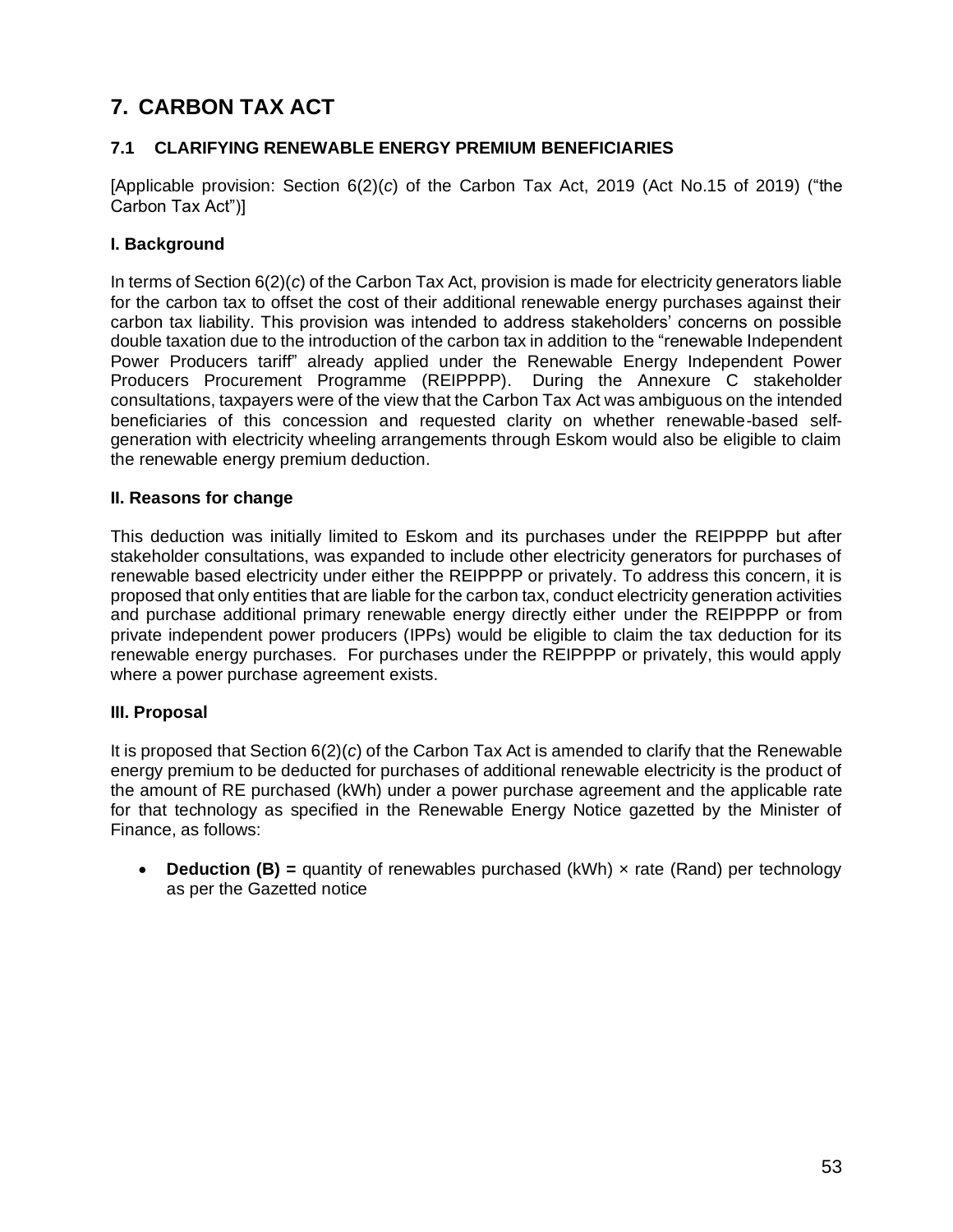Examples of eligible renewable electricity purchases under different Power Purchase Agreements



Figure 1: Power Purchase Agreements Scenarios

For purposes of Section 6(2)(c) of the Carbon Tax Act, a power purchase agreement (PPA) is a long term electricity supply agreement between a renewable power producer and electricity consumer (buyer or off taker). PPAs can exist for onsite renewable electricity purchases where there is direct supply of electricity to the buyer, and offsite electricity purchases where the producer supplies electricity to the buyer through the national grid.

There are two scenarios under which a taxpayer, who generates electricity from fossil fuels, can purchase renewable electricity from a power producer in terms of a PPA as illustrated in Figure 1 above. The different scenarios of renewable electricity purchases made by taxpayers either under onsite or offsite PPAs and the eligibility of these purchases for the renewable energy premium deduction are explained below:

• **Scenario 1:** Illustrates a case where a PPA exists between an independent power producer (IPP) and a taxpayer (electricity generated from fossil fuels), where the electricity is wheeled to the taxpayer's premises through the national grid. Because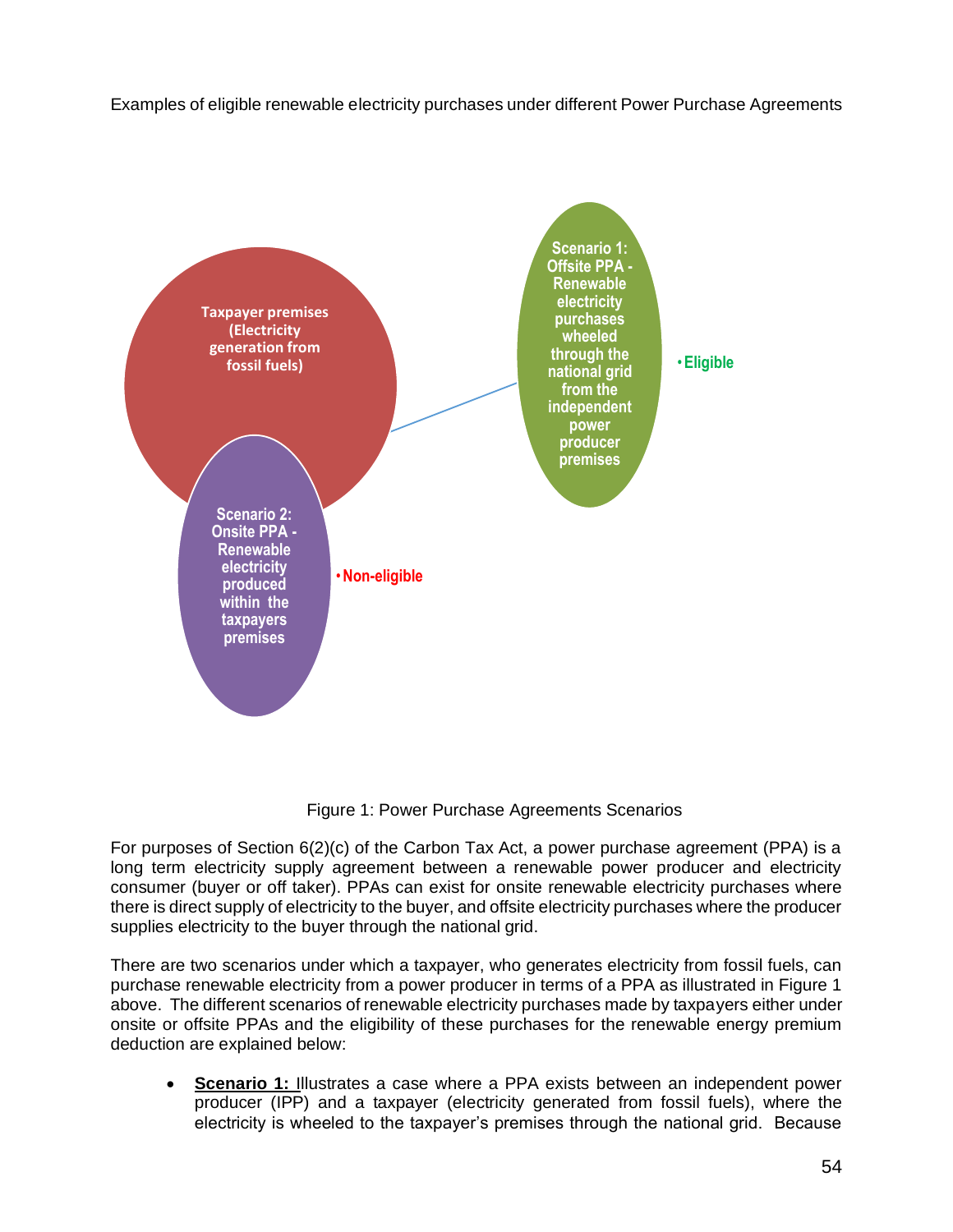the renewable electricity purchase is in terms of an offsite PPA where the electricity generation occurs at the IPP's premises which are removed from the taxpayer premises, the taxpayer would be eligible to claim the renewable energy premium deduction under the Carbon Tax Act.

• **Scenario 2**: Illustrates a case where the PPA exists and renewable electricity production by the IPP occurs within the premises of the taxpayer. Since renewable electricity purchases by the taxpayer is in terms of an onsite PPA, this would not be eligible for purposes of the renewable energy premium deduction under the Carbon Tax Act as it resembles self-generation for own use and would not constitute additional renewable electricity purchases.

## **IV. Effective date**

The amendments are deemed to have come into operation on 1 January 2021.

# **7.2 CLARIFYING THE SCOPE AND DEFINITION OF CARBON SEQUESTRATION**

[Applicable provision: Section 6(3)/ (4) the Carbon Tax Act ]

## **I. Background**

In terms of the Carbon Tax Act, Section 4(1) and 4(2)(*a*) defines the carbon tax base that is, fuel combustion, fugitive and industrial process emissions that are determined using the Tier 3 company based emissions methodologies or the Tier 1 and 2 emission factors as per Schedule 1 of the Carbon Tax Act, respectively. The Carbon Tax Act allows taxpayers to deduct sequestered emissions as verified and certified by the Department of Forestry, Fisheries and Environment (DFFE) from their energy combustion related greenhouse gas emissions for a tax period as determined in Section 4. Sequestrated emissions cover carbon capture and storage in geological reservoirs and biological sequestration including in forests.

In November 2020, a carbon sequestration guideline entitled: *Methodological Guidelines for Quantification of Greenhouse Gas Emissions – Carbon Sequestration in the Forestry Industry* was published by the DFFE, to provide methodologies for taxpayers to use for quantifying greenhouse gas emissions sequestration by forestry plantations and harvested wood products. The emissions associated with harvests from forestland, production of harvested wood products and decomposition of the harvested wood product pool are taken into account. In the interim, the Carbon Sequestration Guideline adopts a mass flow combined with landfill approach to account for the forestry and harvested wood product related carbon flows and sequestration. The Carbon Sequestration Guidelines recommends that a 100-year accounting approach is developed for future carbon tax periods once industry specific studies are completed on suitable half-life (product decay rates) and product use period assumptions.

Government has clarified that for fuel combustion activities where carbon capture and storage (CCS) technologies are used, the nett greenhouse gas emissions (already excludes stored emissions) should be reported to the DFFE. However, for forestry plantations and wood products, the DFFE provides for emissions sequestered directly by forests and harvested wood products to be subtracted from gross fuel combustion emissions subject to approval by the DFFE.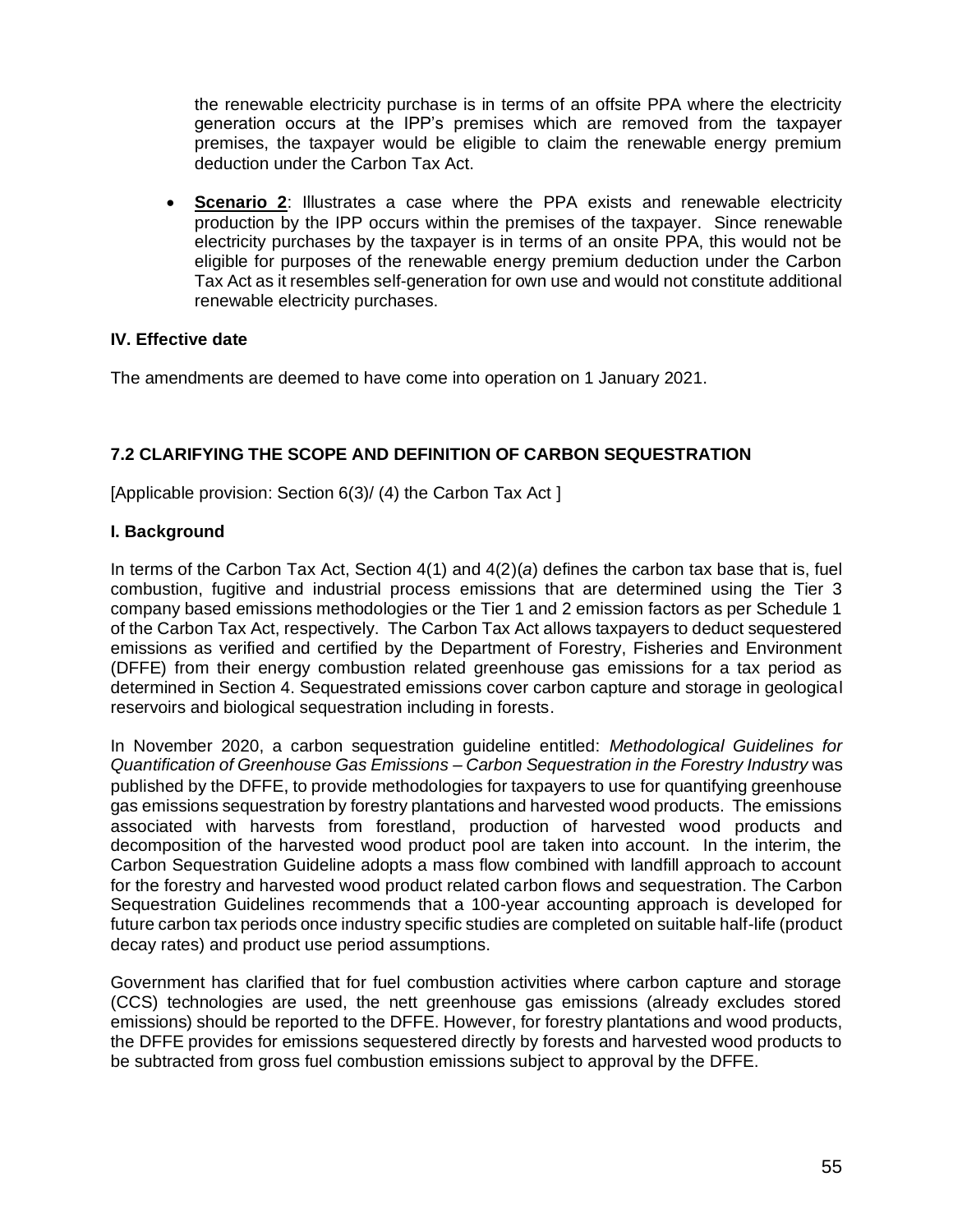## **II. Reasons for change**

Since carbon capture and storage in geological reservoirs should be subtracted upfront from the reported emissions to the DFFE, changes to the scope and definition of sequestered emissions that are allowed a deduction for fuel combustion emissions determined in terms of Section 4 of the Carbon Tax Act are necessary, to avoid potential double benefits accruing to taxpayers for the same sequestered emissions. To ensure alignment with the Carbon Sequestration Guidelines of the DFFE, the scope of biological sequestration is limited to emissions sequestered in forestry plantations and harvested wood products for the pulp, paper and print activity.

Under Section 4(1) of the Carbon Tax Act, companies calculate their emissions using company specific emissions methodologies and factors. The fuel combustion emissions (E) reported to the DFFE and SARS are the same and would have already deducted the "S" amount upfront for carbon sequestration in geological reservoirs. However, emissions sequestration in forestry plantations and harvested wood products are not deducted upfront from the total fuel combustion emissions as this requires the approval of the DFFE. In terms of Section 4(2)(a), companies use the emission factors in Schedule 1 of the Carbon Tax Act to calculate their emissions. For fuel combustion emissions (E), the total emissions declared to the SARS would not include the upfront deduction for sequestration "S" in geological reservoirs, forestry plantations and harvested wood products.

## **III. Proposal**

To address possible double benefits for the same sequestered emissions, it is proposed that sequestration in forestry plantations and harvested wood products are deductible for fuel combustion emissions (E), and the deduction for sequestration in geological reservoirs is limited to emissions determined in terms of Section 4(2)(*a*), as follows:

- For Section 4(1), only sequestration of greenhouse gases in forestry plantations and harvested wood products for pulp, paper and print would be deductible; and
- For Section 4(2)(*a*), sequestration of greenhouse gases in geological or carbon reservoirs for fuel combustion activities; and sequestration in forestry plantations and harvested wood products for the pulp, paper and print activity would be deductible.

## **IV. Effective date**

The amendments are deemed to have come into operation on 1 January 2021.

#### **7.3 CORRECTION OF THE DUPLICATION OF THE AMENDMENT MADE IN SECTION 77 OF THE TAXATION LAWS AMENDMENT ACT, 2020 (ACT NO. 23 OF 2020): AMENDMENT TO SECTION 6(3) OF THE CARBON TAX ACT**

[Applicable provision: Section 6(3) of the Carbon Tax Act ]

## **I. Background**

The Carbon Tax Act makes provision for a deduction of sequestrated emissions in geological reservoirs (carbon capture and storage) and biologically (eg. trees). Section 6(3) provides a definition of sequestration. In 2020, amendments were made in terms of section 77 of the Taxation Laws Amendment Act, 2020 (Act No. 23 of 2020) ("the TLAA") by inserting a new subsection 6(3)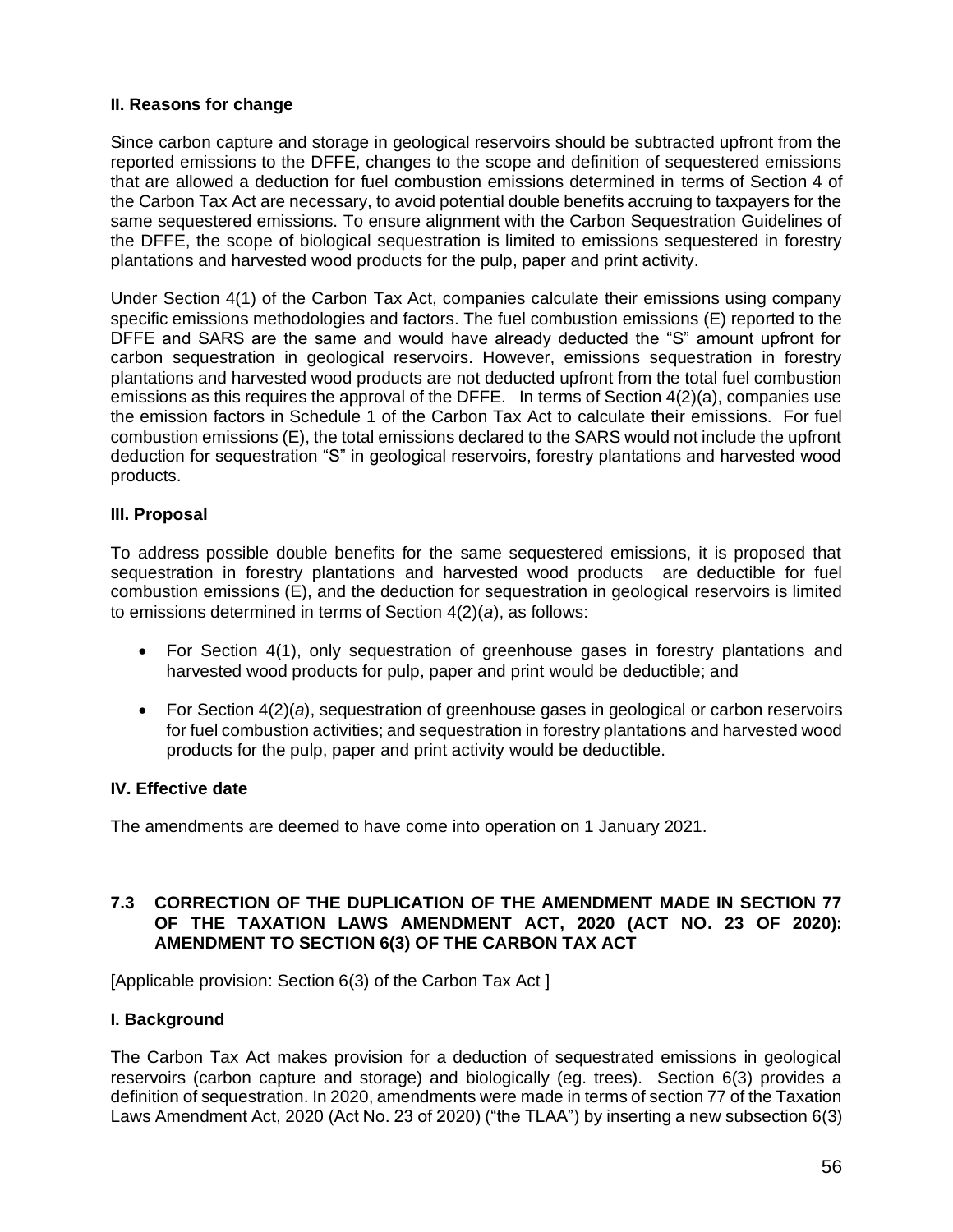of the Carbon Tax Act, which made provision for a cost recovery formula for use by petroleum refineries to calculate their carbon tax cost pass through deduction against carbon tax liability. Due to the regulated nature of petrol and diesel fuel prices, refineries are unable to recover their carbon tax costs as they cannot pass through the costs to the consumers hence government allowed them a partial cost recovery mechanism.

## **II. Reasons for change**

At issue is that, after the insertion of a new sub-section 6(3) by section 77 of the of the TLAA to cater for the cost-recovery mechanism petroleum refineries, the original sub-section 6(3) in the Carbon Tax Act was not renumbered to 6(4) resulting in the creation of two different subsections 6(3) under the Carbon Tax Act. Currently, subsection 6(3) in the Carbon Tax Act refers to both the cost recovery pass through formula for petroleum refineries and the definition of 'sequestrate' to determine sequestered emissions for the carbon tax policy.

## **III. Proposal**

In order to correct this, it is proposed that a new subsection 6(4) be inserted in the Carbon Tax Act to define 'sequestrate' while the newly created pass through cost recovery formula for the deduction of the carbon tax cost offset against the payable tax for refineries for petrol produced remains as subsection 6(3) in the Carbon Tax Act.

## **IV. Effective date**

The amendments are deemed to have come into operation on 1 January 2020.

# **7.4 CLARIFYING THE CARBON BUDGET ALLOWANCE**

[Applicable provision: Section 12 of the Carbon Tax Act]

## **I. Background**

The DFFE has gazetted the extension of the voluntary carbon budget system, which became effective from 1 January 2021 and ends on 31 December 2022, and the piloting of new methodologies for determining company‐level carbon budgets. Section 12(1) of the Carbon Tax Act permits a taxpayer to claim a carbon budget allowance of five per cent if they participate in the carbon budget system during or before the tax period.

## **II. Reasons for change**

To address any ambiguity due to the new voluntary carbon budget system, it is proposed that reference to "before the tax period" be replaced with the specific timeframe for the carbon budget as outlined in the new departmental legislation.

## **III. Proposal**

It is proposed that a specific timeframe when the voluntary carbon budget tax free allowance will apply for taxpayers be included in the Carbon Tax Act i.e. 1 January 2021 to 31 December 2022, as determined by the DFFE.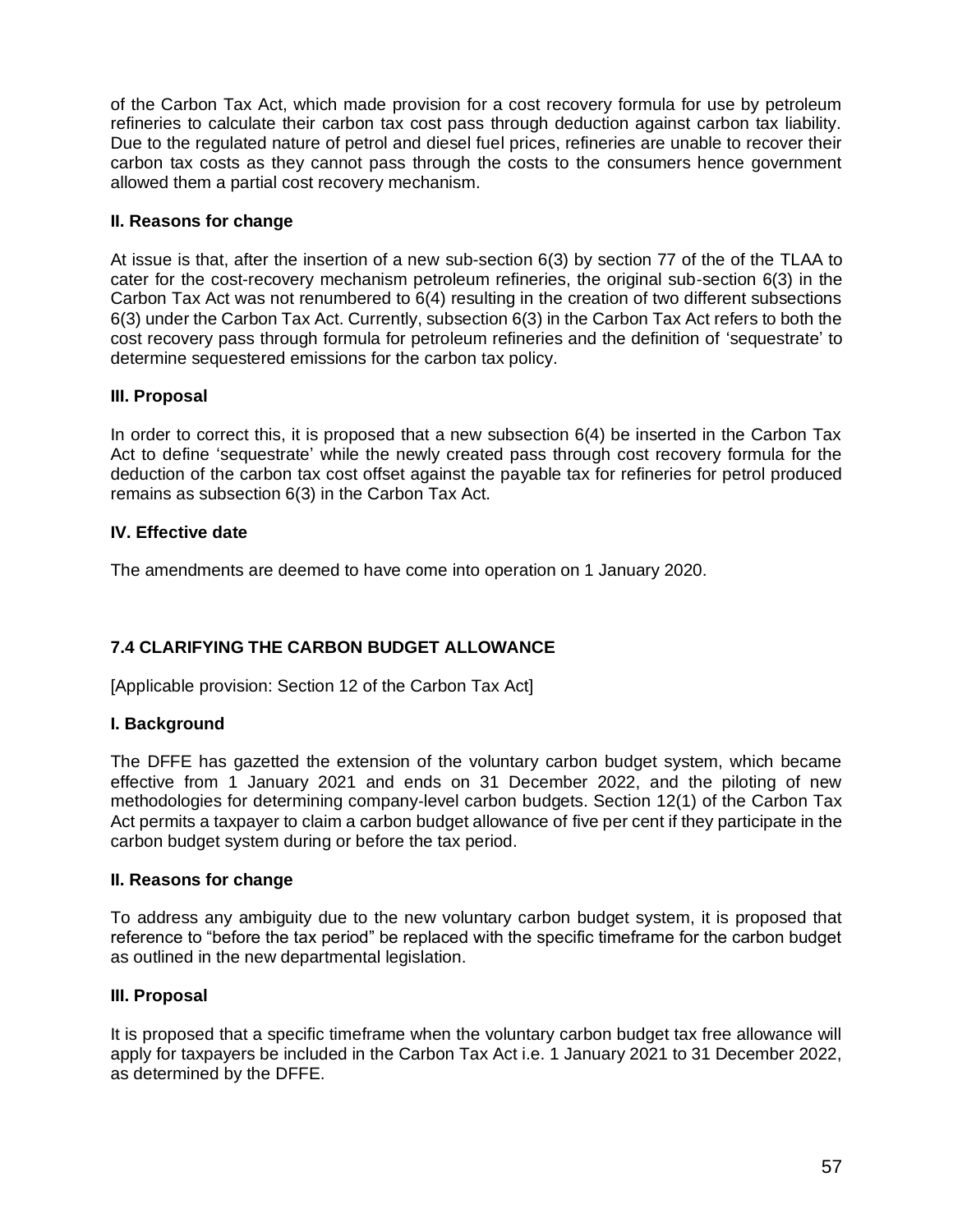## **IV. Effective date**

The amendments are deemed to have come into operation on 1 January 2021.

## **7.5 ALIGNING SCHEDULE 2 EMISSIONS ACTIVITIES AND THRESHOLDS WITH THE GREENHOUSE GAS EMISSION REPORTING REGULATIONS OF THE DFFE**

[Applicable provision: Schedule 2 of the Carbon Tax Act]

#### **I. Background**

The Carbon Tax Act came into effect on 1 of June 2019. The tax base for the carbon tax are the stationary greenhouse gas emissions (GHG) that are reported annually by taxpayers to the DFFE as required under the National Greenhouse Gas Emission Reporting Regulations. The greenhouse gas emissions are reported to the DFFE for activities aligned with the 2006 Intergovernmental Panel on Climate Change (IPCC) Guidelines. Schedule 2 of the Carbon Tax Act outlines the activities that are subject to the carbon tax and is based on Annexure 1 of the National Greenhouse Gas Emission Reporting Regulations as reported emissions are subject to the carbon tax.

#### **II. Reasons for change**

On 11 September 2020, the DFFE published the Amended National Greenhouse Gas Emission Reporting Regulations. Annexure 1 of the GHG emissions reporting regulations was amended to include changes to the activities required to report their emissions and thresholds, and the inclusion of new activities now reportable to DFFE. Amendments to Schedule 2 of the Carbon Tax Act are required to ensure alignment with the amended GHG Emissions reporting regulations.

#### **III. Proposal**

In order to align the Carbon Tax Act and the emissions reporting regulations, it is proposed that Schedule 2 of the Carbon Tax Act be amended to reflect the changes set out in the Amended National Greenhouse Gas Emission Reporting Regulations. This includes changes to the thresholds for certain activities and the inclusion of a new activity which has been added to the emissions reporting regulations.

Table 1 below lists the proposed changes to Schedule 2 of the Carbon Tax Act to align with the Amended National Greenhouse Gas Emission Reporting Regulations.

| <b>Changes in</b>  | <b>IPCC Activities and Thresholds</b>                                                                                                                                                                          |
|--------------------|----------------------------------------------------------------------------------------------------------------------------------------------------------------------------------------------------------------|
| <b>Regulations</b> |                                                                                                                                                                                                                |
| Change to the      | 1A2m Brick Manufacturing:                                                                                                                                                                                      |
| threshold          | (from 4 to 1 million bricks /month)                                                                                                                                                                            |
|                    | Emissions now reportable:<br>2A4a Ceramics, 2A4b Soda Ash: (production capacity >= 50 tonnes of<br>$\bullet$<br>production a month)<br>2A4d Other: (production capacity $>=$ 20 tonnes of production a month), |

Table 1: Proposed Activity and Threshold changes in Schedule 2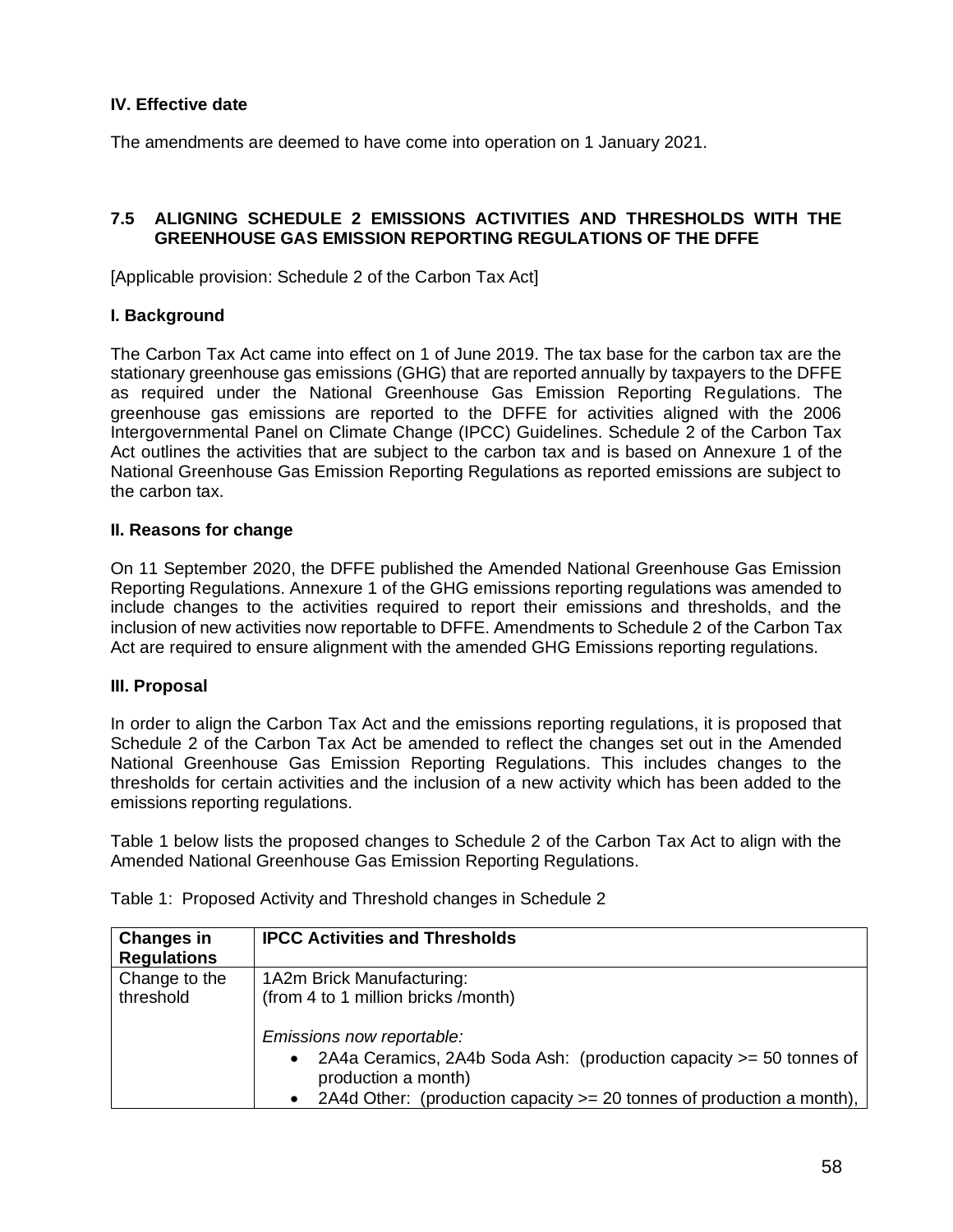| <b>Changes in</b><br><b>Regulations</b>        | <b>IPCC Activities and Thresholds</b>                                                                                                                                                                                                                                                                                                                                                                                                                          |
|------------------------------------------------|----------------------------------------------------------------------------------------------------------------------------------------------------------------------------------------------------------------------------------------------------------------------------------------------------------------------------------------------------------------------------------------------------------------------------------------------------------------|
|                                                | 2B10 Chemicals Industry Other: (production capacity >= 20 tonnes of<br>$\bullet$<br>production a month)<br>2C7 Metal industry Other: (production capacity >= 50 tonnes of<br>production a month)<br>2G1B Electrical equipment: (production capacity >=50 kg/ year)                                                                                                                                                                                             |
| Inclusion of new<br>Activities                 | 1A2n Manufacture of ceramic products by firing in particular roofing tiles, tiles,<br>stoneware or porcelain<br>(production capacity $>= 5$ tonnes/day)                                                                                                                                                                                                                                                                                                        |
| Activities now<br>reportable to<br><b>DFFE</b> | 3A2i Poultry:<br>(threshold 40 000 places for poultry)<br>3C1a Biomass Burning in Forest Lands, 3C4 Direct N2O Emissions from<br>Managed Soils, 3C5 Indirect N2O Emissions from Managed Soils<br>(Owning >=100 hectares of plantation)<br><b>3D1 Harvest Wood Products</b><br>Harvested Wood Products produced from timber harvested from forest<br>٠<br>owners registered for reporting GHG emissions under IPCC code 3B1a<br>and 3B1b<br>5B Other:<br>(None) |

# **IV. Effective date**

The amendments are deemed to have come into operation on 1 January 2021.

\_\_\_\_\_\_\_\_\_\_\_\_\_\_\_\_\_\_\_\_\_\_\_\_\_\_\_\_\_\_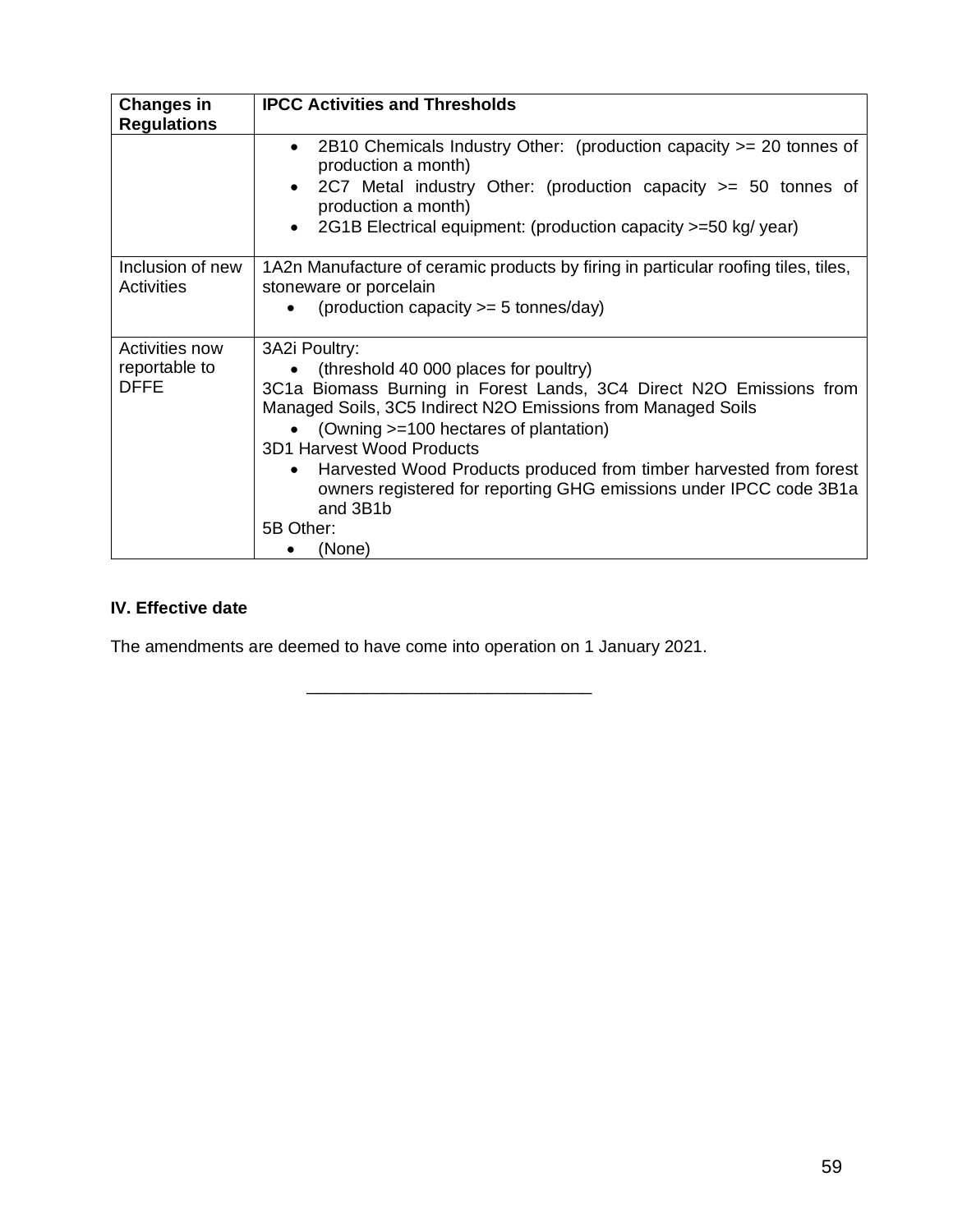# **8. CLAUSE BY CLAUSE**

## **CLAUSE 1**

Transfer duty Act: Amendment to section 9

The amendment clarifies that the exemption from Transfer Duty is applicable to the acquisition of capital assets or trading stock by a company in terms of the corporate re-organisation rules envisaged under subsection 9(*l*)(i) - (iii).

#### **CLAUSE 2**

Estate duty Act: Amendments to section 5

The amendment is a consequential amendment which seeks to delete a reference to subsection 3(3)(*a*)*bis* which was deleted in 2009 by section 2(1)(*b*) of the Revenue Laws Amendment Act No 60 of 2008.

#### **CLAUSE 3**

Estate duty Act: Amendments to section 13

The amendment is a consequential amendment which seeks to delete a reference to section 11(*b*)(iA) which was deleted in 2016 by section 3(1) of the Taxation Laws Amendment Act No. 15 of 2016.

## **CLAUSE 4**

Income Tax Act: Amendments to section 1(1)

Paragraph (a): The amendment aligns the wording with the wording of paragraph (*b*) of the definition of REIT after its amendment in 2019 and 2020.

Paragraph (b): The amendment aligns the wording with an equivalent plain English wording used elsewhere in the Act. It also removes any ambiguity created by the use of the word 'jointly', which some commentators wrongly contended meant "in common ownership".

Paragraph (*c*): Definition of 'contributed tax capital' - See notes on **CLARIFYING THE DEFINITION OF CONTRIBUTED TAX CAPITAL**

Paragraph (d): See note on **REVIEWING THE NATURE OF LONG SERVICE AWARDS FOR FRINGE BENEFIT PURPOSES**

Paragraph (e): See note on **CLARIFYING THE TIMING OF DISPOSAL RULES IN RESPECT OF AN ASSET ACQUIRED FROM A DECEASED ESTATE**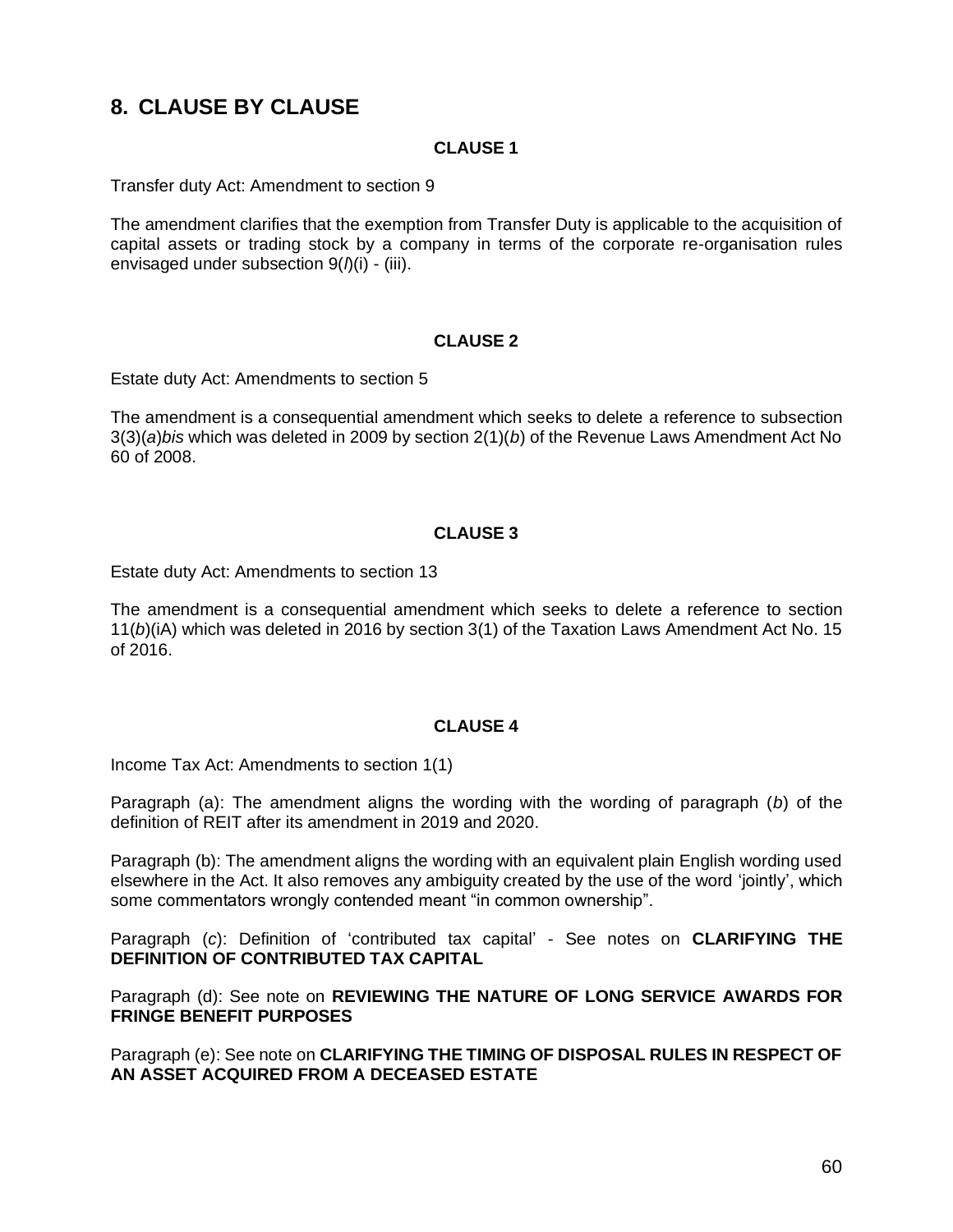Paragraphs (f); (i); (l) and (m): see note on **ALLOWING MEMBERS TO USE RETIREMENT INTEREST TO ACQUIRE ANNUITIES ON RETIREMENT**

Paragraphs (g); (h); (j) and (k) ): See note on **TRANSFERS BETWEEN RETIREMENT FUNDS BY MEMBERS WHO ARE 55 YEARS OR OLDER**

Clause 4(2): This sub-clause introduces the effective date for paragraph (c)

Clause 4(3): This sub-clause introduces the effective date for paragraph (d)

Clause 4(4): This sub-clause introduces the effective date for paragraph (e)

Clause 4(5): This sub-clause introduces the effective date for paragraphs (f), (i), (l) and(m)

Clause  $4(6)$ : This sub-clause introduces the effective date for paragraphs  $(q)$ , (j) and  $(k)$ 

## **CLAUSE 5**

Income Tax Act: Amendments to section 7C

Paragraph (a): The amendment to subsection (1)(*b*) clarifies that the natural person referred to in section 7C(1)(*b*) is not necessarily the same natural person referred to in section 7C(1)(*a*).

Paragraph (b): This pmendment clarifies that the natural person being referred to could be either one referred to in section 7C(1)(*a*) or (*b*).

## **CLAUSE 6**

Income Tax Act: Amendments to section 8

Subsection 19(6A) was added to the Act in 2019. The amendment includes amounts treated as being recovered in terms of subsection 19(6A) in section 8.

## **CLAUSE 7**

Income Tax Act: Amendments to section 8E

The amendment deletes the word "security" before arrangement in paragraph *(e)* of the definition of hybrid equity instrument, as the term security arrangement is not defined.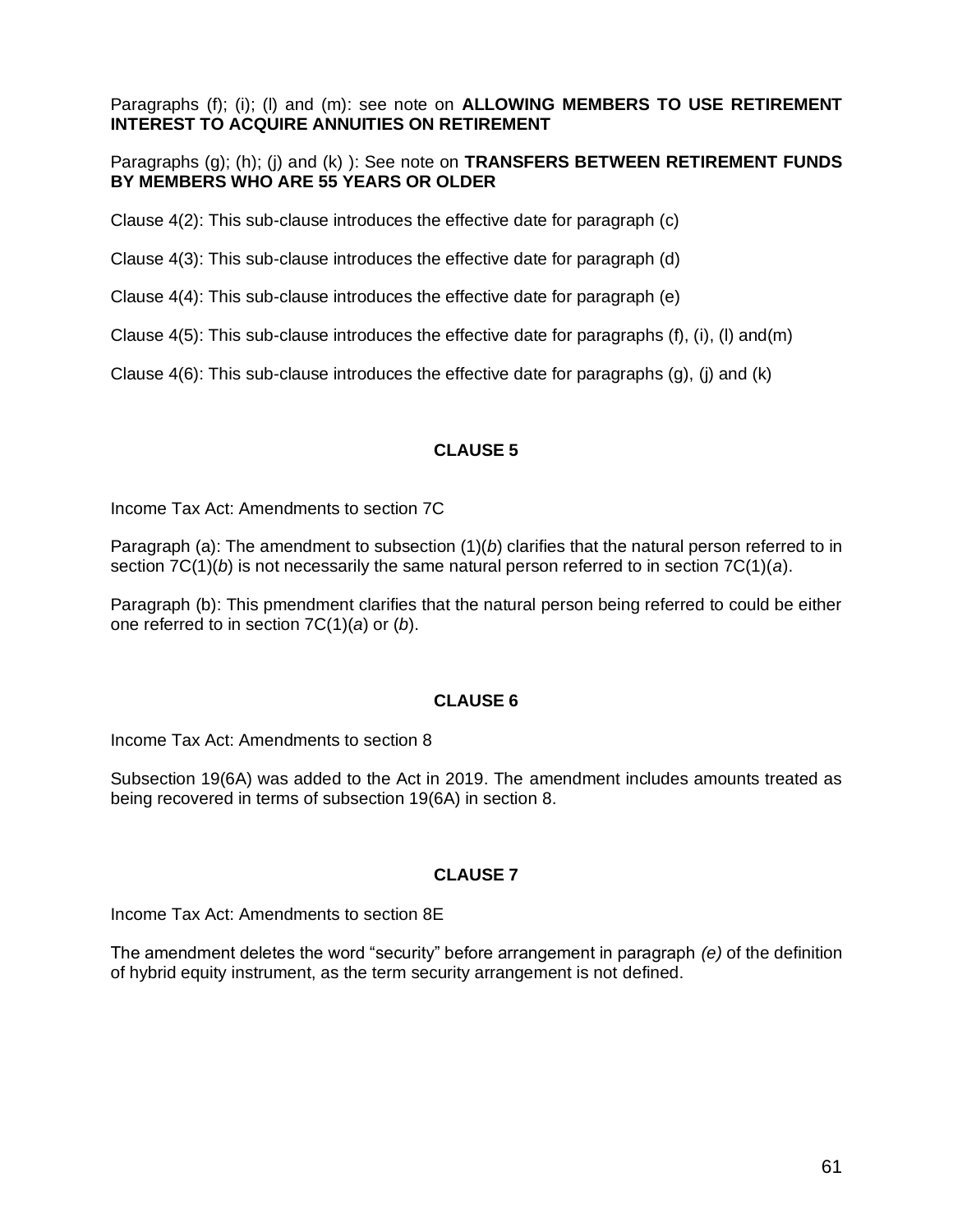Income Tax Act: Amendments to section 8F

## See notes on **LIMITING POTENTIAL FOR DOUBLE TAXATION UNDER THE HYBRID DEBT ANTI-AVOIDANCE RULES**

#### **CLAUSE 9**

Income Tax Act: Amendments to section 8FA

### See notes on **LIMITING POTENTIAL FOR DOUBLE TAXATION UNDER THE HYBRID DEBT ANTI-AVOIDANCE RULES**

## **CLAUSE 10**

Income Tax Act: Amendments to section 9D

Paragraph (a): The amendment seeks to give effect to the policy intention of the amendment in the Taxation Laws Amendment Act of 2020 aimed at limiting the application of the dividend exemption in loop structures. In 2020, changes were made to the CFC legislation so that a nonresident company that is a CFC include a portion of a dividend that is received or accrued from a resident company in net income. To give effect to this policy, it is proposed that changes be made in the formula used to determine the portion of a dividend that is not exempt in the hands of the non-resident CFC. In addition, proviso (*bb*) has been inserted into the section to cater for dividends tax paid at a rate of 15 per cent.

Paragraph (b): The amendment is a consequential amendment given that an exempt dividend on a listed share could also extract value from a controlled foreign company.

### Paragraphs (c) and (d): See notes on **CLARIFYING THE CONTROLLED FOREIGN COMPANY ANTI-DIVERSIONARY RULES**

#### **CLAUSE 11**

Income Tax Act: Amendments to section 9H

#### See notes on **CLARIFICATION OF THE INTERACTION BETWEEN THE PROVISIONS DEALING WITH A CFC CEASING TO BE A CFC AND THE PARTICIPATION EXEMPTION**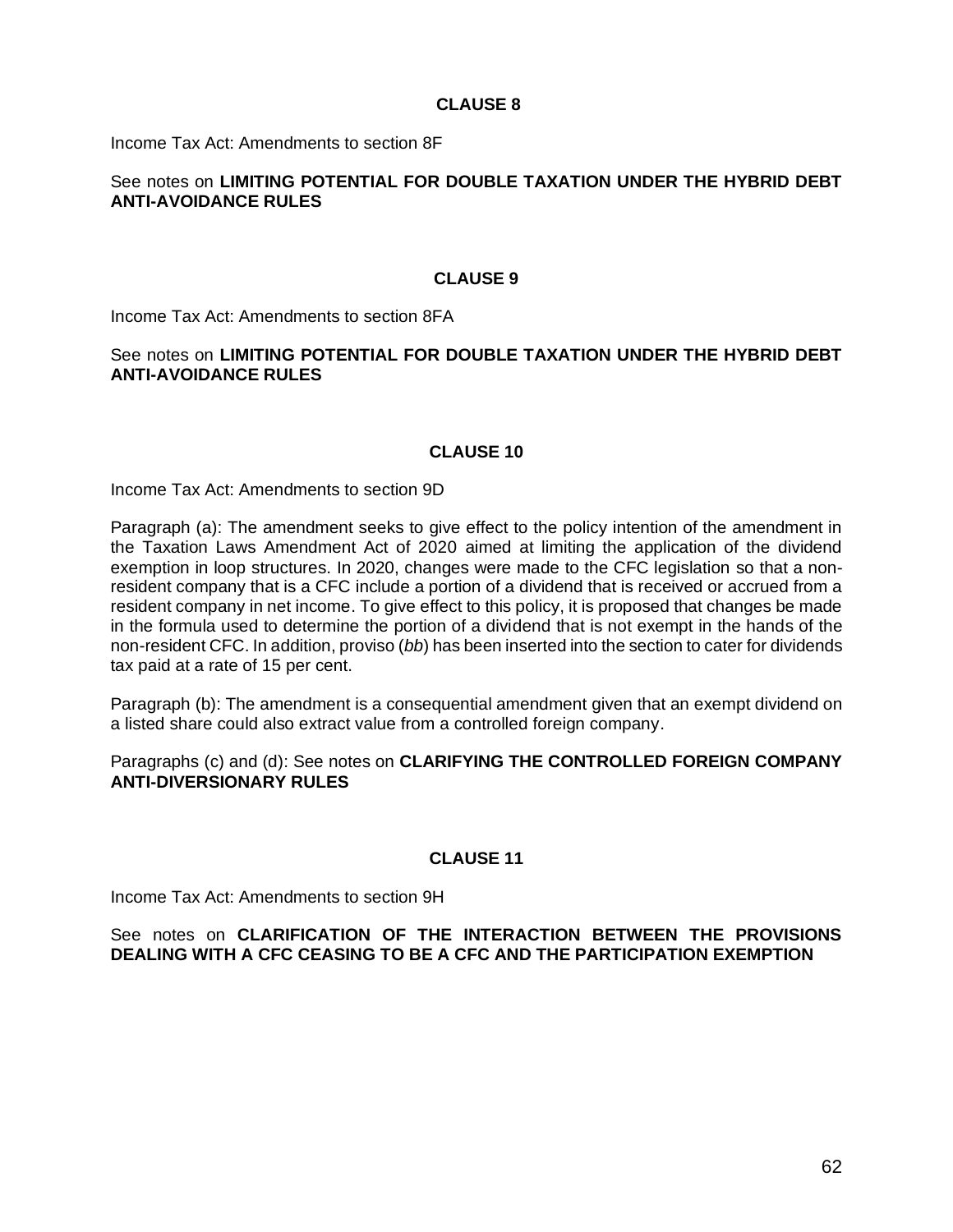Income Tax Act: Amendments to section 12DA

In Chapter 4 of the 2020 Budget Review, Government indicated that it would undertake a review of various tax incentives in order to determine their effectiveness and eligibility for extension. It was further indicated that some tax incentives, that did not have sunset dates, would be made subject to a sunset date of 28 February 2022. This amendment to section 12DA of the Act dealing with "deduction in respect of rolling stock" clarifies the current provision with the policy intent of the incentive's remaining period of application for assets to be brought into use in the taxpayer's trade on or before the 28 February 2022.

#### **CLAUSE 13**

Income Tax Act: Amendments to section 12F

In Chapter 4 of the 2020 Budget Review, Government indicated that it would undertake a review of various tax incentives in order to determine their effectiveness and eligibility for extension. It was further indicated that some tax incentives, that did not have sunset dates, would be made subject to a sunset date of 28 February 2022. This amendment to section 12F of the Act dealing with "deduction in respect of airport and port assets" clarifies the current provision with the policy intent of the incentive's remaining period of application for assets to be brought into use in the taxpayer's trade on or before the 28 February 2022

## **CLAUSE 14**

Income Tax Act: Amendments to section 12H

See notes on **EXTENSION OF THE LEARNERSHIP TAX INCENTIVE SUNSET DATE**

#### **CLAUSE 15**

Income Tax Act: Amendments to section 12I

#### See notes on **REFINING THE TIMEFRAMES OF COMPLIANCE REQUIREMENTS OF INDUSTRIAL POLICY PROJECTS TAX INCENTIVE**

#### **CLAUSE 16**

Income Tax Act: Amendments to section 13*quat*

#### See notes on **EXTENSION OF THE URBAN DEVELOPMENT ZONE TAX INCENTIVE SUNSET DATE**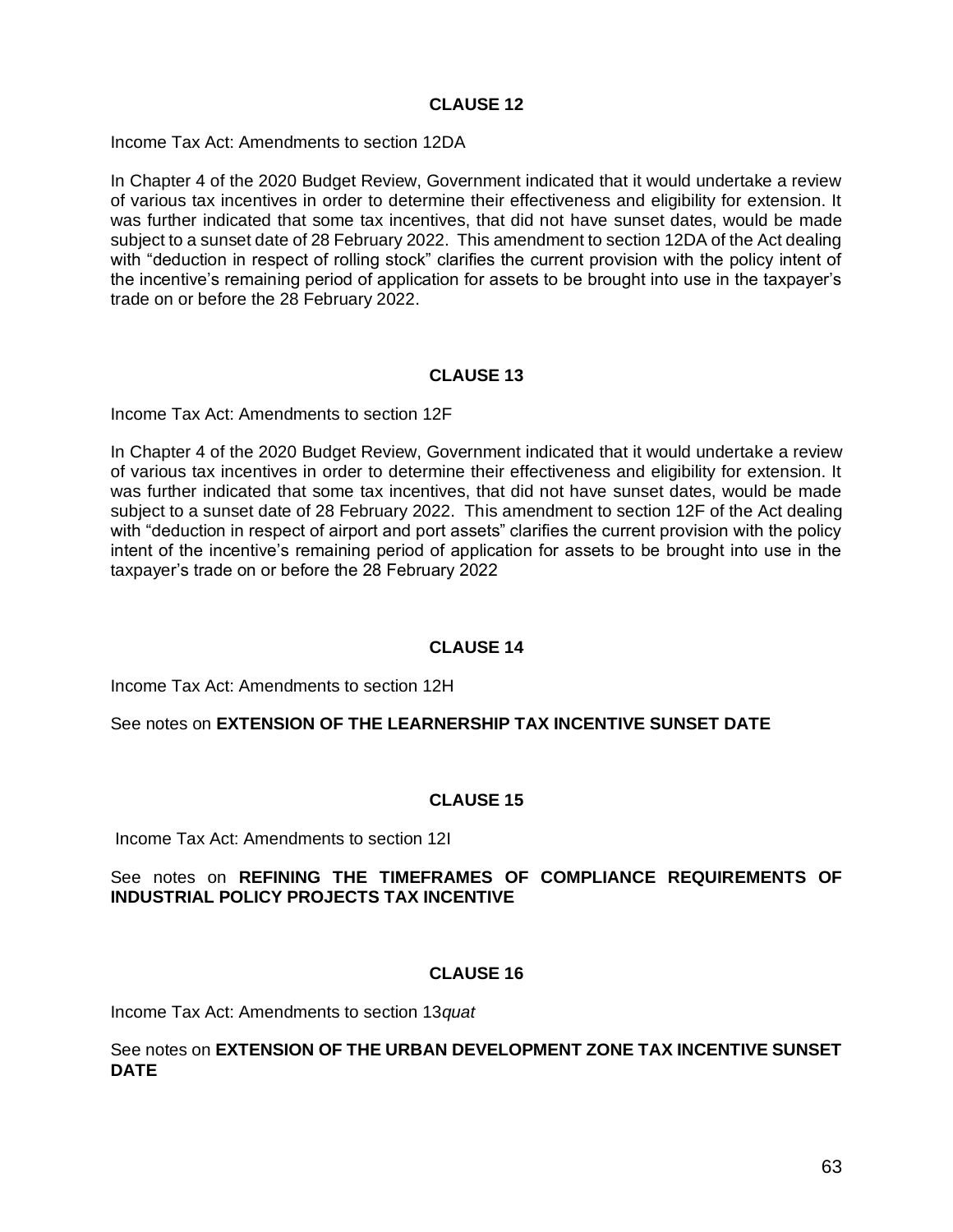Income Tax Act: Amendments to section 19

Paragraph (a): The amendments delete the full stop at the end of the definition of "group of companies" and adds a semi-colon and the word "and" as the definition of "market value" was added after the definition of "group of companies" in 2018.

Paragraph (b): The amendment to subsection (8)(*b*) deletes a superfluous "or" at the end of that it.

Paragraph (c): See notes on **CLARIFYING THE MEANING OF "INTEREST" UNDER THE DEBT RELIEF RULES** 

#### **CLAUSE 18**

Income Tax Act: Amendments to section 20

#### See notes on **RESTRICTING THE SET-OFF OF THE BALANCE OF ASSESSED LOSSES IN DETERMINING TAXABLE INCOME**

## **CLAUSE 19**

Income Tax Act: Amendments to section 23M

#### See notes on **STRENGTHENING THE RULES DEALING WITH LIMITATION OF INTEREST DEDUCTIONS IN RESPECT OF DEBTS OWED TO PERSONS NOT SUBJECT TO TAX**

#### **CLAUSE 20**

Income Tax Act: Amendments to section 25

#### See notes on **CLARIFYING THE TIMING OF DISPOSAL RULES IN RESPECT OF AN ASSET ACQUIRED FROM A DECEASED ESTATE**

#### **CLAUSE 21**

Income Tax Act: Amendments to section 28

#### See notes on **CLARIFYING THE TRANSFER OF LIABILITIES IN RESPECT OF INSURANCE BUSINESS BETWEEN SHORT-TERM INSURERS**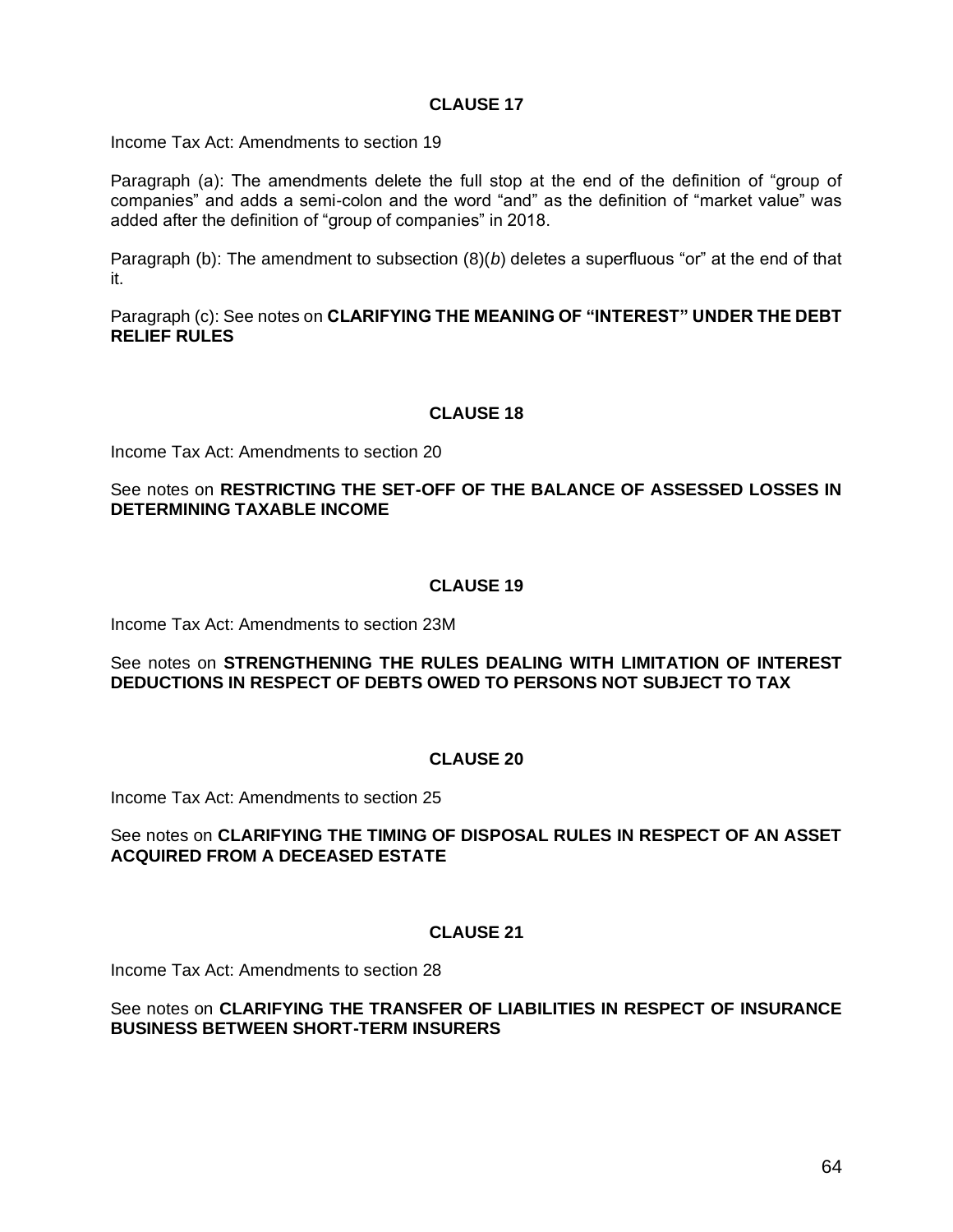Income Tax Act: Amendments to section 29A

Paragraph (a): The amendment seeks to update the current definition of an "insurer" as it refers to a long-term insurer as defined in the Long-term Insurance Act. The Insurance Act 18 of 2017 came into operation on 1 July 2018. Insurers that were registered under the Long-term Insurance Act are required to be licensed under the Insurance Act, 2017 and there is a two-year transitional period for this to be achieved.

#### Paragraph (b): See notes on **REFINING A DEDUCTION FORMULA FOR TAXABLE LONG TERM INSURER POLICYHOLDER FUNDS**

#### **CLAUSE 23**

Income Tax Act: Substitution of section 40CA

## See notes on **REFINING THE INTERACTION BETWEEN ANTI-VALUE SHIFTING RULES AND CORPORATE REORGANISATION RULES**

#### **CLAUSE 24**

Income Tax Act: Amendment to section 41

#### See notes on **REFINING THE INTERACTION BETWEEN ANTI-VALUE SHIFTING RULES AND CORPORATE REORGANISATION RULES**

#### **CLAUSE 25**

Income Tax Act: Amendment to section 42

Paragraphs (a) – (c): The word "amount" should not have been used to refer to a countable noun. It is therefore proposed that "amount" be replaced with "number". Besides the incorrect use of "amount" it is confusing because it has been held to mean "market value" in relation to the definition of 'gross income'. As such, the amendments correct grammar usage in the context of the provisions.

Paragraph (d): See notes on **CLARIFYING THE RULES THAT TRIGGER ADDITIONAL CONSIDERATION IN ASSET-FOR-SHARE TRANSACTIONS WHEN A DEBT IS ASSUMED BY A COMPANY**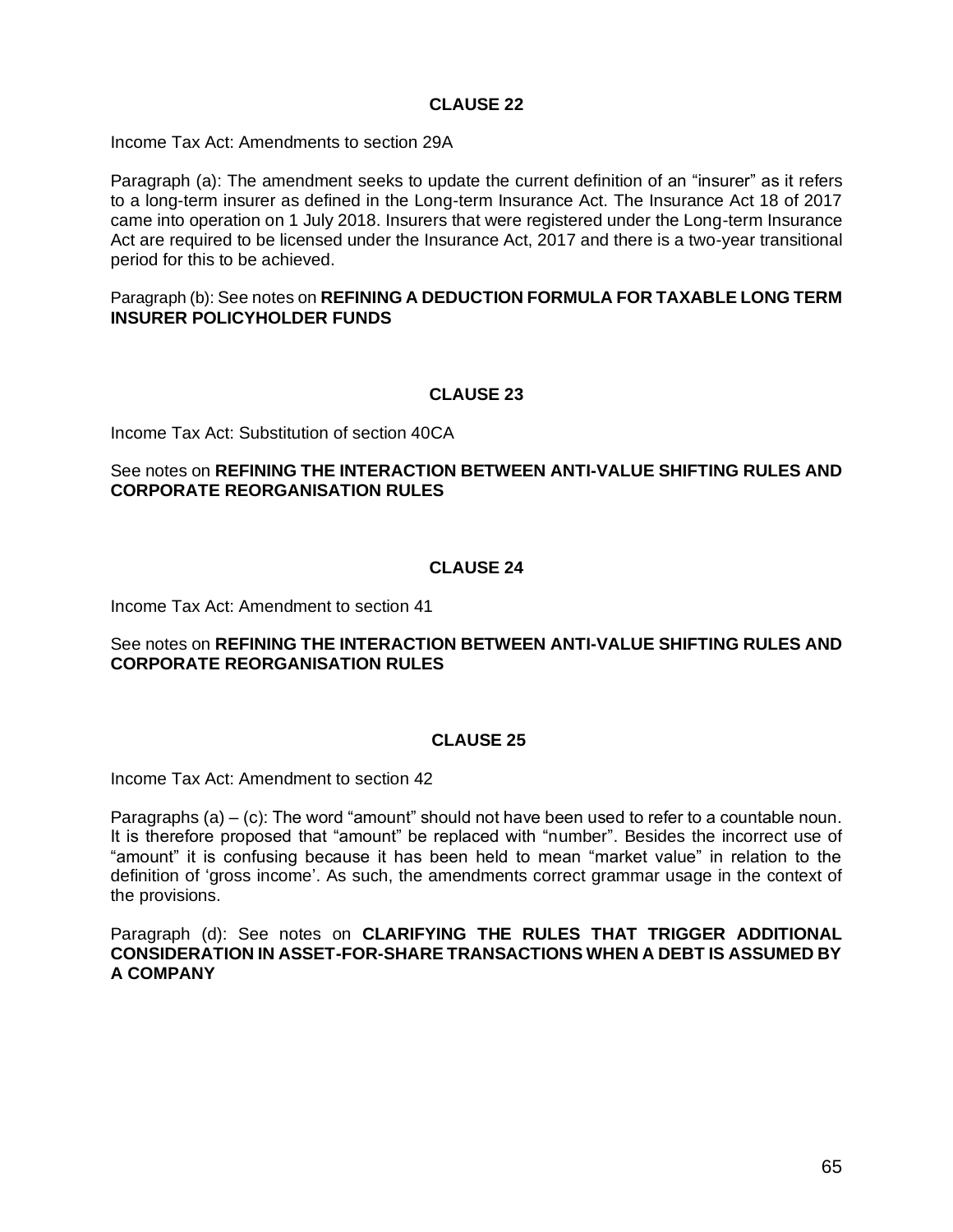Income Tax Act: Amendment to section 45

Paragraph (a): See notes on **EXTENDING THE REVERSAL OF THE NIL BASE COST RULES TO APPLY ON THE SIXTH ANNIVERSARY OF AN INTRA-GROUP TRANSACTION and CLARIFYING THE INTERACTION BETWEEN EARLY DISPOSAL ANTI-AVOIDANCE RULES AND THE NIL BASE COST ANTI-AVOIDANCE RULES** 

Paragraph (b): See notes on **CLARIFYING THE EARLY DISPOSAL ANTI-AVOIDANCE RULES IN INTRA-GROUP TRANSACTIONS**

## **CLAUSE 27**

Income Tax Act: Amendment to section 46

See notes on **REFINING THE PROVISIONS APPLICABLE TO UNBUNDLING TRANSACTIONS** 

## **CLAUSE 28**

Income Tax Act: Amendment to section 46A

See notes on **REFINING THE PROVISIONS APPLICABLE TO UNBUNDLING TRANSACTIONS**

## **CLAUSE 29**

Income Tax Act: Amendment to section 47

Textual changes are made for easier reading of the provisions.

## **CLAUSE 30**

Income Tax Act: Amendment to section 49E

See notes on **CLARIFYING THE RULES DEALING WITH WITHHOLDING TAX EXEMPTION DECLARATION**

## **CLAUSE 31**

Income Tax Act: Amendments to section 50A

Paragraph (a): The amendment deletes the numeral "(1)" at the beginning of section 50A as the section contains no other subsection.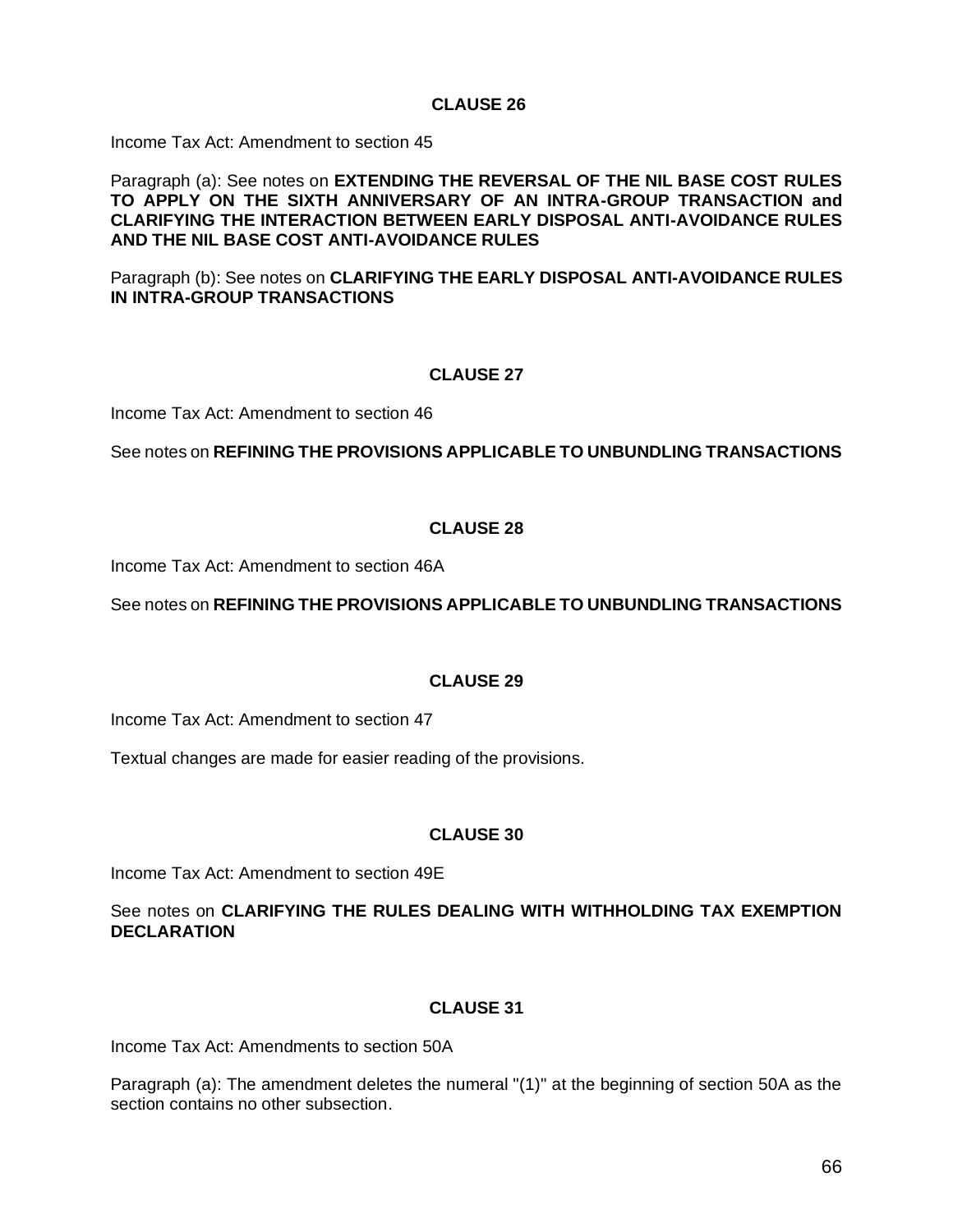Paragraph (b): See notes on **LIMITING POTENTIAL FOR DOUBLE TAXATION UNDER THE HYBRID DEBT ANTI-AVOIDANCE RULES**

## **CLAUSE 32**

Income Tax Act: Insertion of new section 57B

See notes on **TAX TREATMENT OF THE CESSION OF THE RIGHT TO RECEIVE AN ASSEST**

## **CLAUSE 33**

Income Tax Act: Amendments to section 64G

## See notes on **CLARIFYING THE RULES DEALING WITH WITHHOLDING TAX EXEMPTION DECLARATION**

## **CLAUSE 34**

Income Tax Act: Amendments to section 64H

## See notes on **CLARIFYING THE RULES DEALING WITH WITHHOLDING TAX EXEMPTION DECLARATION**

## **CLAUSE 35**

Income Tax Act: Amendments to paragraph 6A of the Second Schedule to the Act

## See notes on **TRANSFERS BETWEEN RETIREMENT FUNDS BY MEMBERS WHO ARE 55 YEARS OR OLDER**

# **CLAUSE 36**

Income Tax Act: Amendments to paragraph 1 of the Second Schedule to the Act

The amendment is a technical correction which seeks to ensure grammatical correctness.

# **CLAUSE 37**

Income Tax Act: Amendments to paragraph 2 of the Second Schedule to the Act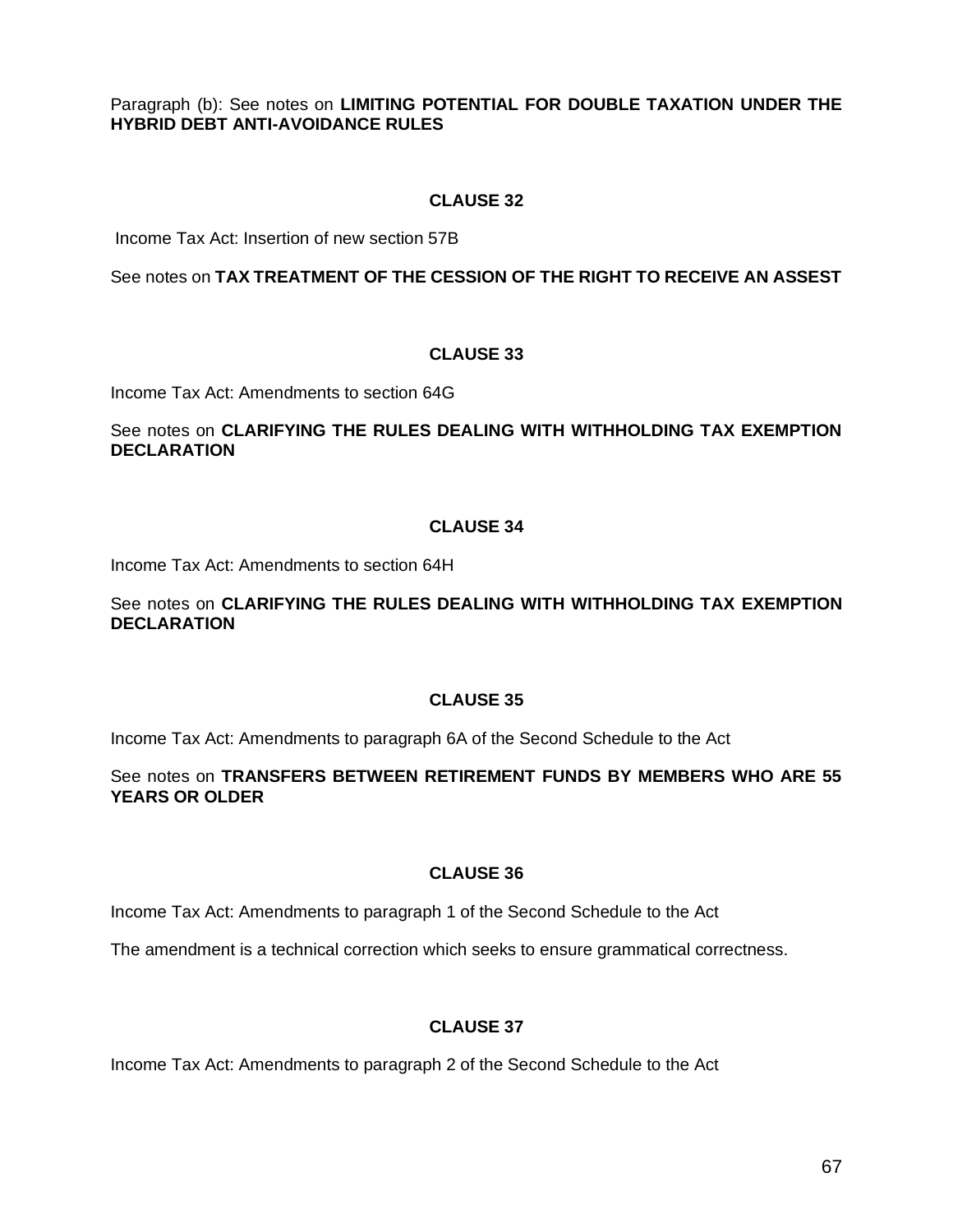The amendment to paragraph 2B of the Second Schedule is a technical correction which seeks to ensure that all annuity payments are catered for. It further seeks to clarify how the paragraph will be administered once in force.

## **CLAUSE 38**

Income Tax Act: Amendments to paragraph 5 of the Fourth Schedule to the Act

The amendment is a technical correction which seeks to inset the word "of" to ensure grammatical correctness.

## **CLAUSE 39**

Income Tax Act: Amendments to paragraph 6 of the Fourth Schedule to the Act

The amendment is a technical correction which changes "he or her" to "the employer" and seeks to be more gender neutral by improving the language used.

## **CLAUSE 40**

Income Tax Act: Amendments to paragraph 5 of the Seventh Schedule to the Act

#### See notes on **REVIEWING THE NATURE OF LONG SERVICE AWARDS FOR FRINGE BENEFIT PURPOSES**

## **CLAUSE 41**

Income Tax Act: Amendments to paragraph 6 of the Seventh Schedule to the Act

## See notes on **REVIEWING THE NATURE OF LONG SERVICE AWARDS FOR FRINGE BENEFIT PURPOSES**

## **CLAUSE 42**

Income Tax Act: Amendments to paragraph 10 of the Seventh Schedule to the Act

#### See notes on **REVIEWING THE NATURE OF LONG SERVICE AWARDS FOR FRINGE BENEFIT PURPOSES**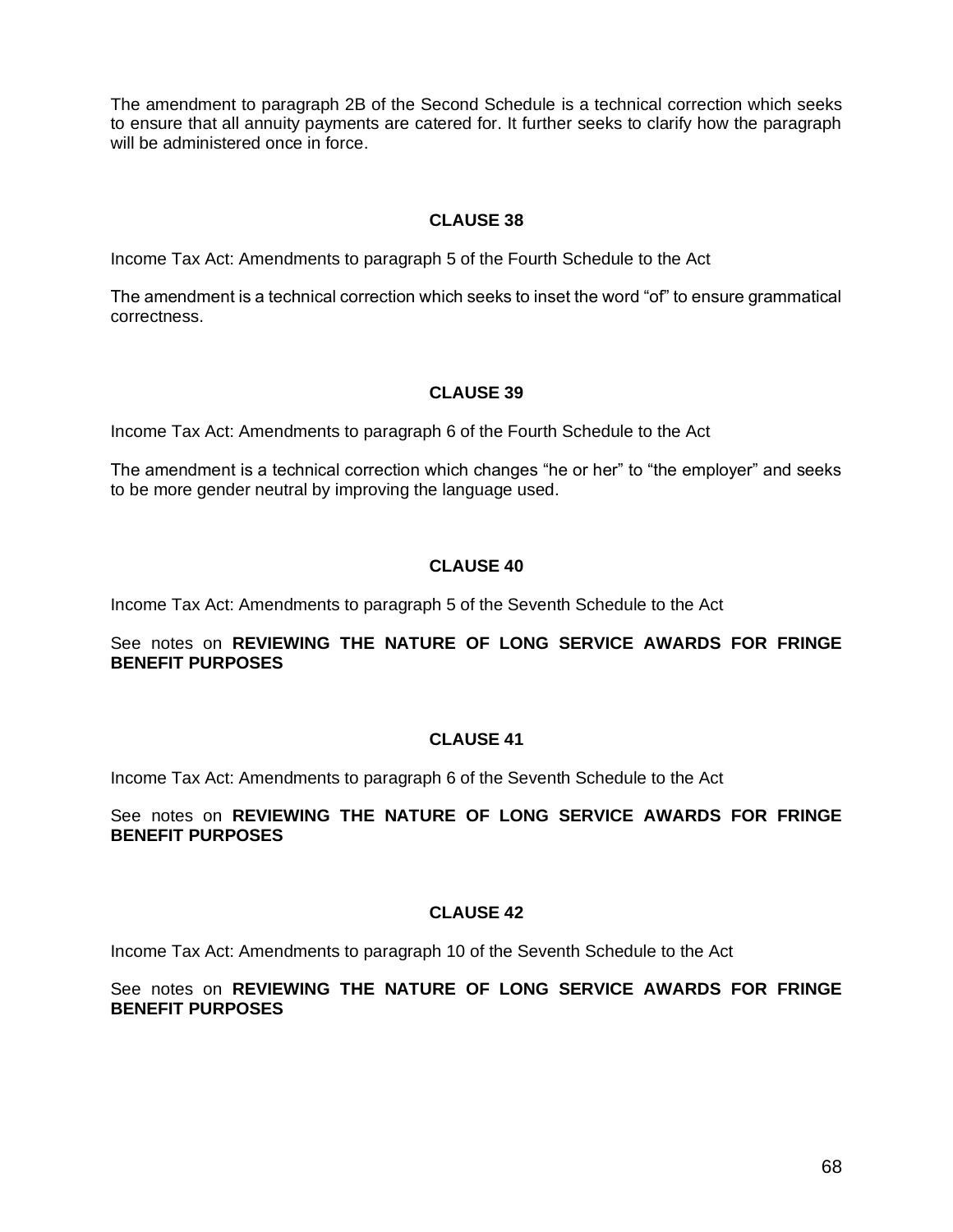Income Tax Act: Amendments to paragraph 12D of the Seventh Schedule to the Act

### See notes on **CLARIFYING THE CALCULATION OF THE FRINGE BENEFIT IN RELATION TO EMPLOYER CONTRIBUTIONS TO A RETIREMENT FUND**

## **CLAUSE 44**

Income Tax Act: Amendment to paragraph 12A of the Eighth Schedule

Paragraph (a): The amendments delete the full stop at the end of the definition of "group of companies" and adds a semi-colon and the word "and" as the definition of "market value" was added after the definition of "group of companies" in 2018.

Paragraph (b): The amendment is a technical correction clarifying that the debt relief rules under paragraph 12A apply where there is debt benefit in respect of debt owed by a person that was used by that person to fund any expenditure in respect of assets, other than trading stock.

Paragraph (c): The amendment corrects an incorrect reference.

Paragraph (d): See notes on **CLARIFYING THE MEANING OF "INTEREST" UNDER THE DEBT RELIEF RULES**

## **CLAUSE 45**

Income Tax Act: Amendment to paragraph 48 of the Eighth Schedule

The amendment is a technical correction which seeks to insert missing references to a special trust, the spouse of a person as well as beneficiaries of that person.

## **CLAUSE 46**

Income Tax Act: Amendment to paragraph 49 of the Eighth Schedule

The amendment is a technical correction which seeks to insert missing references to a special trust, the spouse of a person as well as beneficiaries of the special trust.

## **CLAUSE 47**

Income Tax Act: Substitution of the Eleventh Schedule

The Eleventh Schedule is substituted to update the list of Government Grants that are tax exempt.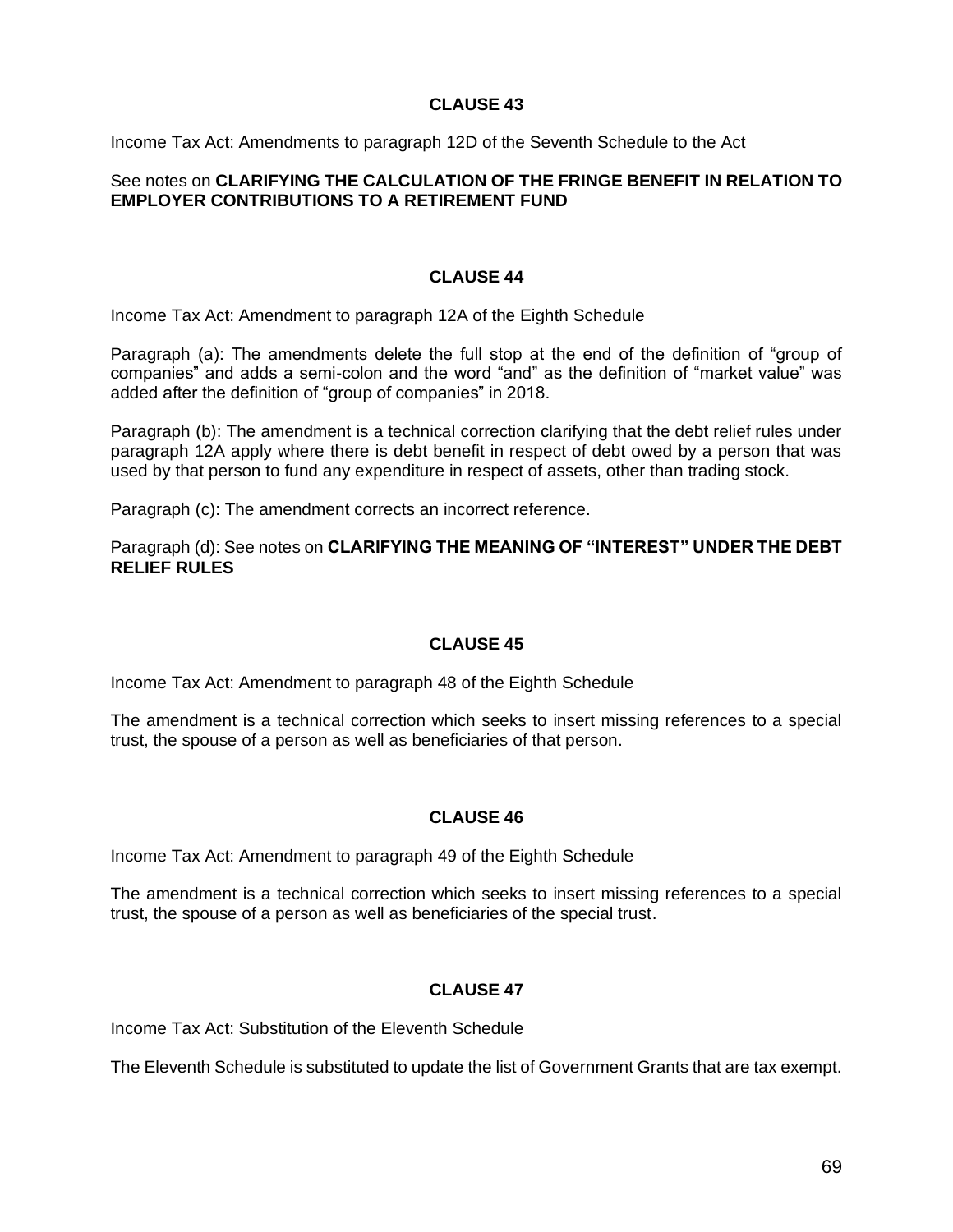Customs and Excise Act, 1964 and Value-Added Tax Act:

The amendment is aimed at parliamentary ratification of amendments made to the Schedules under sections 48, 49, 56, 56A, 57, 60, 75(15) of the Customs Act and under section 74(3)(a) the VAT Act.

#### **CLAUSE 49**

Value-Added Tax Act: Amendment to section 2

Paragraph (a): The amendment aligns the terminology in the VAT Act with that in the Insurance Act 18 of 2017.

Paragraph (b): The amendment aligns the terminology in the VAT Act with that in the Insurance Act 18 of 2017 and replaces the reference to the Long-Term Insurance Act 1998 with a reference to the Insurance Act 18 of 2017

Paragraph (c): The amendment aligns the terminology in the VAT Act with that in the Insurance Act 18 of 2017.

#### **CLAUSE 50**

Value-Added Tax Act: Insertion of section 9(13) to the Act

See notes on **VAT TREATMENT OF TEMPORARY LETTING OF IMMOVABLE PROPERTY**

## **CLAUSE 51**

Value-Added Tax Act: Amendments to section 10 to the Act

See notes on **VAT TREATMENT OF TEMPORARY LETTING OF IMMOVABLE PROPERTY**

#### **CLAUSE 52**

Value-Added Tax Act: Amendments to section 11 to the Act

#### See notes on **REVIEWING THE SECTION 72 ARRANGEMENT WITH REGARD TO TELECOMMUNICATIONS SERVICES**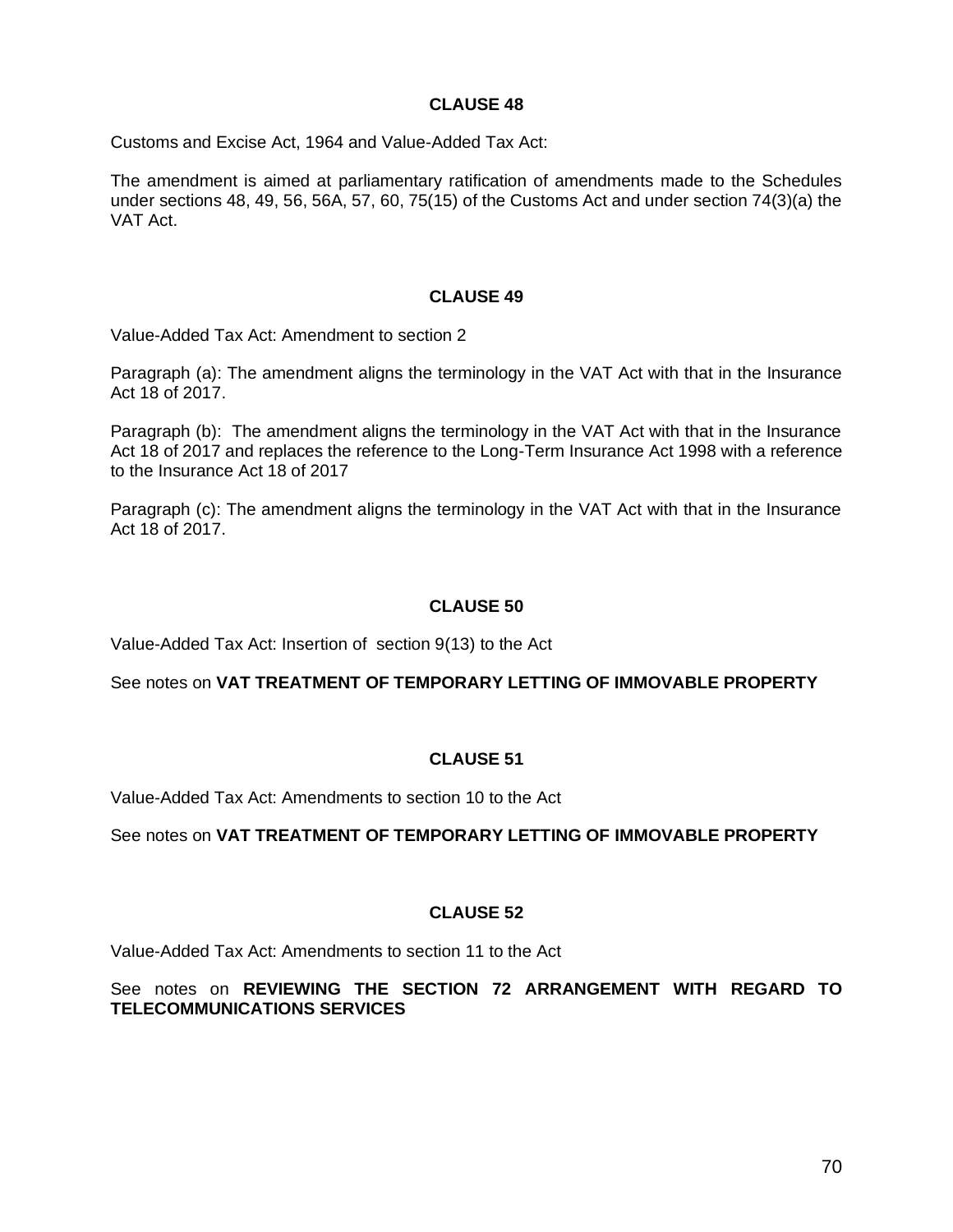Value-Added Tax Act: Amendments to section 16 to the Act

See notes on **VAT TREATMENT OF TEMPORARY LETTING OF IMMOVABLE PROPERTY**

## **CLAUSE 54**

Value-Added Tax Act: Inserting a new section 18D to the Act

See notes on **VAT TREATMENT OF TEMPORARY LETTING OF IMMOVABLE PROPERTY**

## **CLAUSE 55**

Value-Added Tax Act: Amendment to Item 2 of Part B of Schedule 2 to the Act

See notes on **ZERO RATING OF SUPERFINE MAIZE MEAL**

# **CLAUSE 56**

Securities Transfer Tax Act: Amendment of section 1

## See notes on **CLARIFYING REHYPOTHECATION OF COLLATERAL WITHIN COLLATERAL ARRANGEMENT PROVISIONS**

# **CLAUSE 57**

Securities Transfer Tax Act: Amendment of section 8

The amendment of subsection (1)(*d*) seeks to provide clarity in terms of the criteria applicable in determining whether tax is not payable in respect of a transfer of a security by a public benefit organisation.

# **CLAUSE 58**

Employment Tax Incentive Act: Amendments to section 1

See notes on **CURBING ABUSE IN THE EMPLOYMENT TAX INCENTIVE**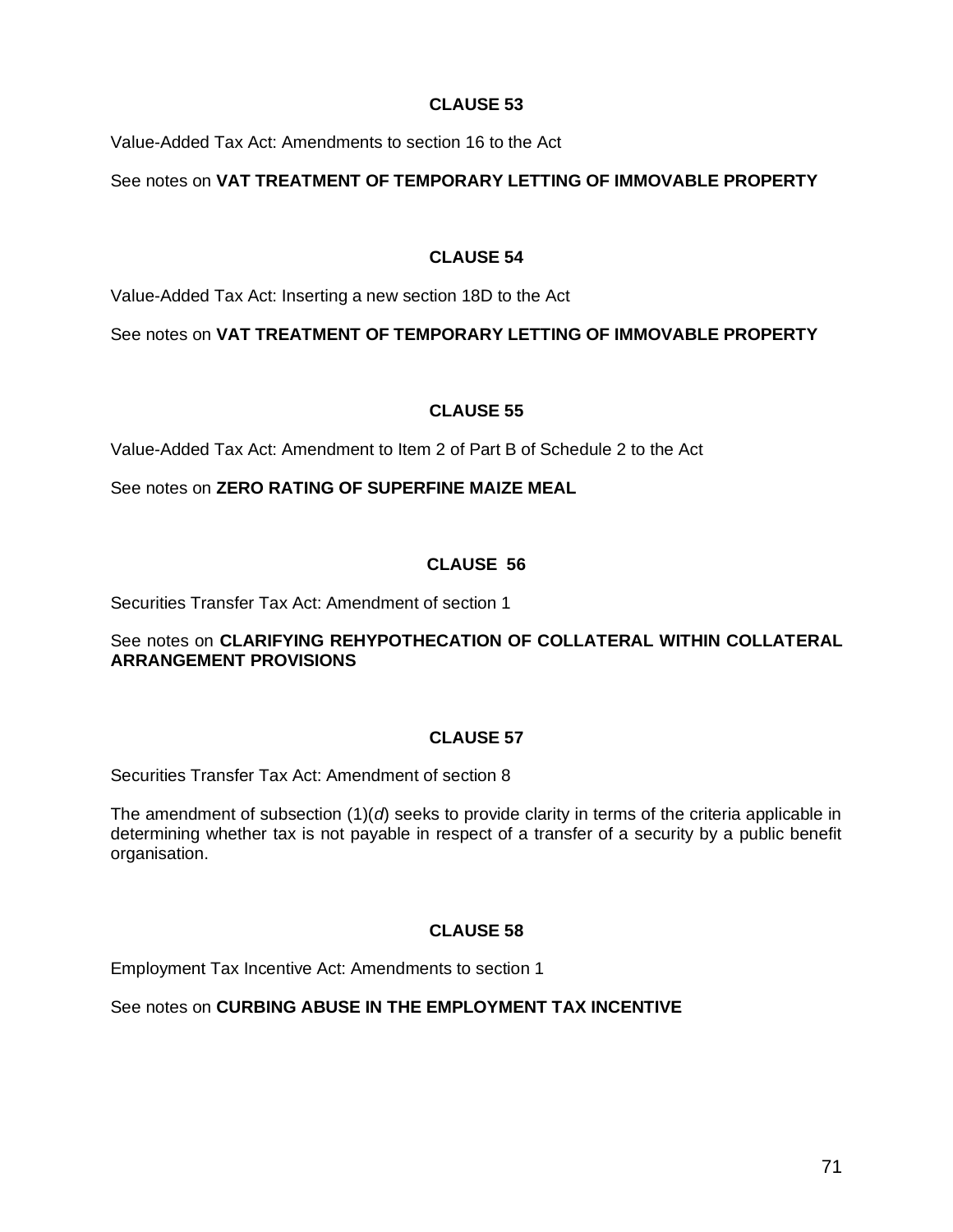Employment Tax Incentive Act: Amendments to section 6

## See notes on **CURBING ABUSE IN THE EMPLOYMENT TAX INCENTIVE**

## **CLAUSE 60**

Taxation Laws Amendment Act, 2013: Amendments to section 13

The amendment postpones the effective date of amendments to sections 8F(3)(*b*)(ii), 8F(3)(*c*)(ii) and 8F(3)(*d*) from 1 January 2022 to 1 January 2023.

## **CLAUSE 61**

Taxation Laws Amendment Act, 2013: Amendment to section 15

The amendment postpones the effective date of amendments to sections 8FA(3)(*b*)(ii), 8FA(3)(*c*)(ii) and 8FA(3)(*d*) from 1 January 2022 to 1 January 2023.

## **CLAUSE 62**

Taxation Laws Amendment Act, 2013: Amendment to section 62

The amendment postpones the effective date of amendments to section 23M from 1 January 2022 to 1 January 2023.

## **CLAUSE 63**

Carbon Tax Act: Paragraph (a) - Amendments to section 6(2)

See notes on **CLARIFYING RENEWABLE ENERGY PREMIUM BENEFICIARIES**

Carbon Tax Act: Paragraph (b) -Amendments to section 6(4)

See notes on **CLARIFYING THE SCOPE AND DEFINITION OF CARBON SEQUESTRATION**

# **CLAUSE 64**

Carbon Tax Act: Amendments to section 12

## See notes on **CLARIFYING THE CARBON BUDGET ALLOWANCE**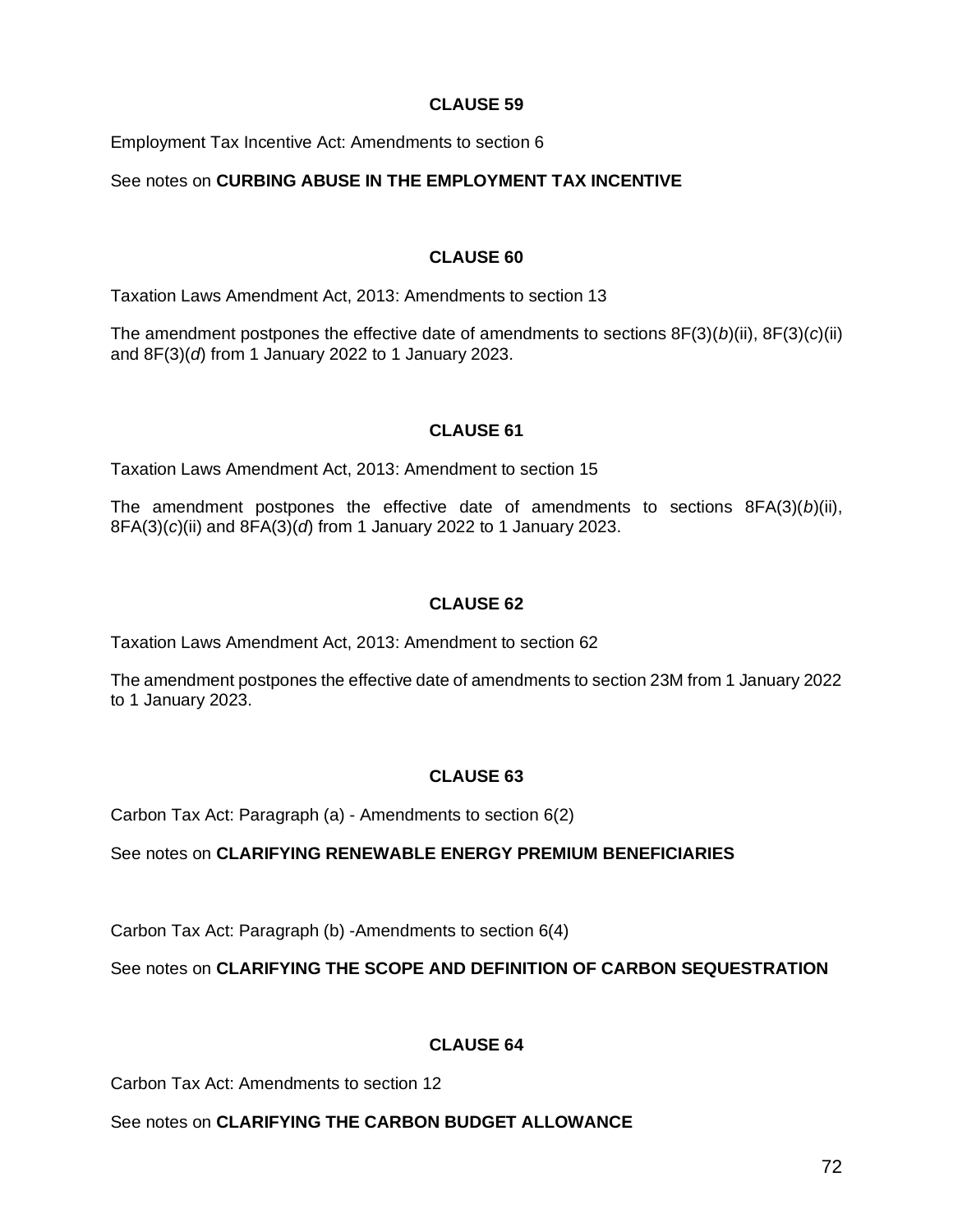### **CLAUSE 65**

Carbon Tax Act: Amendments to Schedule 2

### See notes on **ALIGNING SCHEDULE 2 EMISSIONS ACTIVITIES AND THRESHOLDS WITH THE GREENHOUSE GAS EMISSION REPORTING REGULATIONS OF THE DFFE**

#### **CLAUSE 66**

Taxation Laws Amendment Act, 2019: Amendment to section 37

In 2019, an amendment was made in the Act such that the "affected transaction" definition was expanded to cover transactions between associated enterprises. After publication of the 2019 TLAB, comments were received from taxpayers that the term "associated enterprise" in the OECD model tax convention is not intended to represent a standard benchmark definition. Its incorporation into domestic law will create significant uncertainty as to when the transfer pricing rules are applicable. Furthermore, the new definition would require further elaboration and clarification of participation, control, management and enterprise. In response to these comments documented in the 2019 Response Document to the Standing Committee on Finance and Select Committee on Finance in Parliament, it was stated that SARS would provide guidance on the interpretation of the term "associated enterprise" and in order to give SARS and taxpayers more time to consider the interpretation of the term "associated enterprise". It was proposed that the effected date of this provision be postponed until the interpretation note is issued and engagements have been done between SARS and taxpayers.

The effective date is deferred to 1 January 2023 to give SARS and taxpayers enough time to engage on the interpretation note on associated enterprises.

# **CLAUSE 67**

Disaster Management Tax Relief Act, 2020: Amendments to long title

The proposed amendment is a technical correction which seeks to extend the applicability of the Disaster Management Tax Relief Act, 2020 to the unrest experienced in July 2021.

### **CLAUSE 68**

Disaster Management Tax Relief Act, 2020: Amendments to preamble

The proposed amendment is a technical correction which seeks to extend the applicability of the Disaster Management Tax Relief Act, 2020 to the unrest experienced in July 2021

# **CLAUSE 69**

Disaster Management Tax Relief Act, 2020: Amendments to Section 2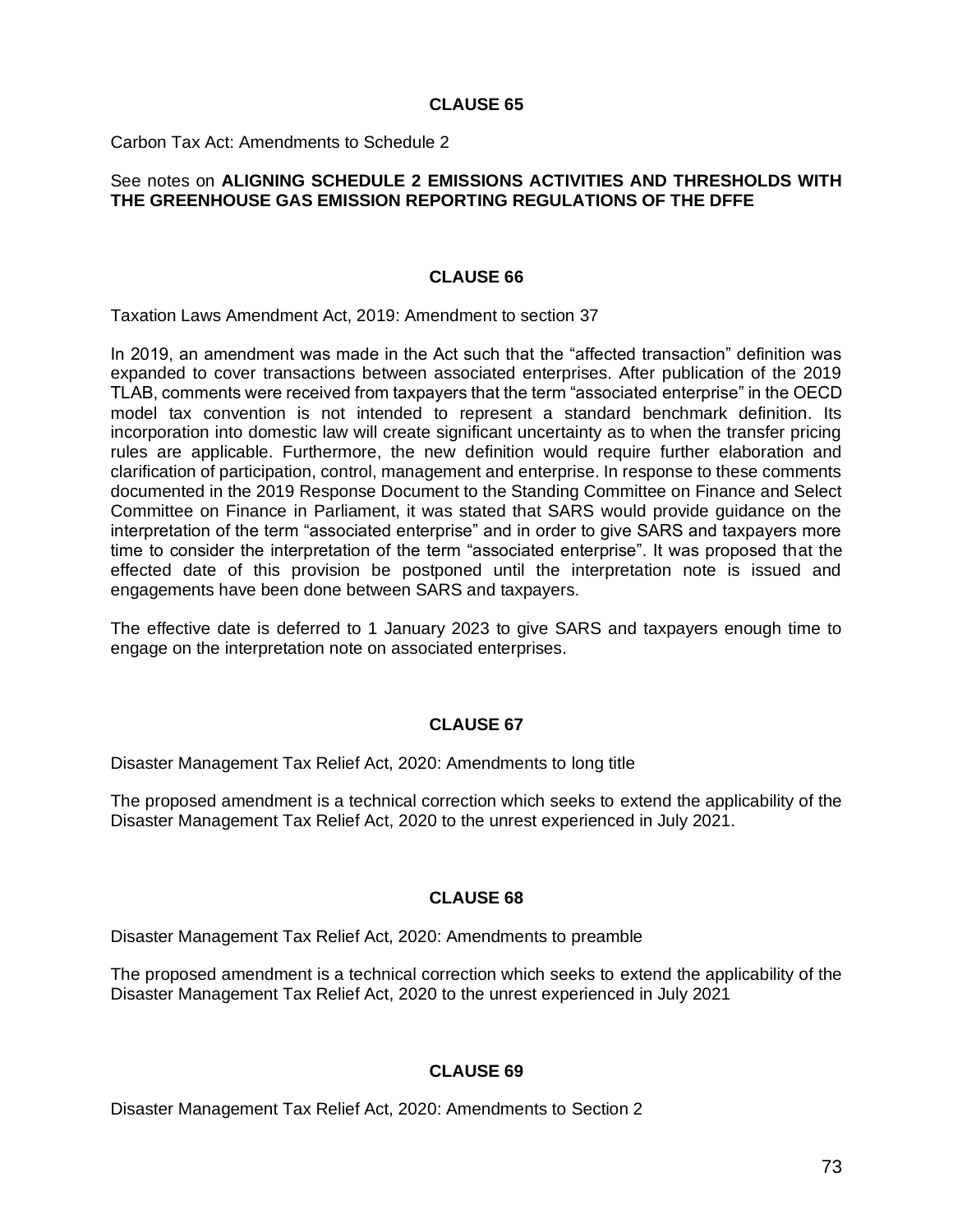# See notes on **EXTENSION OF THE EXPANDED EMPLOYMENT TAX INCENTIVE AGE ELIGIBILITY CRITERIA AND AMOUNT CLAIMABLE**

# **CLAUSE 70**

Disaster Management Tax Relief Act, 2020: Amendments to Section 3

# See notes on **EXTENSION OF THE EXPANDED EMPLOYMENT TAX INCENTIVE AGE ELIGIBILITY CRITERIA AND AMOUNT CLAIMABLE**

### **CLAUSE 71**

Disaster Management Tax Relief Act, 2020: Amendments to Section 4

# See notes on **EXTENSION OF THE EXPANDED EMPLOYMENT TAX INCENTIVE AGE ELIGIBILITY CRITERIA AND AMOUNT CLAIMABLE**

### **CLAUSE 72**

Disaster Management Tax Relief Act, 2020: Amendments to Section 5

### See notes on **EXTENSION OF THE EXPANDED EMPLOYMENT TAX INCENTIVE AGE ELIGIBILITY CRITERIA AND AMOUNT CLAIMABLE**

#### **CLAUSE 73**

Disaster Management Tax Relief Act, 2020: Amendments to Section 6

### See notes on **EXTENSION OF THE EXPANDED EMPLOYMENT TAX INCENTIVE AGE ELIGIBILITY CRITERIA AND AMOUNT CLAIMABLE**

#### **CLAUSE 74**

Disaster Management Tax Relief Act, 2020: Amendments to section 8

The proposed amendment is a technical correction which seeks to the following words "or that property was transferred" so as to clarify that the provision of this section apply to both amounts and property.